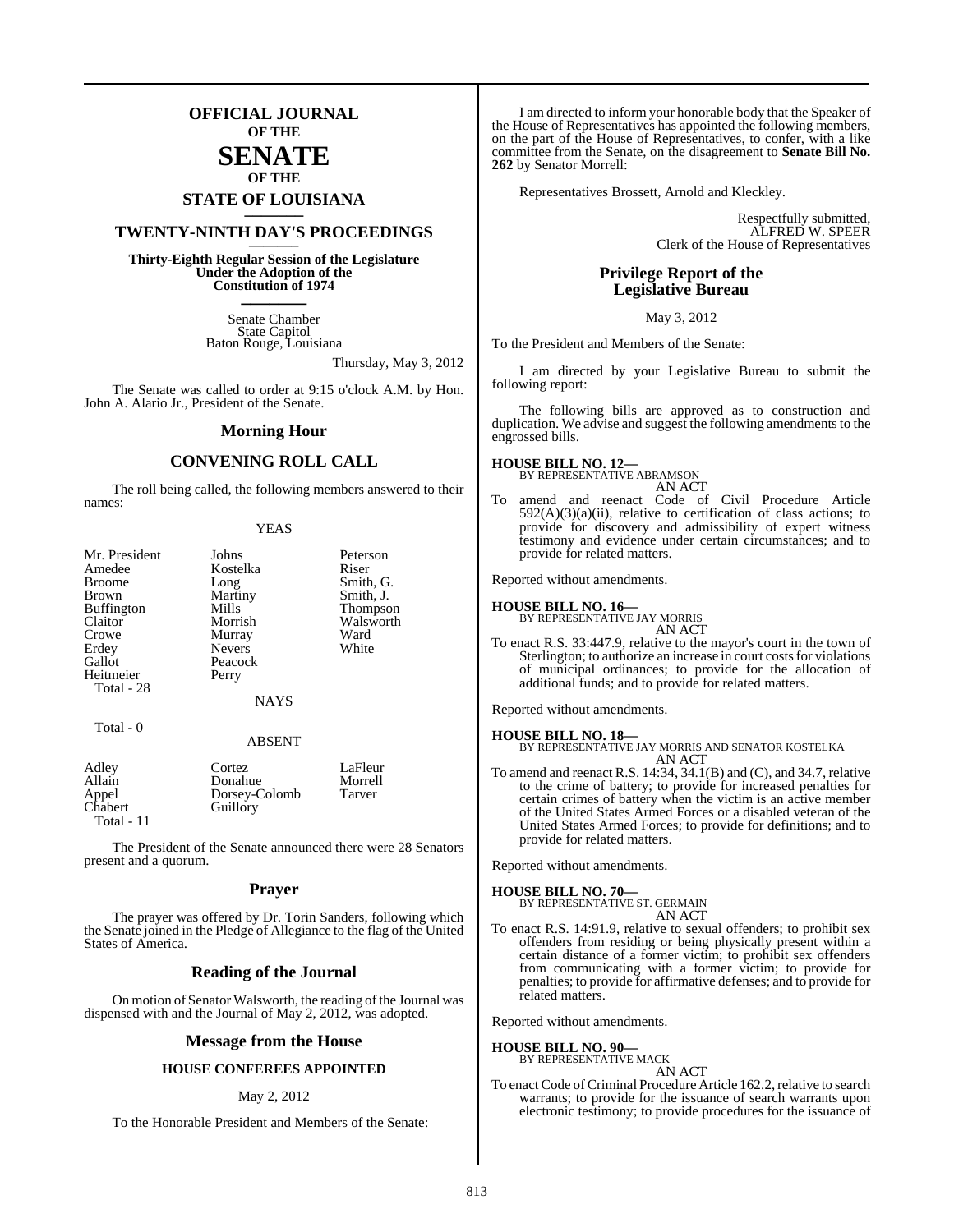# **Page 2 SENATE 29th DAY'S PROCEEDINGS**

warrants upon electronic testimony; to provide for definitions; and to provide for related matters.

Reported without amendments.

#### **HOUSE BILL NO. 96—** BY REPRESENTATIVE MORENO

AN ACT

To enact R.S. 14:73.10, relative to computer-related crime; to create the crime of online impersonation; to provide for definitions; to provide for penalties; to provide for exceptions; and to provide for related matters.

Reported without amendments.

#### **HOUSE BILL NO. 99—**

BY REPRESENTATIVE HENRY AN ACT

To enact R.S. 15:1352(A)(30) through (44), relative to racketeering; to add enumerated crimes to the definition of "racketeering activity"; and to provide for related matters.

Reported without amendments.

#### **HOUSE BILL NO. 132—** BY REPRESENTATIVE LIGI

AN ACT

To amend and reenact Code of Civil Procedure Article 1314(B), relative to service of process; to provide for service of pleadings; to provide with respect to service on an attorney; and to provide for related matters.

Reported without amendments.

#### **HOUSE BILL NO. 158—** BY REPRESENTATIVE BADON

AN ACT

To amend and reenact R.S. 15:81(H)(1), relative to bond for release of municipal ordinances; to provide for an increase in the maximum amount of the bond which can be set in the Municipal Court of New Orleans; and to provide for related matters.

Reported without amendments.

#### **HOUSE BILL NO. 191—**

BY REPRESENTATIVE GREENE

AN ACT To amend and reenact Code of Criminal Procedure Article 415.1, relative to additional grand juries; to authorize the impaneling of one or more additional grand juries; to provide for an effective date; and to provide for related matters.

Reported without amendments.

#### **HOUSE BILL NO. 215—** BY REPRESENTATIVE SMITH

AN ACT

To amend and reenact R.S. 46:1846, relative to communication between offender and victim; to amend provisions relative to prohibited communication between an offender and a victim; to amend procedures by which an offender and victim may communicate; and to provide for related matters.

Reported without amendments.

#### **HOUSE BILL NO. 219—**

BY REPRESENTATIVE WILLMOTT AN ACT

To amend and reenact R.S. 14:202.1(D)(1) and (3), (E)(1) and (3), and  $(F)(1)$  and  $(3)$ , relative to the crime of home improvement fraud; to increase the values associated with the amount of damage caused by home improvement fraud or the amount contracted to conduct the home improvements; and to provide for related matters.

Reported without amendments.

#### **HOUSE BILL NO. 224—**

BY REPRESENTATIVE ARMES AN ACT

To amend and reenact R.S. 46:236.3(E)(1)(a), (G), and (O), relative to child support enforcement; to provide for withholdings for support; to provide with respect to civil liability of persons who honor an income assignment order; and to provide for related matters.

Reported without amendments.

**HOUSE BILL NO. 225—** BY REPRESENTATIVES LORUSSO, ADAMS, AND WESLEY BISHOP AN ACT

To amend and reenact R.S. 47:1851(B), relative to ad valorem taxation; to provide for the definition of public service property for purposes of assessment; to provide forthe definition of barge lines, towing, and other water transportation companies; and to provide for related matters.

Reported without amendments.

### **HOUSE BILL NO. 231—**

BY REPRESENTATIVE LIGI AN ACT

To enact R.S. 14:102.27, relative to offenses affecting public sensibility; to create the crime of unlawful sale of a live dog or cat at certain locations; to provide for definitions; to provide for penalties; to provide for exceptions; and to provide for related matters.

Reported without amendments.

#### **HOUSE BILL NO. 300—**

BY REPRESENTATIVES LEGER, BARROW, WESLEY BISHOP,<br>BROADWATER, BURFORD, HAZEL, HOFFMANN, JOHNSON,<br>LAMBERT,LORUSSO,RITCHIE,ROBIDEAUX,THIBAUT,WHITNEY,<br>PATRICKWILLIAMS,ANDWILLMOTT AN ACT

To enact Subpart DD of Part I of Chapter 1 of Subtitle II of Title 47 of the Louisiana Revised Statutes of 1950, to be comprised of R.S. 47:120.106, relative to state individual income tax return checkoffs for certain donations; to provide for a method for individuals to donate all or a portion of any refund due to them to the American Red Cross; to provide for the administration and disbursement of donated monies; to provide for reporting; to provide for an effective date; and to provide for related matters.

Reported without amendments.

**HOUSE BILL NO. 302—**

BY REPRESENTATIVE DIXON

AN ACT To enact R.S. 47:2129.1, relative to the collection of ad valorem taxes in Rapides Parish; to authorize the collector to accept quarterly payment of certain taxes and statutory impositions subject to approval of the governing body of the taxing authority; to provide for effectiveness; and to provide for related matters.

Reported without amendments.

**HOUSE BILL NO. 338—**

BY REPRESENTATIVE JOHNSON AN ACT

To amend and reenact Code of Criminal Procedure Article 895(I), (J), (K), (L), and (M) and to enact R.S. 15:538(E) and 574.4.3(F) and Code of Criminal Procedure Article 895(N), relative to sex offenders; to provide relative to conditions of probation and parole for certain sex offenders; to authorize the use of truth verification examinations; to provide relative to the administration of truth verification examinations; to prohibit the use of test results for certain purposes; to provide for definitions; and to provide for related matters.

Reported with amendments.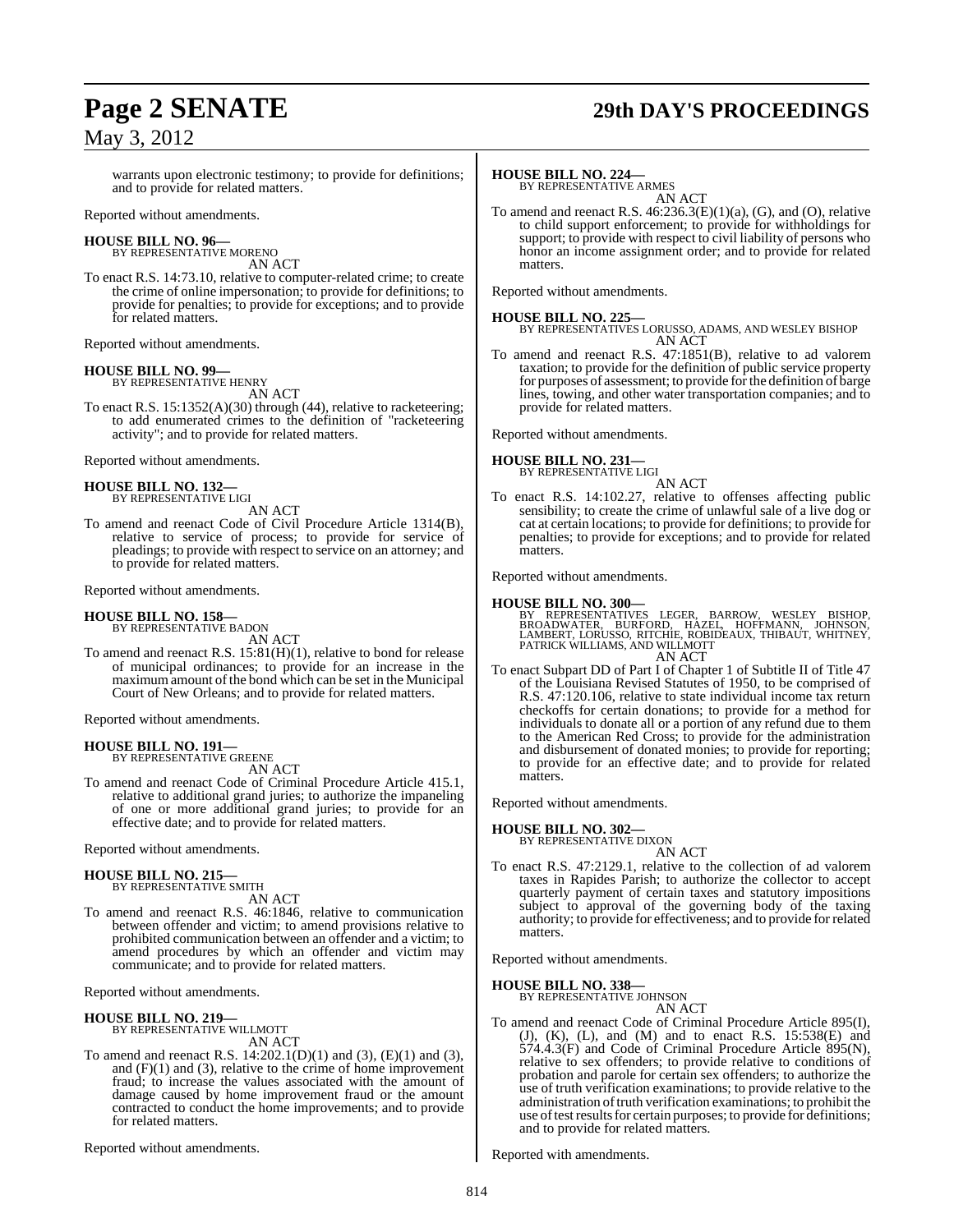# **29th DAY'S PROCEEDINGS Page 3 SENATE**

# May 3, 2012

#### **LEGISLATIVE BUREAU AMENDMENTS**

Amendments proposed by Legislative Bureau to Reengrossed House Bill No. 338 by Representative Johnson

#### AMENDMENT NO. 1

On page 2, line 15, following "condition" and before "probation" change "or" to "of"

#### **HOUSE BILL NO. 355—** BY REPRESENTATIVE POPE

AN ACT

To enact R.S. 15:85.3, relative to posting of criminal bonds; to provide for an increase in fees assessed for criminal bonds in Denham Springs; to provide for collection of fees by the marshal of the Denham Springs City Court; to provide for allocation of funds to the marshal's general fund; to provide for use of funds for the operational expenses of the marshal's office; and to provide for related matters.

Reported without amendments.

#### **HOUSE BILL NO. 361—** BY REPRESENTATIVE PONTI

AN ACT

To amend and reenact R.S. 35:191(A)(2), relative to notaries; to provide for parish commissioned notary jurisdiction; and to provide for related matters.

Reported without amendments.

### **HOUSE BILL NO. 432—** BY REPRESENTATIVE LOPINTO

AN ACT

To repeal R.S. 15:308(C) and 574.22, relative to the Louisiana Risk Review Panel; to repeal the statutory authority for the panel.

Reported without amendments.

### **HOUSE BILL NO. 433—** BY REPRESENTATIVE GREENE

AN ACT

To amend and reenact Children's Code Article 877(A), relative to juvenile adjudication hearings; to amend procedures relative to adjudication hearings for juvenile offenders charged with a crime of violence; and to provide for related matters.

Reported without amendments.

#### **HOUSE BILL NO. 439—**

BY REPRESENTATIVE ABRAMSON AN ACT

To repeal R.S. 9:2448, relative to testaments; to repeal the statutory authorization for the designation in a will of an attorney to handle an estate.

Reported without amendments.

#### **HOUSE BILL NO. 459—**

BY REPRESENTATIVE ABRAMSON AN ACT

To amend and reenact Code of Civil Procedure Article 966(B), (E), and (F), relative to motions for summary judgment; to provide for evidence which may be considered under certain circumstances; to provide for the inclusion of certain information in judgments; and to provide for related matters.

Reported without amendments.

#### **HOUSE BILL NO. 462—** BY REPRESENTATIVE ABRAMSON

AN ACT

To amend and reenact Code of Civil Procedure Article 42(4), relative to venue of foreign corporations and limited liability companies; to provide for venue in certain parishes; and to provide for related matters.

Reported without amendments.

#### **HOUSE BILL NO. 467—**

BY REPRESENTATIVE ABRAMSON AN ACT

To amend and reenact Code of Civil Procedure Article 2724(A), relative to notice in executory process proceedings; to provide for notice to certain persons; and to provide for related matters.

Reported without amendments.

**HOUSE BILL NO. 558—** BY REPRESENTATIVES LOPINTO AND NORTON AN ACT

To amend and reenact R.S. 15:542.1.3(A) and (B)(2) and 544(C), (D), and (E) and to enact R.S.  $15:544(F)$ , relative to sex offender registration and notification; to provide relative to sex offenders convicted under the laws of another state; to provide for court documentation; to provide for the duration of sex offender registration and notification for certain offenders; to provide relative to the frequency of in-person registration renewals; to provide with respect to certification on an offender's registration history; to provide for an effective date; to provide for prospective application; and to provide for related matters.

Reported without amendments.

**HOUSE BILL NO. 592—** BY REPRESENTATIVE JAY MORRIS AN ACT

To amend and reenact R.S. 13:587.2(A) and 587.4(A), relative to district courts; to provide relative to designation of speciality divisions or sections in district courts; to provide relative to the designation of a special division or section of the Fourth Judicial District Court; and to provide for related matters.

Reported with amendments.

#### **LEGISLATIVE BUREAU AMENDMENTS**

Amendments proposed by Legislative Bureau to Engrossed House Bill No. 592 by Representative Jay Morris

#### AMENDMENT NO. 1

On page 1, line 3, following "of" and before "divisions" change "speciality" to "specialized"

#### AMENDMENT NO. 2

On page 2, line 2, following "a certain division or" and before "of" change "divisions or sections" to "section"

#### **HOUSE BILL NO. 616—**

BY REPRESENTATIVE ANDERS AN ACT

To enact R.S. 14:133.6, relative to offenses affecting organized government; to create the crime of filing a false lien against a law enforcement or court officer; to provide for criminal penalties; to authorize restitution; to provide for definitions; and to provide for related matters.

Reported without amendments.

#### **HOUSE BILL NO. 620—**

BY REPRESENTATIVES THIERRY, ADAMS, BADON, BROWN, BURRELL, GUILLORY, HAZEL, HODGES, HONORE, HOWARD, TERRY LANDRY, MACK, MORENO, AND PYLANT AN ACT

To amend and reenact R.S. 14:91.5 and R.S. 15:543.1, relative to the unlawful use of a social networking website; to provide relative to the crime of unlawful use of a social networking website; to provide for definitions; to remove the exception regarding permission by the court or the probation or parole officer; to provide notice of this crime to sex offenders; and to provide for related matters.

Reported with amendments.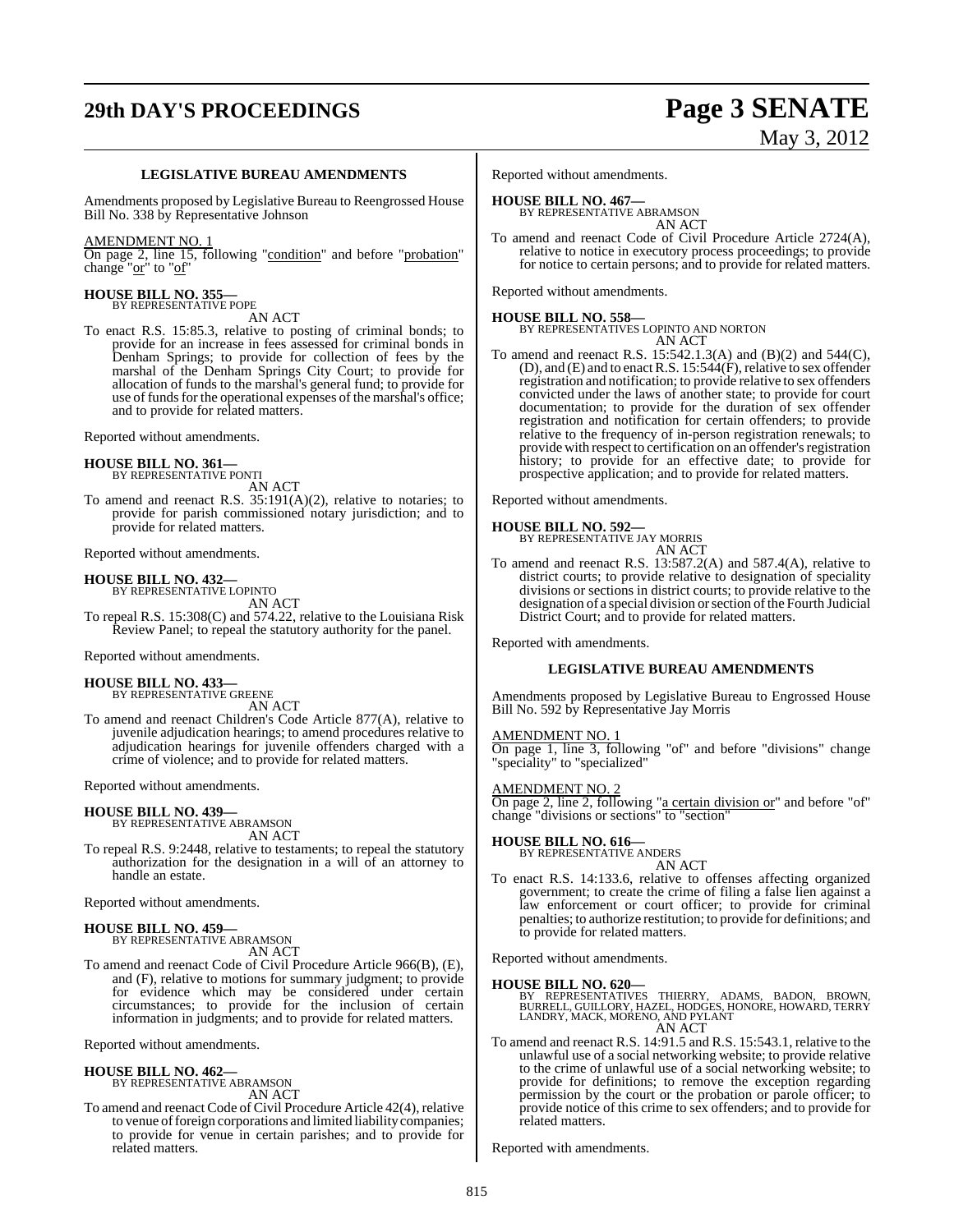# **Page 4 SENATE 29th DAY'S PROCEEDINGS**

### **LEGISLATIVE BUREAU AMENDMENTS**

Amendments proposed by Legislative Bureau to Reengrossed House Bill No. 620 by Representative Thierry

#### AMENDMENT NO. 1

On page 2, line 26, following "instant" change "messenger" to "messaging"

#### AMENDMENT NO. 2

On page 7, line 10, following "in" and before "of this" change "Paragraph (b)" to "Paragraph (6)"

#### **HOUSE BILL NO. 650—**

BY REPRESENTATIVES PATRICK WILLIAMS AND FOIL AN ACT

To enact Subpart DD of Part I of Chapter 1 of Subtitle II of Title 47 of the Louisiana Revised Statutes of 1950, to be comprised of R.S. 47:120.105, relative to state individual income tax return checkoffs for certain donations; to provide for a method for individuals to donate a portion of any refund due them to the Odyssey Foundation for the Arts, LLC for purposes of the Center of Excellence for Autism Spectrum Disorder; to authorize the secretary of the Department of Revenue to administer and disburse donated monies; to provide for an effective date; and to provide for related matters.

Reported without amendments.

#### **HOUSE BILL NO. 835—**

BY REPRESENTATIVE MILLER AN ACT

To amend and reenact R.S. 13:5121(2), 5124(B), and 5125, relative to bond validation suits; to provide for an online database for posting notice of filing bond validation suits; to provide for the information to be posted thereon; to provide for proof of posting; to provide for an effective date; and to provide for related matters.

Reported with amendments.

### **LEGISLATIVE BUREAU AMENDMENTS**

Amendments proposed by Legislative Bureau to Reengrossed House Bill No. 835 by Representative Miller

#### AMENDMENT NO. 1

On page 2, line 4, following "notification of" change "said" to "the"

### AMENDMENT NO. 2

On page 2, line 29, following "publication as" delete "hereinabove"

#### AMENDMENT NO. 3

On page 3, line 1, following "provided" insert "in this Section"

# **HOUSE BILL NO. 898—** BY REPRESENTATIVE ROBIDEAUX

AN ACT

To amend and reenact R.S. 47:114(A) through (H), relative to tax administration; to provide for the quarterly filing of withholding tax returns; to provide for the due date of payments of the withholding return; to authorize rulemaking; and to provide for related matters.

Reported without amendments.

### **HOUSE BILL NO. 929—** BY REPRESENTATIVE MILLER

AN ACT

To amend and reenact R.S.  $35:191(A)(1)(d)$  and (e),  $191.2(3)$ , 191.4 $(B)$  through  $(H)$ , and 192 $(A)$  and to enact R.S.  $35:191(A)(1)(f)$  and  $(g)$ ,  $191.1(C)$ , and  $191.4(I)$ , relative to notaries; to provide for qualifications of notaries; to provide for education of notaries; to provide for fees; to provide for requirements for instructors; to provide for bonding requirements for certain notaries; and to provide for related matters.

Reported with amendments.

#### **LEGISLATIVE BUREAU AMENDMENTS**

Amendments proposed by Legislative Bureau to Reengrossed House Bill No. 929 by Representative Miller

#### AMENDMENT NO. 1

In Senate Committee Amendment No. 4 proposed by the Senate Committee on Judiciary A and adopted by the Senate on May 2, 2012, on page 1, line 14, change " $\frac{\text{their}}{\text{their}}$ " to " $\frac{\text{his}}{\text{his}}$ "

#### AMENDMENT NO. 2

In Senate Committee Amendment No. 4 proposed by the Senate Committee on Judiciary A and adopted by the Senate on May 2, 2012, on page 1, line 16, following "after" and before "rule" insert "a"

#### AMENDMENT NO. 3

In Senate Committee Amendment No. 4 proposed by the Senate Committee on Judiciary A and adopted by the Senate on May 2, 2012, on page 1, line 19, following  $\frac{1}{2}$ " and before "no" change "Conviction of a felony for which" to "A felony for which he has been convicted and"

#### AMENDMENT NO. 4

In Senate Committee Amendment No. 4 proposed by the Senate Committee on Judiciary A and adopted by the Senate on May 2, 2012, on page 1, line 20, change "their" to "his"

#### AMENDMENT NO. 5

In Senate Committee Amendment No. 4 proposed by the Senate Committee on Judiciary A and adopted by the Senate on May 2, 2012, on page 1, line  $2\dot{1}$ , change "they" to "he"

#### AMENDMENT NO. 6

In Senate Committee Amendment No. 4 proposed by the Senate Committee on Judiciary A and adopted by the Senate on May 2, 2012, on page 1, line 24, change " $\frac{\text{their}}{\text{their}}$ " to " $\frac{\text{his}}{\text{his}}$ "

#### AMENDMENT NO. 7

In Senate Committee Amendment No. 4 proposed by the Senate Committee on Judiciary A and adopted by the Senate on May 2, 2012, on page 1, line 26, change " $\frac{\text{their}}{\text{their}}$ " to " $\frac{\text{his}}{\text{his}}$ "

#### AMENDMENT NO. 8

In Senate Committee Amendment No. 4 proposed by the Senate Committee on Judiciary A and adopted by the Senate on May 2, 2012, on page 1, line 30, following "tried" and before "in summary" delete "contradictorily with the notary public"

#### AMENDMENT NO. 9

In Senate Committee Amendment No. 4 proposed by the Senate Committee on Judiciary A and adopted by the Senate on May 2, 2012, on page 1, line  $34$ , change "their" to "his"

#### AMENDMENT NO. 10

In Senate Committee Amendment No. 4 proposed by the Senate Committee on Judiciary A and adopted by the Senate on May 2, 2012, on page 2, line 1, change "their" to "his"

#### AMENDMENT NO. 11

In Senate Committee Amendment No. 4 proposed by the Senate Committee on Judiciary A and adopted by the Senate on May 2, 2012, on page 2, line 4, following "(2) If after" insert "a"

#### AMENDMENT NO. 12

In Senate Committee Amendment No. 4 proposed by the Senate Committee on Judiciary A and adopted by the Senate on May 2, 2012, on page 2, line 6, change "their" to "his"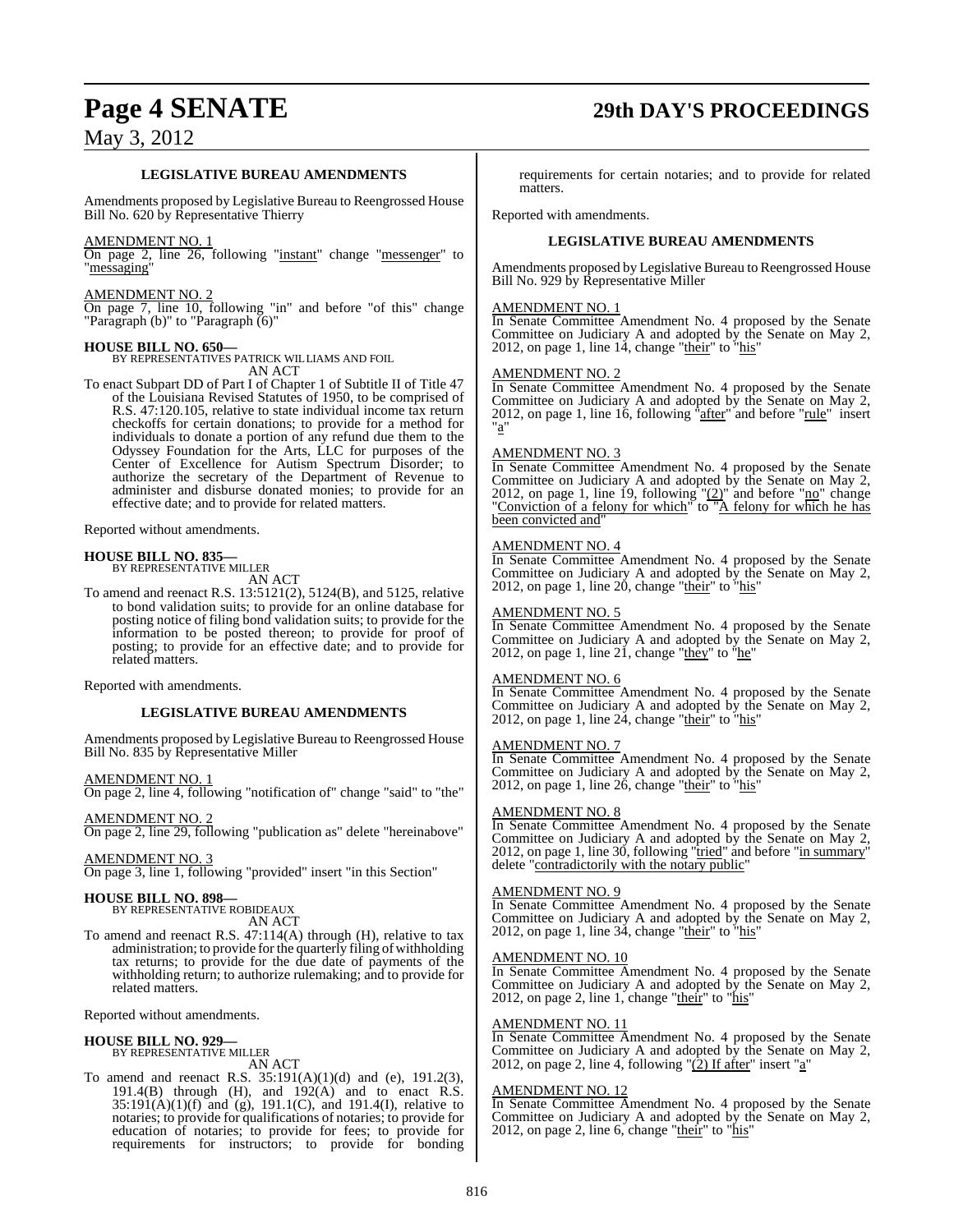## **29th DAY'S PROCEEDINGS Page 5 SENATE**

# May 3, 2012

#### AMENDMENT NO. 13

In Senate Committee Amendment No. 4 proposed by the Senate Committee on Judiciary A and adopted by the Senate on May 2, 2012, on page 2, line 15, change "their" to "his"

#### AMENDMENT NO. 14

In Senate Committee Amendment No. 4 proposed by the Senate Committee on Judiciary A and adopted by the Senate on May 2, 2012, on page 2, line  $16$ , change "their" to "his"

#### AMENDMENT NO. 15

In Senate Committee Amendment No. 4 proposed by the Senate Committee on Judiciary A and adopted by the Senate on May 2, 2012, on page 2, line 19, change "appointment or authorization" to "notarial powers or commission"

#### AMENDMENT NO. 16

In Senate Committee Amendment No. 4 proposed by the Senate Committee on Judiciary A and adopted by the Senate on May 2, 2012, on page 2, line 27, following "felony" delete "in a trial court"

#### AMENDMENT NO. 17

In Senate Committee Amendment No. 4 proposed by the Senate Committee on Judiciary A and adopted by the Senate on May 2, 2012, on page 2, line 31, change "their" to "his"

#### AMENDMENT NO. 18

In Senate Committee Amendment No. 4 proposed by the Senate Committee on Judiciary A and adopted by the Senate on May 2, 2012, on page 2, line 35, change "institution of" to "instituting"

#### AMENDMENT NO. 19

In Senate Committee Amendment No. 4 proposed by the Senate Committee on Judiciary A and adopted by the Senate on May 2, 2012, on page 2, line 37, following "felony" delete "in a trial court"

#### AMENDMENT NO. 20

In Senate Committee Amendment No. 4 proposed by the Senate Committee on Judiciary A and adopted by the Senate on May 2, 2012, on page 2, line 44, change "institution of" to "instituting"

#### AMENDMENT NO. 21

On page 4, line 11, following "governor" and before "approved" change ";" to ","

AMENDMENT NO. 22

On page 4, line 12, before "and if" change ";" to ","

### **HOUSE BILL NO. 980—** BY REPRESENTATIVE MACK

AN ACT

To amend and reenact Code of Criminal Procedure Article 496, relative to procedure after indictment; to provide relative to warrants of arrest on indictment or information; to require affidavits establishing probable cause for the issuance of warrants of arrest based on indictment or information; and to provide for related matters.

Reported without amendments.

#### **HOUSE BILL NO. 1082—** BY REPRESENTATIVE THIBAUT

AN ACT

To amend and reenact R.S. 26:71.1(1)(h) and 271.2(1)(h), relative to Class A-General retail permits for low and high alcoholic beverages; to require a Class A-General retail establishment to adhere to certain guidelines relative to public restrooms; to require the retail establishment to obtain proof of compliance from the office of public health; and to provide for related matters.

Reported without amendments.

#### **HOUSE BILL NO. 1098—**

BY REPRESENTATIVE CHAMPAGNE AN ACT

To amend and reenact R.S. 26:902 through 905, 906(B), (C), (D), and (E), 912, 913, 918(B), and 919(A), (E), and (F) and to repeal R.S. 26:907 and 915, relative to tobacco product permits for retail dealers; to eliminate requirements relative to registration certificates for tobacco retail dealers and all references thereto; to provide for a single class of permits for tobacco retail dealers; to provide for a decrease in retail dealer permit fees; and to provide for related matters.

Reported without amendments.

#### **HOUSE BILL NO. 1164—** BY REPRESENTATIVE HAZEL

AN ACT

To amend and reenact R.S. 26:80(A) and (F)(2)(introductory paragraph) and 280(A) and (F)(2)(introductory paragraph), relative to qualifications of applicants for low and high alcoholic beverage permits; to prohibit any applicant from obtaining a state or local permit who has been convicted of crimes involving distribution or possession with intent to distribute certain substances; and to provide for related matters.

Reported with amendments.

#### **LEGISLATIVE BUREAU AMENDMENTS**

Amendments proposed by Legislative Bureau to Reengrossed House Bill No. 1164 by Representative Hazel

#### AMENDMENT NO. 1

On page 2, line 5, following "Schedule I" change ", as defined by" to "of"

AMENDMENT NO. 2

On page 3, line 24, following "exclusively for" and before "the sole" delete "and for"

#### AMENDMENT NO. 3

On page 3, line 29, following "Schedule I" change ", as defined by" to "of"

> Respectfully submitted, DANIEL R. MARTINY Chairman

### **Adoption of Legislative Bureau Report**

On motion of Senator Martiny, the Legislative Bureau amendments were adopted and the Bills and Joint Resolutions were read by title and passed to a third reading.

#### **Introduction of Senate Concurrent Resolutions**

#### **SENATE CONCURRENT RESOLUTION NO. 93—** BY SENATOR PERRY

A CONCURRENT RESOLUTION

To urge and request the Integrated Criminal Justice Information System (ICJIS) Policy Board to meet and coordinate the integration of the various criminal justice automated information systems

The resolution was read by title and placed on the Calendar for a second reading.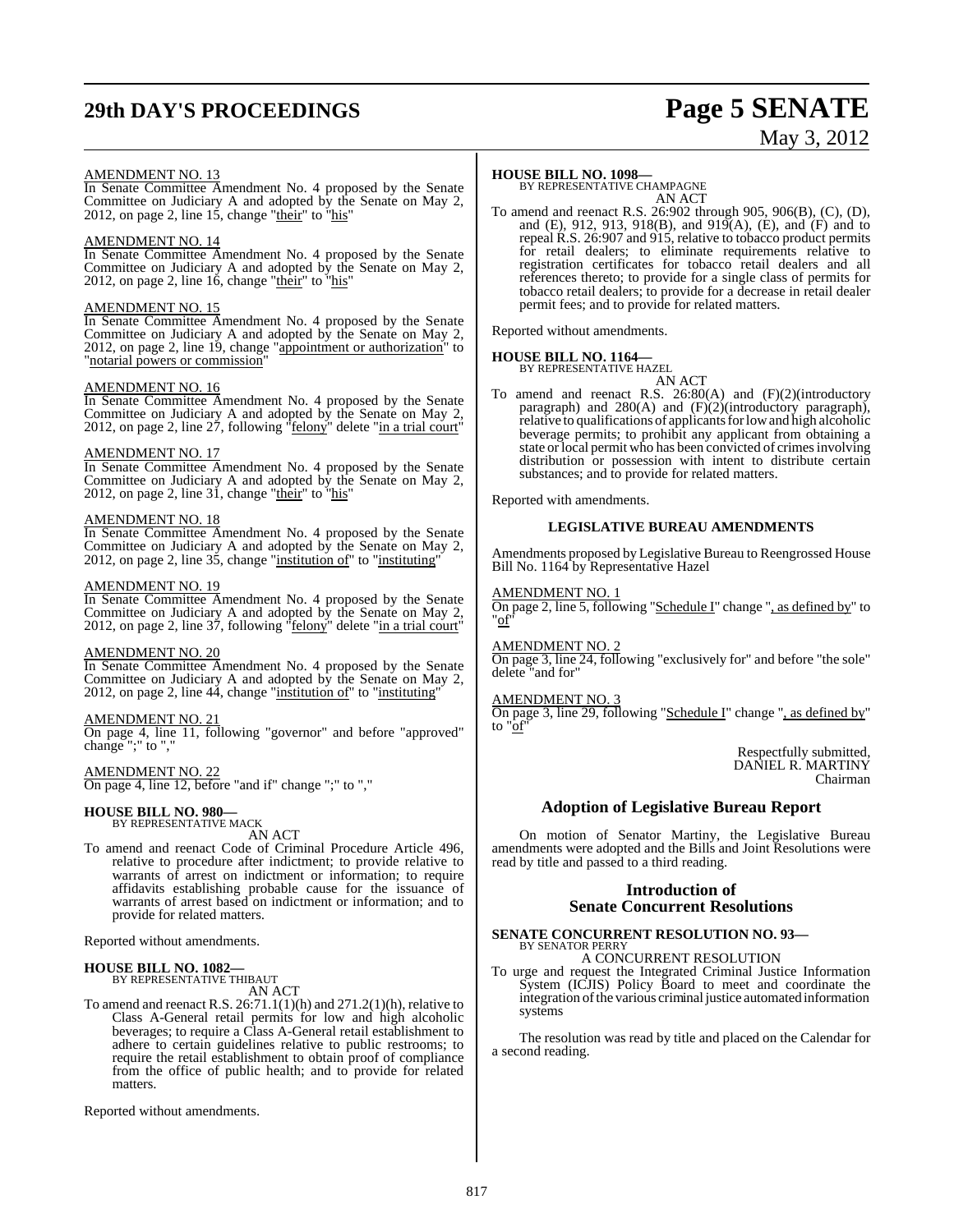### **Senate Bills and Joint Resolutions on Second Reading**

#### **SENATE BILL NO. 761— (Substitute of Senate Bill No. 517 by Senator Morrell)**

BY SENATOR MORRELL

AN ACT

To enact Children's Code Article 412.1, relative to children; to require the collection and remittance of certain data; and to provide for related matters.

On motion of Senator Morrell the bill was read by title, ordered engrossed and passed to a third reading.

#### **Senate Resolutions on Second Reading**

**SENATE RESOLUTION NO. 99—**<br>BY SENATOR BROWN A RESOLUTION

To commend and express appreciation to Leonard Charles "Charlie" Tobias for thirty-three years of dedicated and distinguished law enforcement service with the West Baton Rouge Parish Sheriff's Office on the occasion of his retirement.

On motion of Senator Brown the resolution was read by title and adopted.

#### **SENATE RESOLUTION NO. 100—** BY SENATOR LONG

A RESOLUTION

To commend Micah Coleman, Natchitoches Central High School Boys Head Basketball Coach on being named "Coach of the Year".

On motion of Senator Long the resolution was read by title and adopted.

### **SENATE RESOLUTION NO. 101—** BY SENATOR LONG

A RESOLUTION

To commend and congratulate the players, coaches, and managers of the Zwolle High School boys basketball team on winning the 2012 Class B State Boys Basketball Championship.

On motion of Senator Long the resolution was read by title and adopted.

#### **SENATE RESOLUTION NO. 102—** BY SENATOR CLAITOR

A RESOLUTION

To recall Senate Bill No. 755 from the Committee on Commerce, Consumer Protection and International Affairs, discharge the committee from further consideration of the measure, and order the measure to the calendar on third reading and final passage.

The resolution was read by title and referred by the President to the Committee on Commerce, Consumer Protection, and International Affairs.

### **Senate Concurrent Resolutions on Second Reading**

### **SENATE CONCURRENT RESOLUTION NO. 92—** BY SENATORS PETERSON, BROOME, BUFFINGTON AND DORSEY-COLOMB

#### A CONCURRENT RESOLUTION

To designate and recognize May 13-19, 2012, as National Women's Health Week.

The concurrent resolution was read by title. Senator Peterson moved to adopt the Senate Concurrent Resolution.

### **Page 6 SENATE 29th DAY'S PROCEEDINGS**

### **ROLL CALL**

The roll was called with the following result:

#### YEAS

Mr. President Martiny Smith, G.<br>Amedee Mills Smith, J. Amedee Mills Smith, J.<br>Broome Morrish Tarver Broome Morrish Tarver<br>Brown Murray Thomp Buffington Nevers Walsworth<br>
Heitmeier Peacock Ward Heitmeier Peacock Ward<br>
Johns Perry White Johns Perry<br>Kostelka Peters Long Riser Total - 25

Total - 0

Peterson

Murray Thompson<br>Nevers Walsworth

NAYS

### ABSENT

Adley Cortez Gallot Allain Crowe Guillory<br>
Appel Donahue LaFleur Appel Donahue LaFleur Dorsey-Colomb<br>Erdey Claitor Total - 14

The Chair declared the Senate adopted the Senate Concurrent Resolution and ordered it sent to the House.

#### **Message from the House**

#### **ASKING CONCURRENCE IN HOUSE BILLS AND JOINT RESOLUTIONS**

#### May 2, 2012

To the Honorable President and Members of the Senate:

I am directed to inform your honorable body that the House of Representatives has finally passed and asks your concurrence in the following House Bills and Joint Resolutions:

| <b>HB NO. 61</b>  | <b>HB NO. 497</b> | <b>HB NO. 532</b> |
|-------------------|-------------------|-------------------|
| HB NO. 695        | <b>HB NO. 701</b> | <b>HB NO. 843</b> |
| <b>HB NO. 867</b> | <b>HB NO. 934</b> | HB NO. 936        |

HB NO. 1048

Respectfully submitted, ALFRED W. SPEER Clerk of the House of Representatives

#### **House Bills and Joint Resolutions on First Reading**

#### **HOUSE BILL NO. 61—** BY REPRESENTATIVE PEARSON

AN ACT

To amend and reenact R.S. 11:62(4)(introductory paragraph),  $(5)$ (introductory paragraph), and  $(11)$ (introductory paragraph),  $102(B)(1)$  and  $(3)(a)$  and  $(d)(v)$ , (vi), and (vii),  $542(A)(2)(a)$ ,  $883.1(A)(2)(a)$ , and  $1145.1(A)(1)(introductory paragraph)$  and (a),  $(C)(4)(a)$ (introductory paragraph), and (E), and to enact R.S. 11:62(4.1), (5.1), and (11.1),  $102(C)(1)(m)$ , 542(C)(4)(d)(iii) and (e)(iii),  $883.1(C)(4)(d)(iii)$  and (e)(iii),  $1145.1(C)(4)(a)(iii)$ and (b)(iii), and Chapter 7 of Subtitle II of Title 11 of the Louisiana Revised Statutes of 1950, to be comprised of R.S. 11:1399.1 through 1399.7, relative to state retirement systems; to create a cash balance plan in certain state systems; to provide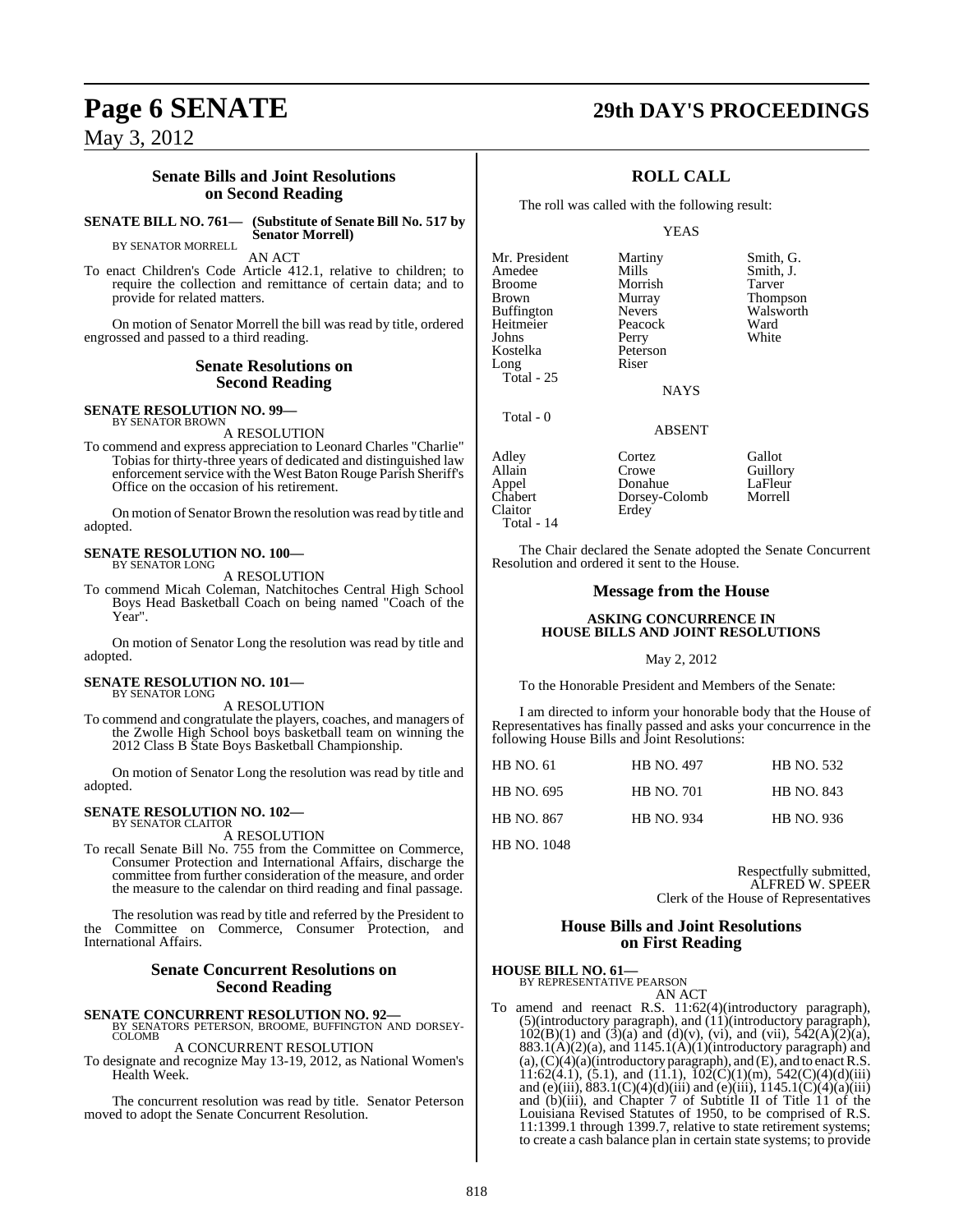# **29th DAY'S PROCEEDINGS Page 7 SENATE**

# May 3, 2012

for contributions, credits, eligibility, and benefits; to provide for an effective date; and to provide for related matters.

The bill was read by title and placed on the Calendar for a second reading.

**HOUSE BILL NO. 497—** BY REPRESENTATIVE BARRAS AND SENATOR MILLS A JOINT RESOLUTION

Proposing to add Article VII, Section 21(L) of the Constitution of Louisiana, to authorize the governing authority of the city of New Iberia to grant ad valorem tax exemption contracts for certain property annexed by the city; to provide for the approval of contracts; to provide for certain contract limitations; to provide with respect to the assessment and taxation of property subject to a contract; to authorize the legislature to provide for implementation; to provide for submission of the proposed amendment to the electors; and to provide for related matters.

The bill was read by title and placed on the Calendar for a second reading.

### **HOUSE BILL NO. 532—**

BY REPRESENTATIVE JIM MORRIS AN ACT

To amend and reenact R.S. 30:961(E) and to enact R.S. 30:961(I), relative to withdrawal of surface water; to extend the time frame within which opportunities for cooperative agreements for such withdrawal may be entered into; to provide for approval by legislative committees of certain cooperative endeavor agreements; and to provide for related matters.

The bill was read by title and placed on the Calendar for a second reading.

#### **HOUSE BILL NO. 695—**

BY REPRESENTATIVES BADON AND BARROW AN ACT

To amend and reenact R.S. 32:300.5(A)(1), (2)(b), and (C)(4) and 398.10(A)(6), to enact R.S. 32:300.5(B)(4) and (C)(5), and to repeal R.S. 32:289.1, 300.6, and 300.7, relative to the use of wireless communication devices while driving; to prohibit the use of wireless communication devices while driving; to repeal provisions providing for exceptions; to repeal provisions relative to minors; to provide for penalties; and to provide for related matters.

The bill was read by title and placed on the Calendar for a second reading.

### **HOUSE BILL NO. 701—**

BY REPRESENTATIVE GAROFALO AN ACT

To amend and reenact R.S. 38:330.7, relative to police officers for the Southeast Louisiana Flood Protection Authorities; to authorize the employment of a superintendent by the Southeast Flood Protection Authority - East; to provide for such superintendent's powers and authority; to authorize the use of police security personnel from one levee district within another under certain circumstances; and to provide for related matters.

The bill was read by title and placed on the Calendar for a second reading.

# **HOUSE BILL NO. 843—** BY REPRESENTATIVE LORUSSO

AN ACT

To amend and reenact R.S. 33:9091.5, relative to Orleans Parish; to provide relative to the Lake Vista Crime Prevention District; to provide relative to the purpose and governance of the district; to provide relative to district funding; to change provisions relative to the levy of a parcel fee; and to provide for related matters.

The bill was read by title and placed on the Calendar for a second reading.

#### **HOUSE BILL NO. 867—**

BY REPRESENTATIVE ORTEGO AN ACT

To enact R.S. 17:1519.18, relative to a partnership for health care; to authorize certain functions of the University Medical Center in Lafayette; to provide for a pilot program for coordinated school health and wellness centers; to provide for goals and requirements of the program; to provide for conditions relative to funding availability; and to provide for related matters.

The bill was read by title and placed on the Calendar for a second reading.

**HOUSE BILL NO. 934—** BY REPRESENTATIVES LIGI, ADAMS, ARNOLD, BADON, BILLIOT, WESLEY BISHOP, BROSSETT, CONNICK, LEGER, LEOPOLD, LOPINTO, LORUSSO, TALBOT, AND WILLMOTT AND SENATORS ALARIO, APPEL, MARTINY, AND MORRELL AN ACT

To enact R.S. 47:551.1, relative to special districts; to authorize the establishment of an automobile rental tax district in the parishes of Jefferson and Orleans; to provide for the boundaries, governance, and powers of the district; to authorize the levy of a tax on the lease or rental of certain automobiles under certain circumstances; to provide for the use of the avails of the tax; to provide for an effective date; and to provide for related matters.

The bill was read by title and placed on the Calendar for a second reading.

# **HOUSE BILL NO. 936—** BY REPRESENTATIVE DANAHAY



To enact R.S. 36:109(V) and Subpart B of Part I of Chapter 1 of Title 29 of the Louisiana Revised Statutes of 1950, to be comprised of R.S. 29:61 through 68, relative to military forces; to create the Louisiana Military AdvisoryCouncil within the Department of Economic Development; to provide for the membership of the council and its officers; to provide for terms of office for the members of the council; to provide relative to compensation and expenses for council members; to provide the powers and duties of the council; to require the establishment of working groups; and to provide for related matters.

The bill was read by title and placed on the Calendar for a second reading.

#### **HOUSE BILL NO. 1048—**

BY REPRESENTATIVE POPE

AN ACT To amend and reenact R.S. 11:701(10), 761(A)(3)(b), 768(A)(2) and  $(B)(2)$ (introductory paragraph), and  $786(A)(1)$  and to enact R.S. 11:785 and 927(E), relative to the Teachers' Retirement System of Louisiana; to provide with respect to tax-qualification of such system; to make certain changes to such system's provisions in conformity with federal tax-qualification provisions; to provide effective dates; and to provide for related matters.

The bill was read by title and placed on the Calendar for a second reading.

### **House Bills and Joint Resolutions on Second Reading**

**HOUSE BILL NO. 38—** BY REPRESENTATIVE JONES

AN ACT

To enact R.S. 11:142(M), relative to the payment of retirement benefits; to provide for reports when such benefits should be stopped; to provide for certification by the employee; to provide relative to the fiduciary duty of affected boards; to provide relative to the recovery of erroneously paid benefits; and to provide for related matters.

The bill was read by title and referred by the President to the Committee on Retirement.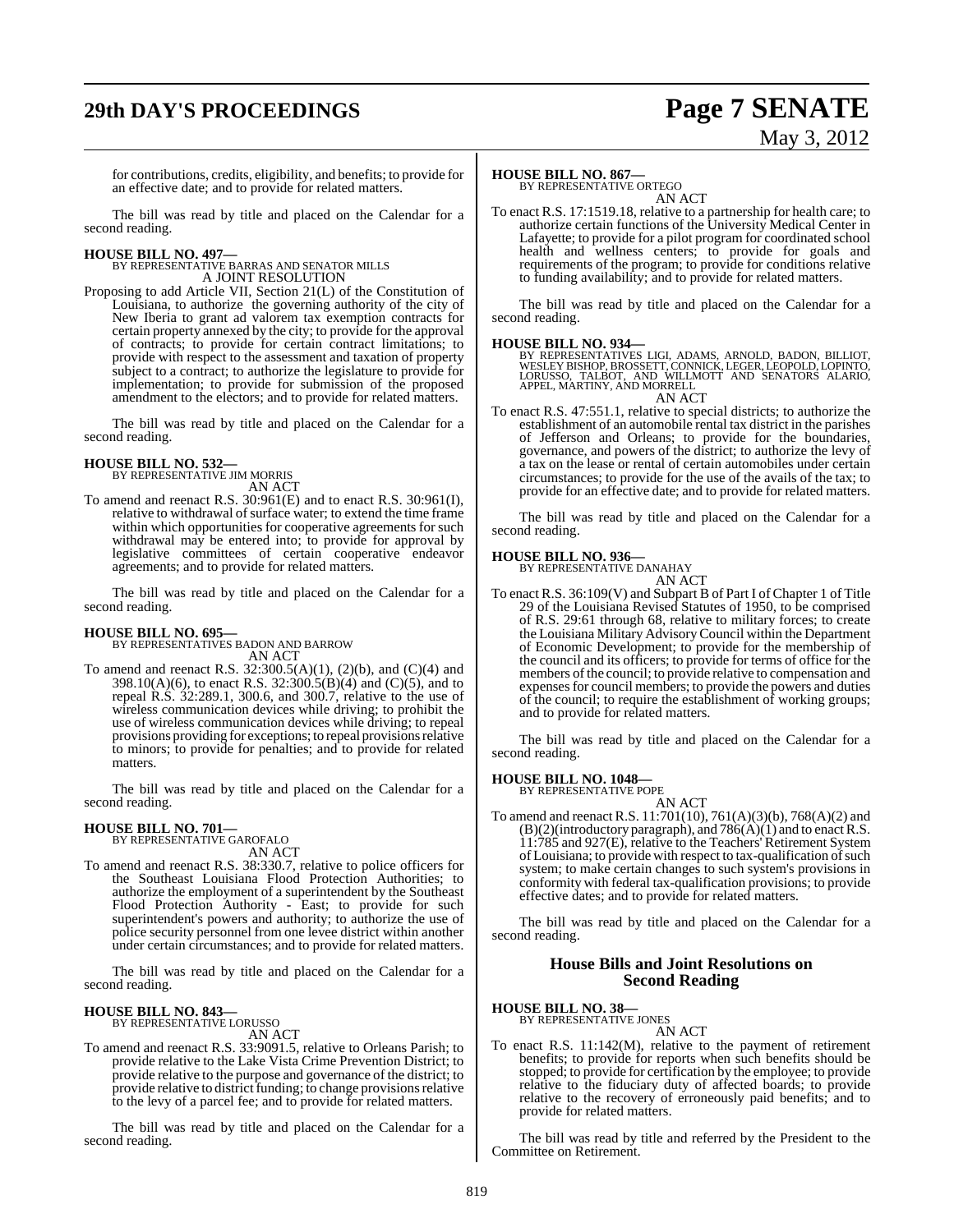# **Page 8 SENATE 29th DAY'S PROCEEDINGS**

May 3, 2012

### **HOUSE BILL NO. 242—** BY REPRESENTATIVE HARRIS

AN ACT

To enact R.S. 33:2481.5, relative to the city of Alexandria; to provide relative to the municipal fire and police civil service; to provide relative to the position of deputy chief of police; to include the governing authority of the city of Alexandria among those authorized to create that position; and to provide for related matters.

The bill was read by title and referred by the President to the Committee on Local and Municipal Affairs.

#### **HOUSE BILL NO. 477—**

BY REPRESENTATIVE ABRAMSON AN ACT

To enact Code of Civil Procedure Article 1476, relative to discovery in civil proceedings; to provide for claims involving asbestos or silica; to require the disclosure of certain information; to require certification; to provide for supplemental information; to provide for sanctions; and to provide for related matters.

The bill was read by title and referred by the President to the Committee on Judiciary A.

#### **HOUSE BILL NO. 524—**

BY REPRESENTATIVE TIM BURNS A JOINT RESOLUTION

Proposing to amend Article VIII, Sections 5(B)(1), 6(B)(1), and  $7(B)(1)$  and Article X, Sections 3(A) and 43(A) and to add Article VIII, Section 8(D) of the Constitution of Louisiana, to provide relative to the membership of constitutional boards and commissions that have members who are selected from congressional districts; to retain the existing number of members; to provide for implementation of membership from reapportioned congressional districts; to provide for submission

The bill was read by title and referred by the President to the Committee on Senate and Governmental Affairs.

of the proposed amendment to the electors; and to provide for

#### **HOUSE BILL NO. 533—**

related matters.

BY REPRESENTATIVE HODGES AN ACT

To amend and reenact R.S. 32:662.1, relative to driving while intoxicated; to provide for admission of intoxilyzer instrument recertification forms; and to provide for related matters.

The bill was read by title and referred by the President to the Committee on Transportation, Highways and Public Works.

**HOUSE BILL NO. 534—** BY REPRESENTATIVE ALFRED WILLIAMS AN ACT

To amend and reenact R.S. 56:647(A) and (B) and to enact R.S. 23:1749.1 through 1749.8, relative to overdue unemployment compensation benefits overpayment obligations; to provide for the suspension of certain licenses while overpayment obligations are due; to provide definitions; and to provide for related matters.

The bill was read by title and referred by the President to the Committee on Labor and Industrial Relations.

#### **HOUSE BILL NO. 631—** BY REPRESENTATIVE LORUSSO

AN ACT

To enact R.S. 17:176(H), relative to extracurricular interscholastic athletic activities; to provide for eligibility for participation in extracurricular interscholastic athletic activities by certain students whose parents are in the uniformed services; to provide conditions; to provide for effectiveness; and to provide for related matters.

The bill was read by title and referred by the President to the Committee on Education.

### **HOUSE BILL NO. 637—** BY REPRESENTATIVE LEGER

AN ACT

To amend and reenact R.S.  $23:368(E)(3)(c)$  and R.S.  $51:2231(A)$  and (C) and 2256, relative to discrimination; to provide with respect to genetic discrimination; to provide with respect to discrimination in the workplace; to provide with respect to the Louisiana Commission on Human Rights and the Louisiana Workforce Commission; and to provide for related matters.

The bill was read by title and referred by the President to the Committee on Labor and Industrial Relations.

**HOUSE BILL NO. 707—** BY REPRESENTATIVE SCHRODER AN ACT

To amend and reenact R.S. 17:24.4(A)(1), (2), and (4), (E), (F)(1)(c), (d), and (e), (3)(a) and (b)(ii), and (4)(a), and  $(G)(4)(a)$  and to repealR.S. 17:24.4(F)(2), relative to the Louisiana Competency-Based Education Program and the Louisiana Educational Assessment Program; to provide relative to standards; to provide relative to testing; to provide relative to terminology and definitions; and to provide for related matters.

The bill was read by title and referred by the President to the Committee on Education.

# **HOUSE BILL NO. 896—** BY REPRESENTATIVE DOVE

AN ACT

To amend and reenact R.S. 38:2(A) and (B), 3, 90.4(B)(1), 214(B), 218(B), 301(B) and (C)(2)(c), 306(C), 313(B)(2), 315, 319, 3074(A)(4) and (D)(4) and (9)(c), 3087.134(E)(5), and  $3097.4(A)(9)$ , relative to the coastal area; to provide the respective responsibilities of the Department of Transportation and Development and the Coastal Protection and Restoration Authority; and to provide for related matters.

The bill was read by title and referred by the President to the Committee on Natural Resources.

#### **HOUSE BILL NO. 916—**

BY REPRESENTATIVE ST. GERMAIN

AN ACT To amend and reenact R.S. 36:4(Z), R.S. 38:81(C), 101(A) and (B), 102, 103, 107(A), 108, 109, 213(A) and (D), and 330.1(K)(6), R.S. 49:214.1(E) and (F), 214.2(1) through (12), 214.3.1(A)(3), 214.4.2(A)(introductory paragraph) and  $(C)(1)$ , 214.5.1(A),  $(B)$ (introductory paragraph) and  $(15)$ , and  $(C)$ ,  $214.5.2(A)$ (introductory paragraph),  $(5)$  and  $(11)$ ,  $\hat{2}14.5.2(A)$ (introductory paragraph), (5) and (11), (B)(introductory paragraph), (1), (3), and (5), (C), (D), (E), and (F), 214.5.3(A)(1), (B), (D)(2)(introductory paragraph), (E)(1), (4), and (5),  $214.5.4(\text{G})(8)$ ,  $214.5.7$ ,  $214.6.\text{I}$ ,  $214.6.2(\text{A})$ ,  $(\text{B})$ ,  $(C)$ ,  $(D)$ (introductory paragraph) and  $(1)$ , and  $(E)$ ,  $214.6.3(A)(4)$ and (B), 214.6.6(A)(introductory paragraph), (C), and (D), 214.6.7(A), (B), (E)(3), and (F), 214.6.9, and 214.61(A) and (D)(2), R.S. 56:421(B)(13) and (E)(4), 424(H), 432.1(A), (B),  $(C)(introducing paragnb)$  and  $(1)$ , and  $(D)(1)$ , and  $432.2$  and to repeal R.S.  $49:21\overline{4} \cdot 3.1(A)(4)$  and 214.6.8, relative to the Coastal Protection and Restoration Authority and the Office of Coastal Protection and Restoration; to change the names of each entity; to provide relative to the powers, duties, and authorities of each entity; to provide relative to appointment to the Coastal Protection and Restoration Authority Board; and to provide for related matters.

The bill was read by title and referred by the President to the Committee on Natural Resources.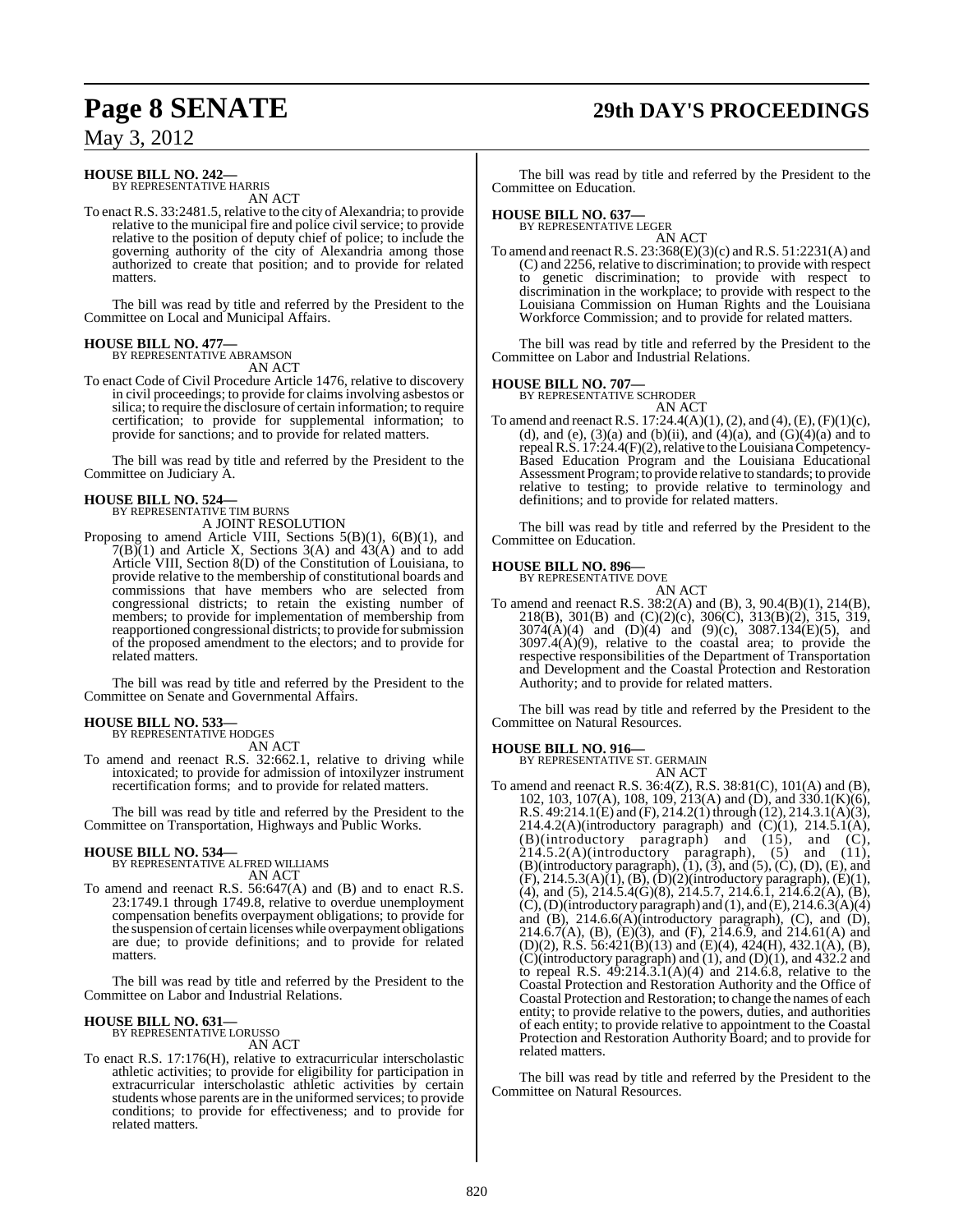# **29th DAY'S PROCEEDINGS Page 9 SENATE**

# May 3, 2012

### **HOUSE BILL NO. 918—** BY REPRESENTATIVE GUINN

AN ACT

To enact R.S. 38:216.1, relative to unauthorized openings of water control structures; to prohibit the unauthorized opening of a water control structure; to provide for penalties; to provide for revocation of licenses and permits; and to provide for related matters.

The bill was read by title and referred by the President to the Committee on Natural Resources.

#### **HOUSE BILL NO. 954—**

BY REPRESENTATIVE DANAHAY AN ACT

To amend and reenact R.S. 3:2004, 4222(C), and 4674(F), R.S. 12:1084, 1164, and 1413, R.S. 13:32, R.S. 14:403.6(A), R.S. 17:1808(G), 2048.31(B), 2048.32(C), 3139.5(3)(a), 3201(A) and  $(B)(1), 3202(1), 3351.11(D)(3), 3973(1)(e)$  and  $(2)(b)(i)$  and  $(ii)$ , 3991(F), 3995(B), and 4001(A) and (C)(1), (2), and (4), R.S. 23:43, 1203.1(F)(introductory paragraph), and 1294(A)(1), R.S.  $24:36(C)(3)$ ,  $513(A)(4)$  and  $(5)(a)(ii)$  and  $(F)$ , R.S.  $28:821(C)$ and  $824(A)$  and (C), R.S. 32:123(B) and (D), 143(A)(5) and (6), 175(A), 213, 215, and 234(A)(1), R.S. 33:4169.1(G), R.S. 36:3(4), 4(B)(1)(aa) and (ee), (6)(a), and (18), (F), (L), (N), (U), and  $(X)$ ,  $4.1(D)(9)$  and  $(15)$ ,  $53(A)$ ,  $109(N)$ ,  $201(C)(1)$ ,  $209(B)(1)(a)$ ,  $(C)(1)$ ,  $(F)$ ,  $(H)(1)$ ,  $(4)$ ,  $(5)$ ,  $(6)$ ,  $(10)$ , and  $(11)$ ,  $(J)$ , (K), (L), (M), (N), (O), (Q), (S), (T), (U), (W)(2), and (X), 239(B)(1), (4), and (6) and (E), 259(E), (F)(9), (10), (16), (18), and  $(21)$ ,  $(G)$ ,  $(I)(5)$ ,  $(J)(1)$ , and  $(L)(1)$ ,  $(M)$ ,  $(Q)$ ,  $(T)$ ,  $(U)$ ,  $(W)$ ,  $(X), (B\ddot{B})(1), (C\ddot{C})$ , and  $(G\ddot{G}), 309(\dot{B}), (C)(1),$  and  $(D), 359(D),$ (J), (K), and (L), 409(B), (C)(1), (2), (4), (5), and (8), (D), (E), (F), (G), (H), (J), (L), and (O), 459(B), (C), and (H),  $474(B)(1)(a)$ (introductory paragraph) and (i),  $475(A)$ ,  $478(F)$ , (H)(3) and (4), 509(C), (F)(2), (3), and (8), (H), (K), (L), (M), (O), (Q), (R), (S), and (T), 610(B)(1), (10), and (11), (E), (F), (H), (I), (K), (L), and (N),  $629(C)(5)$ , (6), and (8), (D), (E), (F), (G), (H), (J), (K), (L), and (N), 643(A) and (C), 651(B), (C), (D), (E), (H), (L), (M), (P), (U), (X), (Y), (Z), and (BB), 686(A)(2), (3), and (5), (B), and (F), 706(B) and (C), 725(A), 744(E), (H), (I), (J), (Q), (T), and (U), 769(C), (D)(1), (2), (4), and (6), (F), (H), (I), and (L), 802(introductory paragraph), 802.6, 802.9, 803(A)(1), 851(A), 901(A), 918, and 921(A), R.S. 37:3103(A)(3.1) and 3134, R.S. 39:1593.1(B), R.S.  $40:2009.1(\dot{C})(2)(d)$ , R.S.  $42:17(A)(9)$ , 66(C),  $1119(\dot{C})(3)$ , and 1123(12) and (14), and R.S. 56:1699(C)(introductory paragraph), to enact R.S. 36:4(B)(14) and (H), 4.1(D)(16),  $239(\text{C})$ ,  $259(\text{D})$ ,  $309(\text{F})$  and (G),  $409(\text{I})$ , (P), and (Q),  $459(\text{D})$ , 478(M), 629(R), 651(S), and 686(G), and to repeal R.S. 17:3138, Chapter 10 of Title 25 of the Louisiana Revised Statutes of 1950, comprised of R.S. 25:571 through 576, R.S. 25:802(3), (4), (10), and (11), R.S. 35:396, R.S. 36:4.1(D)(18), 53(E), 109(A), 209(A), (H)(9) and (14), and (AA), 239(A) and (B)(3) and (5), 259(A), (C)(24), (E)(22), (F)(8), (15), and (19), and (I)(4), 309(A) and (C)(3), 359(A), 408(B)(3), 409(A) and (J)(2),  $\overline{459(A)}$ ,  $\overline{478(A)}$ , (B), and (H)(8), (9), (10), and (11),  $509(A), (E), (F)(1),$  and  $(G), 610(A), 629(A)$  and  $(C)(4), 650(B),$ 651(A), (K), (N), and (V), 744(A), 769(A), (D)(3) and (5), (E), and (K), 802.4, and 802.8, R.S. 37:3601, Chapter 30 of Title 40 of the Louisiana Revised Statutes of 1950, comprised of R.S. 40:2801 through 2803, and Act No. 16 of the 1960 Regular Session of the Legislature, relative to the various provisions of the Louisiana Revised Statutes of 1950; to provide for various technical corrections in provisions of the statutes, including corrections in legal citations, corrections in names of agencies, officers, and other entities, removal of references to agencies and other entities that have otherwise been repealed or no longer exist, and conforming changes to clarify potentially conflicting language; and to provide for related matters.

The bill was read by title and referred by the President to the Committee on Senate and Governmental Affairs.

### **HOUSE BILL NO. 971—**

BY REPRESENTATIVE BARROW AN ACT

To enact R.S. 47:551.1, relative to special districts; to authorize the establishment of an automobile rental tax district in East Baton Rouge Parish; to provide for the boundaries, governance, and powers of the district; to authorize the levy of a tax on the lease or rental of certain automobiles under certain circumstances; to provide for the use of the avails of the tax; to provide for an effective date; and to provide for related matters.

The bill was read by title and referred by the President to the Committee on Local and Municipal Affairs.

#### **HOUSE BILL NO. 977—**

BY REPRESENTATIVE HENRY BURNS AN ACT

To amend and reenact R.S. 46:123(D)(1)(c)(iii) and (vi), relative to the Louisiana Military Family Assistance Board; to provide relative to requirements for need-based claims; and to provide for related matters.

The bill was read by title and referred by the President to the Committee on Judiciary B.

#### **HOUSE BILL NO. 986—**



To amend and reenact R.S. 11:2256(B)(2) and (3) and 2259(A) and to enact R.S. 11:2256(G) and 2256.2, relative to the Firefighters' Retirement System; to provide for distribution of benefits of a member to a trust established for the benefit of a child; to provide definitions; to provide requirements; to provide restrictions; and to provide for related matters.

The bill was read by title and referred by the President to the Committee on Retirement.

#### **HOUSE BILL NO. 1011—**

BY REPRESENTATIVE PRICE

AN ACT To amend and reenact R.S.  $13:691(B)(5)$ , relative to vehicle expenses for certain judges; to authorize an increase in the amount of reimbursements for vehicle expenses; and to provide for related matters.

The bill was read by title and referred by the President to the Committee on Judiciary B.

### **HOUSE BILL NO. 1050—** BY REPRESENTATIVE RITCHIE

AN ACT To enact R.S. 11:2220(I) and 2225(B) and to repeal R.S. 11:2220.1, 2220.2, 2220.3, and 2234, relative to the Municipal Police Employees' Retirement System; to provide relative to compliance with applicable federal tax qualification requirements; to provide an effective date; and to provide for related matters.

The bill was read by title and referred by the President to the Committee on Retirement.

#### **HOUSE BILL NO. 1064—**

BY REPRESENTATIVE HOFFMANN AN ACT

To amend and reenact R.S. 11:62(12), 1581(5), and 1631(F)(1) and to enact R.S. 11:1636(C), relative to the District Attorneys' Retirement System; to provide relative to benefits; to provide relative to the funding of benefits; to provide for definitions; to provide for implementation; and to provide for related matters.

The bill was read by title and referred by the President to the Committee on Retirement.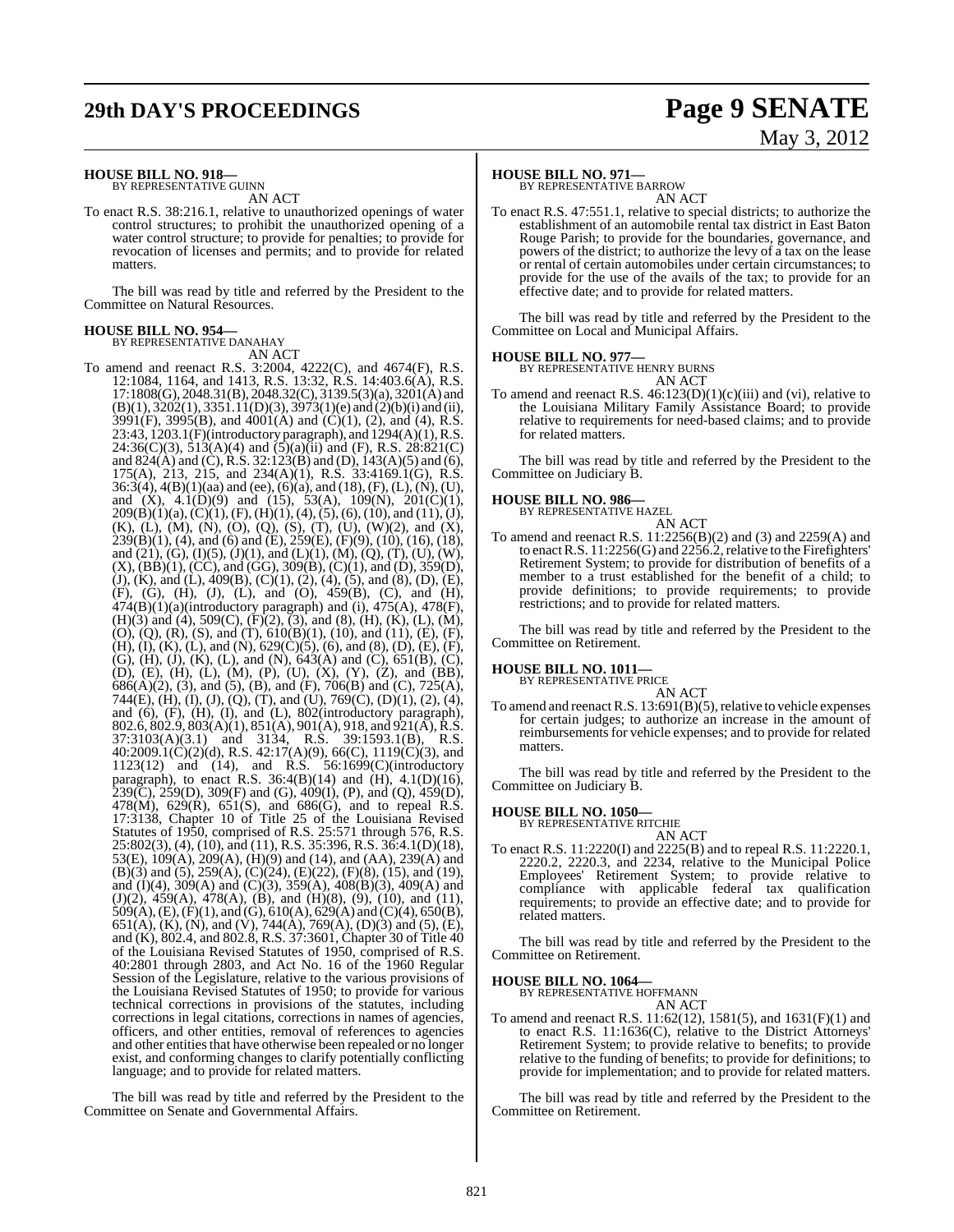### **HOUSE BILL NO. 1077—** BY REPRESENTATIVE WESLEY BISHOP

AN ACT

To amend and reenact R.S. 13:5109(C) and to enact R.S. 13:5109(B)(3) and (D), relative to the Louisiana Governmental Claims Act; to provide with respect to liability of certain employees and covered individuals; to provide for limitations; to prohibit seizure of property in certain circumstances; to provide for limitation on the prohibition; and to provide for related matters.

The bill was read by title and referred by the President to the Committee on Judiciary A.

#### **HOUSE BILL NO. 1121—** BY REPRESENTATIVE JAMES

AN ACT

To enact R.S. 23:905, relative to employee records; to provide for employee access to wage and employment records; to provide for electronic transmission; to provide for the payment of costs; and to provide for related matters.

The bill was read by title and referred by the President to the Committee on Labor and Industrial Relations.

### **HOUSE BILL NO. 1143—**

BY REPRESENTATIVE NANCY LANDRY AN ACT

To amend and reenact R.S. 42:19(A)(1)(b)(ii), relative to meetings of public bodies; to provide relative to notice of such meetings; to provide relative to meeting agendas; to provide relative to the duties of the presiding officer of a public body relative to agenda items; and to provide for related matters.

The bill was read by title and referred by the President to the Committee on Senate and Governmental Affairs.

### **HOUSE BILL NO. 1200— (Substitute for House Bill No. 1108 by Representative Brown)**

BY REPRESENTATIVE BROWN AN ACT

To enact R.S. 48:283, relative to public works by the Department of Transportation and Development; to provide for plans, transfer, and relocations concerning buildings with historical or cultural significance acquired by the Department of Transportation and Development; and to provide for related matters.

The bill was read by title and referred by the President to the Committee on Transportation, Highways and Public Works.

### **House Concurrent Resolutions on Second Reading**

# **HOUSE CONCURRENT RESOLUTION NO. 119—** BY REPRESENTATIVES TIM BURNS AND FOIL

A CONCURRENT RESOLUTION

To express condolences upon the death of Kerry Joseph Triche of Baton Rouge and to commend him posthumously for his exceptional achievements and contributions.

The resolution was read by title. Senator Donahue moved to concur in the House Concurrent Resolution.

### **ROLL CALL**

The roll was called with the following result:

#### YEAS

| Mr. President     | Heitmeier | Perry     |
|-------------------|-----------|-----------|
| Amedee            | Johns     | Peterson  |
| <b>Broome</b>     | Kostelka  | Riser     |
| <b>Brown</b>      | Long      | Smith, G. |
| <b>Buffington</b> | Martiny   | Smith, J. |
| Claitor           | Mills     | Tarver    |

# **Page 10 SENATE 29th DAY'S PROCEEDINGS**

| Crowe<br>Donahue<br>Erdey<br>Gallot<br>Total - 30 | Morrish<br>Murray<br><b>Nevers</b><br>Peacock<br><b>NAYS</b> | <b>Thompson</b><br>Walsworth<br>Ward<br>White |
|---------------------------------------------------|--------------------------------------------------------------|-----------------------------------------------|
| Total - 0                                         | <b>ABSENT</b>                                                |                                               |
| Adley<br>Allain                                   | Chabert<br>Cortez                                            | Guillory<br>LaFleur                           |

The Chair declared the Senate concurred in the House Concurrent Resolution and ordered it returned to the House.

Dorsey-Colomb Morrell

#### **Senate Bills and Joint Resolutions on Second Reading Reported by Committees**

#### **SENATE BILL NO. 106—** BY SENATOR GALLOT

Appel<br>Total - 9

AN ACT

To enact R.S. 24:31.4(E), relative to legislators; to provide for vacant property of the state to be utilized as legislative offices; to provide for a process for requests for property; and to provide for related matters.

Reported with amendments by the Committee on Senate and Governmental Affairs.

#### **SENATE COMMITTEE AMENDMENTS**

Amendments proposed by Senate Committee on Senate and Governmental Affairs to Original Senate Bill No. 106 by Senator Gallot

#### AMENDMENT NO. 1

On page 1, line 2, after "legislators; to" delete the remainder of the line, delete line 3, and insert "authorize and provide for surplus space in state-owned property to be utilized as offices for legislators; to provide for a procedure for requesting such space;"

#### AMENDMENT NO. 2

On page 1, line 9, change "**is directed to implement**" to "**shall implement and maintain**"

#### AMENDMENT NO. 3

On page 1, line 10, after "**legislator,**" change "**vacant**" to "**surplus**"

#### AMENDMENT NO. 4

On page 1, delete lines 11 and 12, and insert "**property owned by the state and located within a legislator's district can be utilized as the legislator's office. A legislator seeking to utilize such surplus space as his office shall make a**"

On motion of Senator Amedee, the committee amendment was adopted. The amended bill was read by title, ordered engrossed and passed to a third reading.

### **SENATE BILL NO. 311—** BY SENATOR LAFLEUR

AN ACT

To amend and reenact R.S.  $22:1892(A)(3)$  and  $1973(B)(6)$ , relative to the payment and adjustment of insurance claims; to provide with respect to the good faith duty and claims settlement practices; to provide a definition for initiation of loss adjustment; to provide factors to be considered in determining the penalty to be awarded in the event of a certain violation; and to provide for related matters.

Reported with amendments by the Committee on Insurance.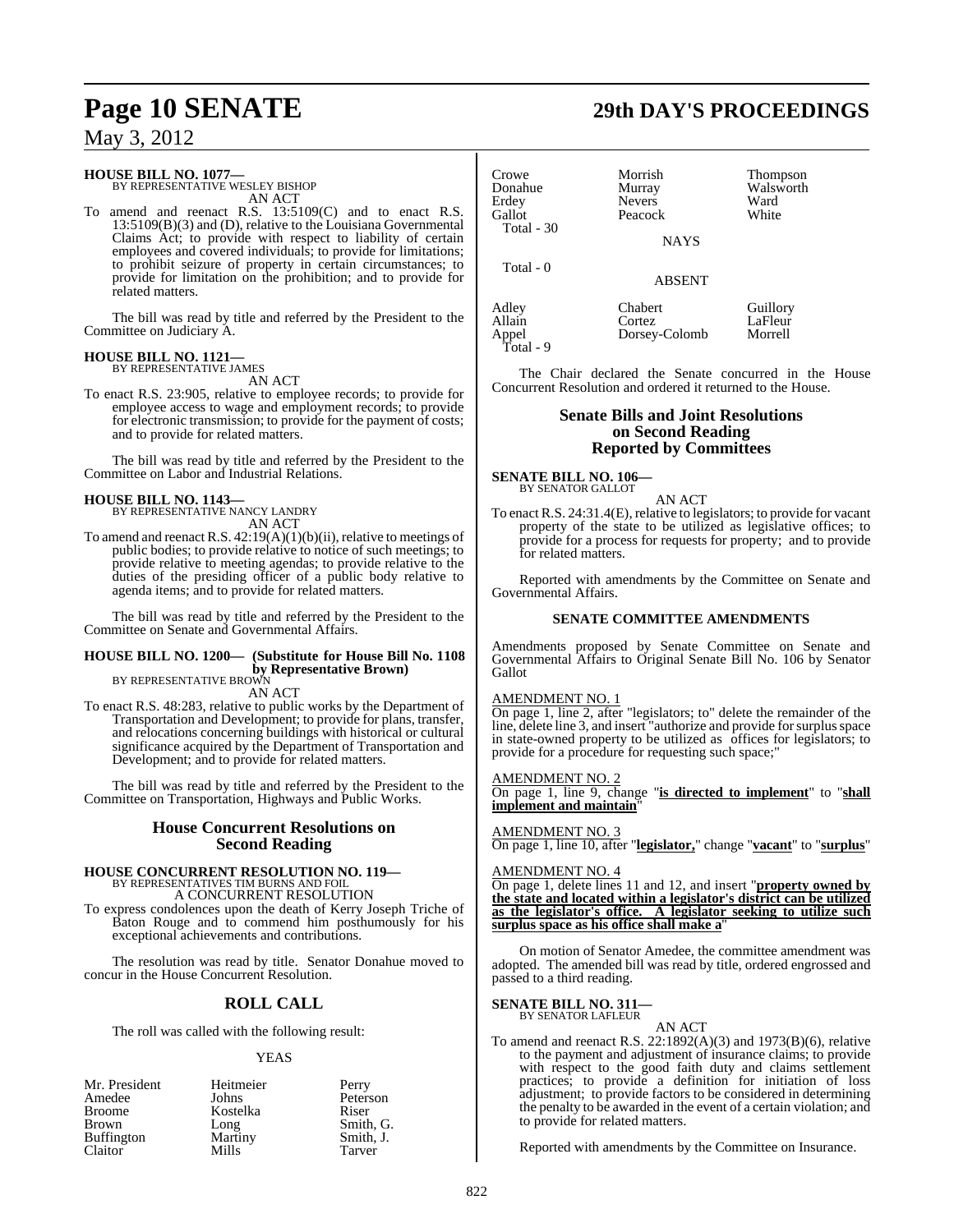# **29th DAY'S PROCEEDINGS Page 11 SENATE**

# May 3, 2012

#### **SENATE COMMITTEE AMENDMENTS**

Amendments proposed by Senate Committee on Insurance to Original Senate Bill No. 311 by Senator LaFleur

#### AMENDMENT NO. 1

On page 2, line 4, after "loss adjustment" insert "**not to exceed sixty** days." and delete the remainder of the line and delete lines 5 through 7 in their entirety

#### AMENDMENT NO. 2

On page 2, line 8, delete "on Insurance and the House Committee on Insurance, voting separately."

#### AMENDMENT NO. 3

On page 2, lines 9 and 10, delete "**when the failure has been arbitrary, capricious, or without probable cause**"

#### AMENDMENT NO. 4

On page 2, line 10, change "shall" to "shall" and delete "**may**"

#### AMENDMENT NO. 5

On page 2, line 12, delete "**includes but is not limited to any of the following conduct:**" and in lieu thereof insert the following: **be satisfied if the insurer establishes one of the following:**

**(a) The insurer has unconditionally tendered all undisputed amounts owed.**

**(b) The insurer has met with the insured.**

**(c) The insurer has proof that an inspection of the property has taken place within the time periods established in this Paragraph.**

**The provisions of this Paragraph shall become effective August 1, 2012.**"

#### AMENDMENT NO. 6

On page 2, delete lines 13 through 23 in their entirety

On motion of Senator Morrish, the committee amendment was adopted. The amended bill was read by title, ordered engrossed and passed to a third reading.

#### **SENATE BILL NO. 452—** BY SENATOR WALSWORTH

AN ACT

To enact R.S. 44:3(A)(4)(b)(viii), relative to public records; to providewith respect to records of prosecutive, investigative, and law enforcement agencies, and communications districts; to provide relative to the initial report; to provide that the photograph of any person arrested for an alleged offense shall be subject to disclosure; and to provide for related matters.

Reported with amendments by the Committee on Senate and Governmental Affairs.

#### **SENATE COMMITTEE AMENDMENTS**

Amendments proposed by Senate Committee on Senate and Governmental Affairs to Original Senate Bill No. 452 by Senator Walsworth

#### AMENDMENT NO. 1

On page 1, at the beginning of line 5, insert "booking"

#### AMENDMENT NO. 2

On page 2, line 4, after "**R.S. 44:1 the**" insert "**booking**"

On motion of Senator Amedee, the committee amendment was adopted. The amended bill was read by title, ordered engrossed and passed to a third reading.

#### **SENATE BILL NO. 628—**

BY SENATOR BUFFINGTON AN ACT

To amend and reenact R.S. 40:2166.3(2) and 2166.5(B)(11)(d), relative to adult residential care; to provide with respect to services under adult residential care; to provide for the modules for adult residential care providers; and to provide for related matters.

Reported with amendments by the Committee on Health and Welfare.

#### **SENATE COMMITTEE AMENDMENTS**

Amendments proposed by Senate Committee on Health and Welfare to Original Senate Bill No. 628 by Senator Buffington

#### AMENDMENT NO. 1

On page 1, line 2, delete "amend and reenact R.S. 40:2166.3(2) and  $2166.5(B)(11)(d)$ " and insert "enact R.S. 40:2166.7.1"

#### AMENDMENT NO. 2

On page 1, lines 3 and 4, delete "services under adult residential care; to provide for the modules for adult residential care providers" and insert "a moratorium on licensure of level 4 adult residential care providers"

### AMENDMENT NO. 3

On page 1, lines  $\overline{6}$  and 7, delete "R.S. 40:2166.3(2) and  $2166.5(B)(11)(d)$  are hereby amended and reenacted" and insert "R.S. 40:2166.7.1 is hereby enacted"

#### AMENDMENT NO. 4

On page 1, delete lines 8 through 17 and on page 2 delete lines 1 through 17 and insert:

"**§2166.7.1. Moratorium on licensure of level 4 adult residential care providers**

**Notwithstanding any other provision of law to the contrary, the department shall implement a moratorium on the licensure of additional level 4 adult residential care providers until July 1, 2017. The moratorium shall not apply to a provider which has received facility need review approval from the department for a level 4 adult residential care provider on or before April 25, 2012.**"

On motion of Senator Heitmeier, the committee amendment was adopted. The amended bill was read by title, ordered engrossed and passed to a third reading.

## **SENATE BILL NO. 690—** BY SENATOR BUFFINGTON

AN ACT To amend and reenact R.S. 36:258(F) and R.S. 46:931, relative to providing services to the elderly; to provide for the Department of Health and Hospitals, office of aging and adult services; to provide for the office of elderly affairs in the office of the governor; and to provide for related matters.

Reported by substitute by the Committee on Health and Welfare. The bill was read by title; the committee substitute bill was read.

### **SENATE BILL NO. — (Substitute of Senate Bill No. 690 by Senator Buffington)** BY SENATOR BUFFINGTON

AN ACT

To amend and reenact R.S. 14:35.1(A)(3), R.S. 15:1503(4), R.S. 35:406(A) and (D), R.S. 36:258(F), R.S. 46:56(A), (B)(1), and  $(F)(4)(b)$ ,  $61(A)(1)$  and  $(C)$ ,  $932(10)$ , and  $2136.2(F)$  and to repeal R.S. 46:936, relative the transfer of adult protection services of the office of elderly affairs in the office of the governor to the Department of Health and Hospitals, office of aging and adult services; to provide for functions of the programs and services transferred; to provide for contracts and leases; to provide for administrative rules; and to provide for related matters.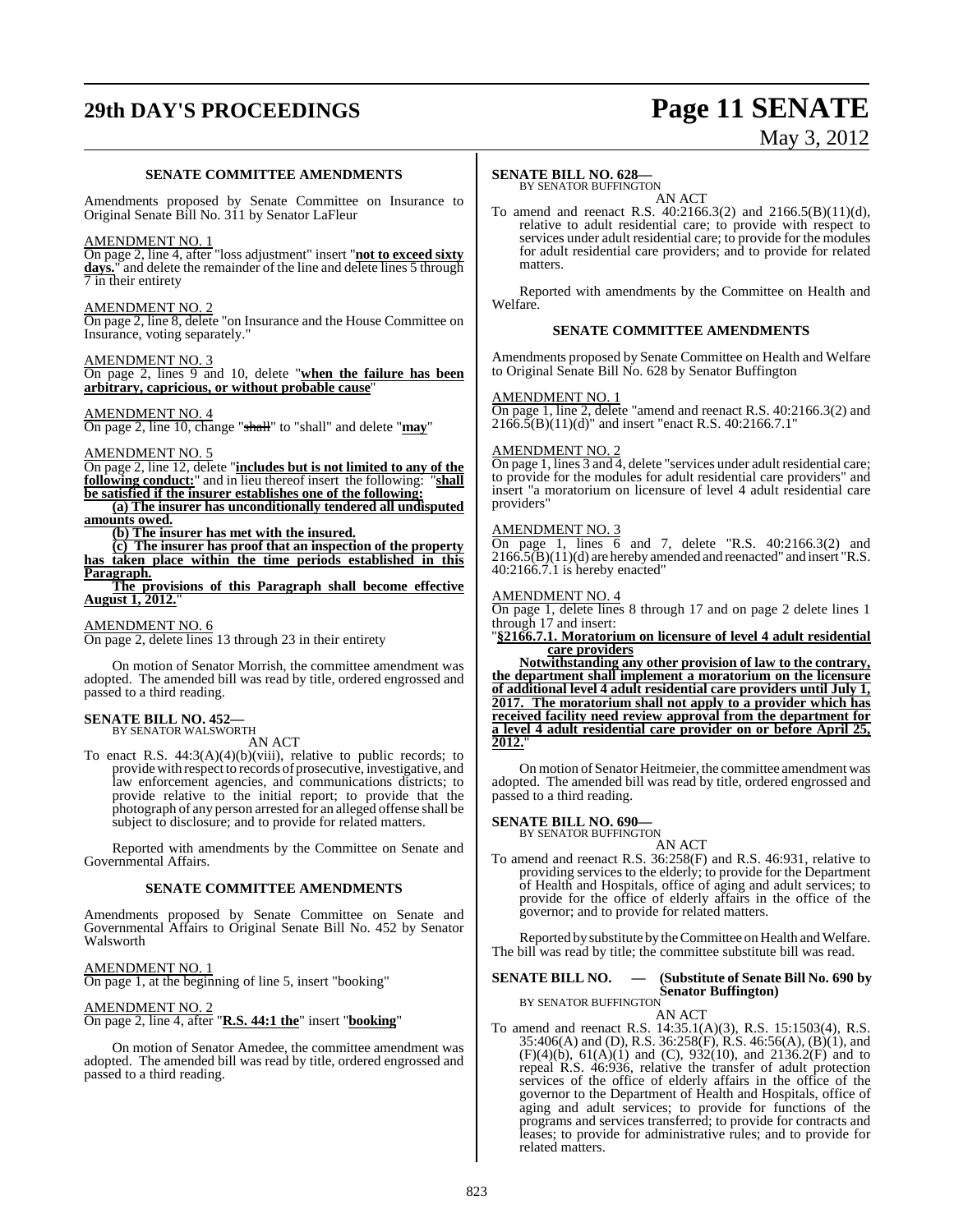### **Page 12 SENATE 29th DAY'S PROCEEDINGS**

May 3, 2012

Be it enacted by the Legislature of Louisiana:

Section 1. R.S. 14:35.1(A)(3) is hereby amended and reenacted to read as follows:

§35.1. Battery of a child welfare or adult protective service worker  $A(1)$ A.(1) \* \* \*

(3) For purposes of this Section, "adult protective service worker" shall include any adult protection specialist or adult protection specialist supervisor employed by the Department of Health and Hospitals or the Governor's Office of Elderly Affairs.

\* \* \* Section 2. R.S. 15:1503(4) is hereby amended and reenacted to read as follows:

§1503. Definitions

For the purposes of this Chapter, the following terms shall have the following meanings, unless the context clearly indicates a different meaning:

\* \* \*  $(4)$ (a) "Adult protection agency" means the office of elderly affairs in the office of the governor, for any individual sixty years of age or older in need of adult protective services as provided in this Chapter.

 $\overline{(\theta)}$  "Adult protection agency" means the Department of Health and Hospitals for any individual between the ages of eighteen and fifty-nine years of age **or older or an emancipated minor** in need of adult protective services as provided in this Chapter. The secretary of the Department of Health and Hospitals may assign the duties and powers provided in this Chapter to any office of the department for provision of adult protective services, as provided in this Chapter. \* \* \*

Section 3. R.S. 35:406(A) and (D) are hereby amended and reenacted to read as follows:

§406. Ex officio notaries public of the adult protection agency

A. Notwithstanding any provisions of law relative to qualifications for notaries public, except R.S. 35:391:**,**

(1) The director of the office of elderly affairs may appoint two investigators in each region of the adult protection agency, office of elderly affairs, office of the governor, as ex officio notaries public.

(2) The **the** secretary of the Department of Health and Hospitals may appoint three **five** investigators in the adult protection agency, Department of Health and Hospitals, as ex officio notaries public.

\* \* \* D. The director or secretary authorized to make such appointments may suspend or terminate any appointment made pursuant to this Section at any time. Separation from the employ of the adult protection agency shall automatically terminate the powers of such an ex officio notary public.

Section 4. R.S. 36:258(F) is hereby amended and reenacted to read as follows:

§258. Offices; purposes and functions

\* \* \* F. The office of aging and adult services shall be responsible for the programs and functions of the Department of Health and Hospitals related to the long-term care **services to** of the elderly and the protection and long-term care of persons with adult onset disabilities. It shall administer the residential state-operated nursing homes, the Villa Feliciana Medical Complex, the protection services program of adults from ages **aged** eighteen to fifty-nine, **and older or an emancipated minor,** the department's long-term support and services programs, the State Personal Assistance Services program, the Community and Family Support Program, the Traumatic Head and Spinal Cord Injury Trust Fund, as well as other related programs within the department.

\* \* \* Section 5. R.S. 46:56(A), (B)(1), and (F)(4)(b), 61(A)(1) and (C), 932(10), and 2136.2(F) are hereby amended and reenacted to read as follows:

§56. Applications and client case records; definitions; confidentiality; waiver; penalty

A. Applications for assistance and information contained in case records of clients of the Department of Health and Hospitals, **or** the Department of Children and Family Services, or the Office of Elderly Affairs, for the purpose of adult protective services, shall be confidential and, except as otherwise provided, it shall be unlawful for any person to solicit, disclose, receive, make use of, or to

authorize, knowingly permit, participate in, or acquiesce in the use of applications or client case records or the information contained therein for any purpose not directly connected with the administration of the programs of the department.

B.(1) For the purposes of this Section, "department" means the Department of Health and Hospitals, and the Department of Children and Family Services<del>, and the adult protection agency as provided in</del> R.S. 15:1503(4). It is the express intent of this Section that the Department of Health and Hospitals, and the Department of Children and Family Services<del>, and, for the purpose of adult protective</del> services, the Office of Elderly Affairs share access to each other's case records to the extent that such access is not prohibited by any contrary provision of federal law or regulation.

\* \* \* F. The following information shall not be subject to waiver and shall not be released to applicants, recipients, or outside sources, except those outside sources engaged in the administration of the programs of the department:



(b) In addition, the department may release information to other agencies of state government that are engaged in rendering services or treatment to a department recipient or former recipient. The agency receiving the information from the department under this Paragraph shall be bound by the same confidentiality standard as prescribed in this Section with regard to release of this information to the recipient, the client'slegal representative, or an outside source. The Department of Health and Hospitals, **and** the Department of Children and Family Services<del>, and, for the purpose of adult</del> protective services, the Office of Elderly Affairs may release information to each other for the purpose of furthering services or treatment to clients or recipients of services of either department. Information subject to release under this Section that is covered by federal statutes or regulations restricting release of the information shall be released only in accordance with the federal statutes or regulations.

\* \* \* §61. Elderly abuse; release of information

A.(1) The Department of Health and Hospitals shall, following an investigation by the department, the Office of Elderly Affairs, the office of the attorney general, or a local law enforcement agency, of any report of elderly abuse and the conviction of any person investigated for such abuse or the entering of a plea of guilty or nolo contendere by any person so investigated who is accused of such abuse, make available to any health care facility licensed by the department, upon request, the name and a photograph of any such person who has been convicted of or pled guilty or nolo contendere to a crime involving elderly abuse.

\* \* \* C. The department<del>, in consultation with the Office of Elderly</del> Affairs, shall adopt and promulgate rules and regulations in accordance with the Administrative Procedure Act to implement the provisions of this Section, including provisions which establish procedures under which the department shall request information from law enforcement officials and district attorneys and which establish procedures under which health care facilities may request information concerning whether or not a person has been convicted of or pled guilty or nolo contendere to a crime listed in R.S. 14:403.2. \* \* \*

§932. Powers and duties

The office shall have the following powers and duties: \* \* \*

(10) To perform the functions of the state which are designed to meet the social and community needs of Louisiana residents sixty years of age or older, including but not limited to the provision of such comprehensive social programs as homemaker services, home repair and maintenance services, employment and training services, recreational and transportation services, counseling, information and referral services, protective services under R.S. 15:1501 et seq., and health-related outreach; but excluding the transportation programfor the elderly and the handicapped program administered by the Department of Transportation and Development under Section 16(b)(2) of the Federal Urban Mass Transportation Act of 1964 as amended and other such programs and services assigned to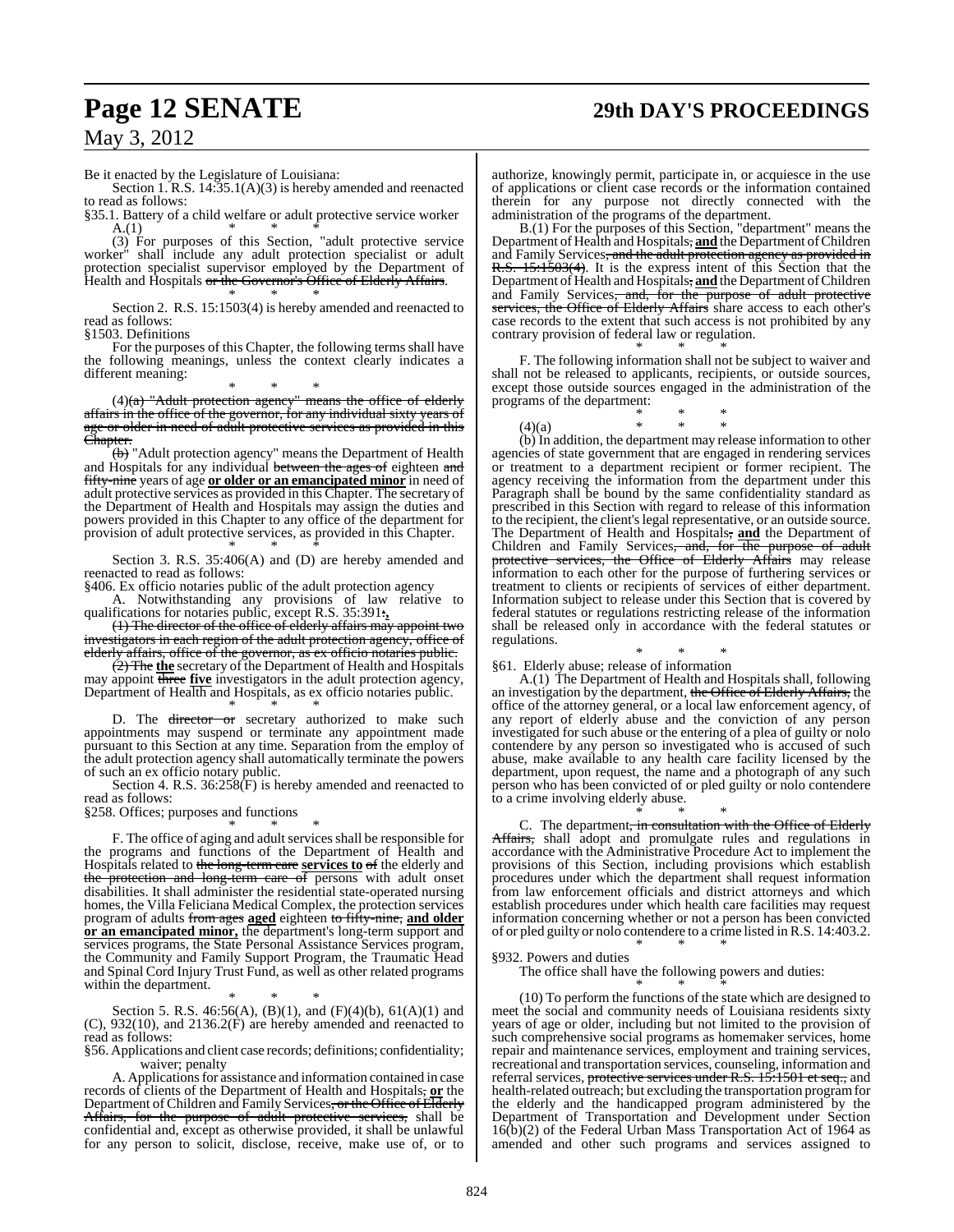# **29th DAY'S PROCEEDINGS Page 13 SENATE** May 3, 2012

departments of state government as provided in Title 36 of the Louisiana Revised Statutes of 1950. \* \* \*

§2136.2. Louisiana Protective Order Registry

\* \* \* F. The judicial administrator's office shall make the Louisiana Protective Order Registry available to state and local law enforcement agencies, district attorney offices, the Department of Children and Family Services, office of children and family services, support enforcement services, office of community services, the Department of Health and Hospitals, bureau of protective services, the Governor's Office of Elderly Affairs, elderly protective services, the office of the attorney general, and the courts.

Section 6. R.S. 46:936 is hereby repealed.

Section 7. All employees engaged in the performance of duties relating to the functions of the programs and services transferred from the office of elderly affairs in the office of the governor to the Department of Health and Hospitals, office of aging and adult services, are hereby transferred to the office of aging and adult services to carry out the functions of the office of aging and adult services.

Section 8. In order to ensure continuity of services, all office of elderly affairs contracts and leases related to the operation and administration of its adult protective service programs transferred to the Department of Health and Hospitals, office of aging and adult services shall be deemed to have been transferred and assigned to the Department of Health and Hospitals upon the effective date of this Act without the necessity of amendment of the lease or contract, and the Department of Health and Hospitals shall be solely responsible for all related obligations and liabilities arising on or after that effective date.

Section 9. The administrative rules contained in the Louisiana Administrative Code

promulgated by the office of elderly affairs of the office of the governor which govern or are applicable to the programs and operations transferred from the office of elderly affairs in the of the office of the governor to the Department of Health and Hospitals, office of aging and adult services by this Act shall continue to be effective, and the office of state register shall change all applicable references to the office of elderly affairs to the office of aging and adult services and redesignate and renumber, as the need may be, all applicable provisions as are necessary to maintain continuity in the Louisiana Administrative Code.

Section 10. This Act shall become effective on July1, 2012; if vetoes by the governor and subsequently approved by the legislature, this Act shall become effective on July 1, 2012, or on the day following such approval by the legislature, whichever is later.

On motion of Senator Heitmeier, the committee substitute bill was adopted and becomes Senate Bill No. 762 by Senator Buffington, substitute for Senate Bill No. 690 by Senator Buffington.

### **SENATE BILL NO. 762— (Substitute of Senate Bill No. 690 by Senator Buffington)** BY SENATOR BUFFINGTON

AN ACT To amend and reenact R.S. 14:35.1(A)(3), R.S. 15:1503(4), R.S. 35:406(A) and (D), R.S. 36:258(F), R.S. 46:56(A), (B)(1), and  $(F)(4)(b)$ ,  $61(A)(1)$  and  $(C)$ ,  $932(10)$ , and  $2136.2(F)$  and to repeal R.S. 46:936, relative the transfer of adult protection services of the office of elderly affairs in the office of the governor to the Department of Health and Hospitals, office of aging and adult services; to provide for functions of the programs and services transferred; to provide for contracts and leases; to provide for administrative rules; and to provide for related matters.

The bill was read by title and placed on the Calendar for a second reading.

#### **SENATE BILL NO. 707—** BY SENATOR AMEDEE

AN ACT

To amend and reenact R.S. 44:2, relative to public records; to exempt certain records obtained by the Senate for the purpose of confirmation from the public records law; and to provide for related matters.

Reported favorably by the Committee on Senate and Governmental Affairs. The bill was read by title, ordered engrossed and passed to a third reading.

#### **House Bills and Joint Resolutions on Second Reading Reported by Committees**

**HOUSE BILL NO. 24—** BY REPRESENTATIVE HENRY BURNS

AN ACT

To amend and reenact R.S. 13:5554(Z)(introductory paragraph) and  $(3)$  and  $5555(C)(2)$  and  $(D)$ , relative to the payment of insurance premium costs; to provide for the payment of such costs for retired sheriffs and employees of the Bossier Parish Sheriff's Office; to provide relative to the Bossier Parish Retired Employees Insurance Fund; to provide for the administration of the fund; to provide for the use and investment of fund monies; and to provide for related matters.

Reported favorably by the Committee on Insurance. The bill was read by title and referred to the Legislative Bureau.

**HOUSE BILL NO. 94—** BY REPRESENTATIVE CROMER

AN ACT To enact R.S. 49:191(6)(a) and to repeal R.S. 49:191(4)(b), relative to the Department of Insurance, including provisionsto provide for the re-creation of the Dept. of Insurance and the statutory entities made a part of the department by law; to provide for the effective termination date for all statutory authority for the existence of such statutory entities; and to provide for related matters.

Reported favorably by the Committee on Insurance. The bill was read by title and referred to the Legislative Bureau.

#### **HOUSE BILL NO. 150—**

BY REPRESENTATIVE RITCHIE AN ACT

To amend and reenact R.S. 22:254(C), relative to health maintenance organizations; to clarify the minimum required capital and surplus for each such entity; and to provide for related matters.

Reported favorably by the Committee on Insurance. The bill was read by title and referred to the Legislative Bureau.

# **HOUSE BILL NO. 154—** BY REPRESENTATIVE THIBAUT

AN ACT

To amend and reenact R.S. 22:1268(A)(2) and 1287, relative to policy refunds and interest; to provide for the crediting of refund amounts against future premiums; to provide for the accrual of interest on refunds; and to provide for related matters.

Reported favorably by the Committee on Insurance. The bill was read by title and referred to the Legislative Bureau.

### **HOUSE BILL NO. 156—** BY REPRESENTATIVE SIMON

AN ACT

To amend and reenact R.S. 46:236.1(C) and (D)(4) and (5) and to enact R.S.  $46:236.1(A)(7)$  and  $(D)(6)$ , relative to the Supplemental Nutrition Assistance Program educational component; to provide for legislative findings; to provide for requirements of nutrition education services; to provide for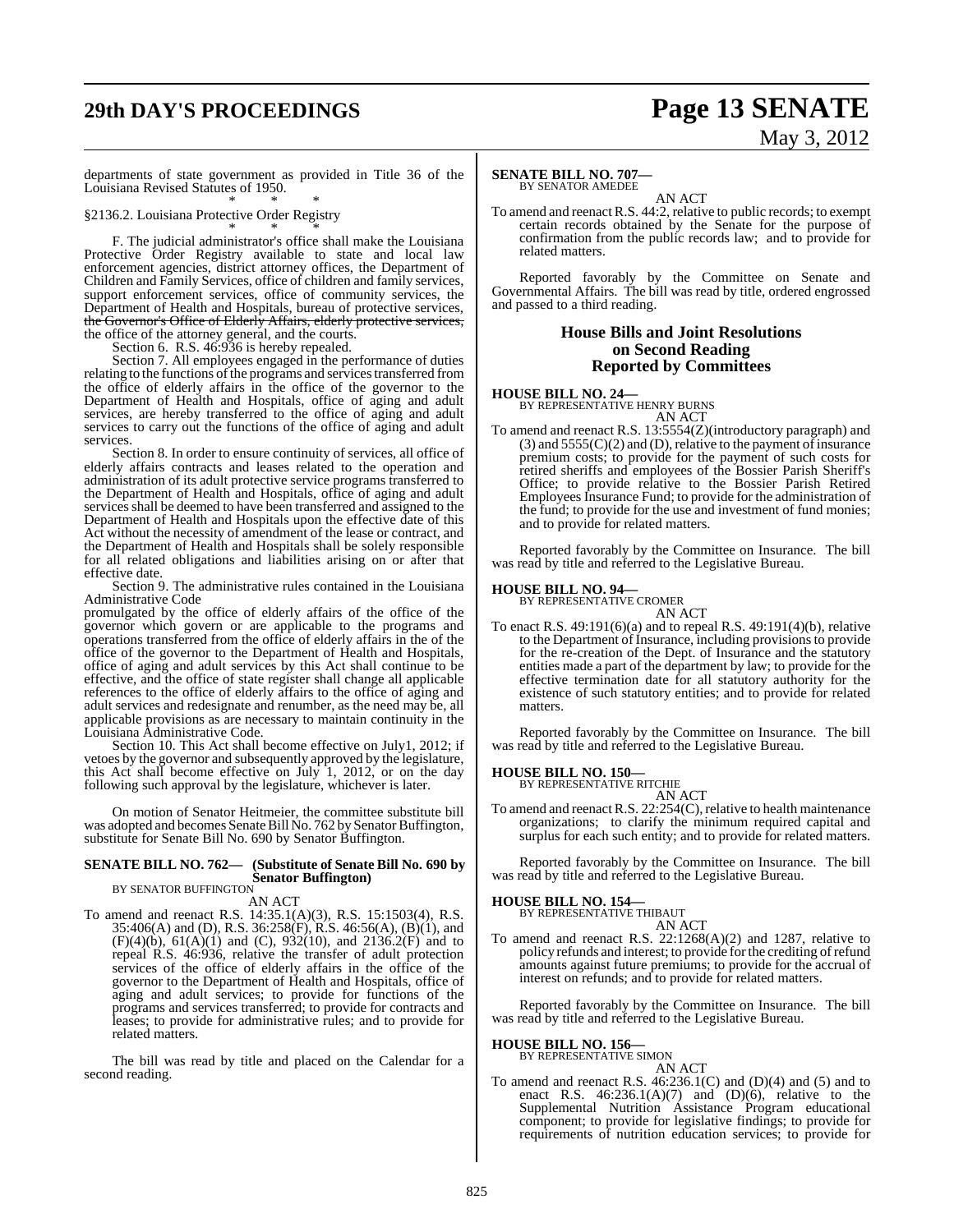### **Page 14 SENATE 29th DAY'S PROCEEDINGS**

### May 3, 2012

reporting requirements of the Department of Children and Family Services; and to provide for related matters.

Reported favorably by the Committee on Health and Welfare. The bill was read by title and referred to the Legislative Bureau.

# **HOUSE BILL NO. 160—** BY REPRESENTATIVE RITCHIE

AN ACT

To amend and reenact R.S. 22:821(B)(2), relative to the annual financial regulation fee assessed and collected by the commissioner of insurance; to include vehicle mechanical breakdown insurers and property residual value insurers among such insurers; and to provide for related matters.

Reported favorably by the Committee on Insurance. The bill was read by title and referred to the Legislative Bureau.

**HOUSE BILL NO. 193—** BY REPRESENTATIVE REYNOLDS AN ACT

To amend and reenact R.S. 22:1986, relative to examinations of insurers by the commissioner of insurance; to provide with respect to the compensation of personnel employed by the commissioner of insurance to conduct such examinations; to delete provisions relative to the disposition of such monies; and to provide for related matters.

Reported favorably by the Committee on Insurance. The bill was read by title and referred to the Legislative Bureau.

#### **HOUSE BILL NO. 227—** BY REPRESENTATIVE SCHRODER

AN ACT

To amend and reenact R.S. 46:236.1.8(D), relative to support enforcement services; to provide for designation of field officers; and to provide for related matters.

Reported favorably by the Committee on Health and Welfare. The bill was read by title and referred to the Legislative Bureau.

### **HOUSE BILL NO. 229—**

BY REPRESENTATIVE THIBAUT AN ACT

To amend and reenact R.S. 22:584(D)(3), relative to investments by insurers; to authorize domestic insurers to invest in certain master limited partnerships; and to provide for related matters.

Reported favorably by the Committee on Insurance. The bill was read by title and referred to the Legislative Bureau.

#### **HOUSE BILL NO. 308—**

BY REPRESENTATIVE THIERRY AN ACT

To repeal R.S. 22:1965 and 1966, relative to unfair trade practices in automobile insurance; to repeal laws relative to unfair trade practices.

Reported favorably by the Committee on Insurance. The bill was read by title and referred to the Legislative Bureau.

#### **HOUSE BILL NO. 371—** BY REPRESENTATIVE ST. GERMAIN AN ACT

To enact R.S. 45:844.12(6)(k), relative to telephone solicitation; to authorize telephone solicitations on behalf of nonprofit organizations composed of public safety personnel; and to provide for related matters.

Reported favorably by the Committee on Commerce, Consumer Protection, and International Affairs. The bill was read by title and referred to the Legislative Bureau.

#### **HOUSE BILL NO. 372—**

BY REPRESENTATIVE TIM BURNS AN ACT

To enact R.S. 49:191(5)(n) and to repeal R.S. 49:191(4)(f), relative to the Department of State, including provisions to provide for the re-creation of the Department of State and the statutory entities made a part of the department by law; to provide for the effective termination date for all statutory authority for the existence of such statutory entities; and to provide for related matters.

Reported favorably by the Committee on Senate and Governmental Affairs. The bill was read by title and referred to the Legislative Bureau.

#### **HOUSE BILL NO. 378—**

BY REPRESENTATIVES HOFFMANN, ADAMS, ANDERS, CHANEY,<br>CONNICK, COX, FRANKLIN, GISCLAIR, GREENE, HARRIS, HAVARD,<br>HILL, KATRINA JACKSON, NANCY LANDRY, LEBAS, MACK, JAY<br>MORRIS, ORTEGO, POPE, REYNOLDS, RICHARDSON, SEABAUGH,<br>SIMO AN ACT

To amend and reenact R.S. 40:1300.252 and 1300.256, relative to prohibition of smoking; to provide for legislative findings; to prohibit outdoor smoking within a certain distance of buildings or other enclosed areas in which smoking is prohibited; to provide for an exception to a prohibition on outdoor smoking; to provide for actions of an owner or manager of a business which cause an outdoor area to become an area where smoking is prohibited by law; to provide for an effective date; and to provide for related matters.

Reported with amendments by the Committee on Health and Welfare.

#### **SENATE COMMITTEE AMENDMENTS**

Amendments proposed by Senate Committee on Health and Welfare to Reengrossed House Bill No. 378 by Representative Hoffmann

#### AMENDMENT NO. 1

On page 2, delete lines 17 through 19 and insert:

 $(b)$  The provisions of this Paragraph shall not apply to any of the following locations:

(i) A location which is exempted from a prohibition on smoking pursuant to the provisions of Subsection C of this Section.

(ii) An ingress point or egress point of an area which is exempted from a prohibition on smoking pursuant to the provisions of Paragraph  $(C)(12)$  of this Section.

(iii) An ingress point or egress point of a facility licensed to operate video draw poker devices pursuant to the provisions of R.S. 7:306 and in which smoking is not prohibited.

#### AMENDMENT NO. 2

On page 4, between lines 23 and 24, insert:  $(14)$  Any commercial motor carrier operation."

On motion of Senator Heitmeier, the committee amendment was adopted. The amended bill was read by title and referred to the Legislative Bureau.

#### **HOUSE BILL NO. 389—**

BY REPRESENTATIVE SCHRODER AN ACT

To amend and reenact R.S. 6:333(F)(14), R.S. 9:315.9(A)(6), 315.16(A), 315.40(1), 399.1(A) and (F)(3) and (4), and 406(B)(2) and (C)(2), R.S. 11:441.1(F), R.S. 13:4291(B)(1) and (C), R.S. 27:364(A)(1)(b)(vi), R.S. 40:34(B)(1)(h)(iv) and (E)(1) and 46.1(D) and (F)(introductory paragraph), R.S.  $46:56(M)(1)$ ,  $236.1.1(9)(b)$  and  $(13)$ ,  $236.1.2(G)$ ,  $236.1.4(E)$ , 236.1.5(C), 236.1.7(B), 236.1.8(D), 236.3(A)(2), 236.10(A), (B), and (D), 236.12(B)(1), 236.14(D)(1)(introductory paragraph) and (H)(2), 236.15(A)(1), 236.16, 238(F), and  $2136.2$ (F), and R.S.  $51:1442(4)$ , relative to the Department of Children and Family Services; to provide for proper designation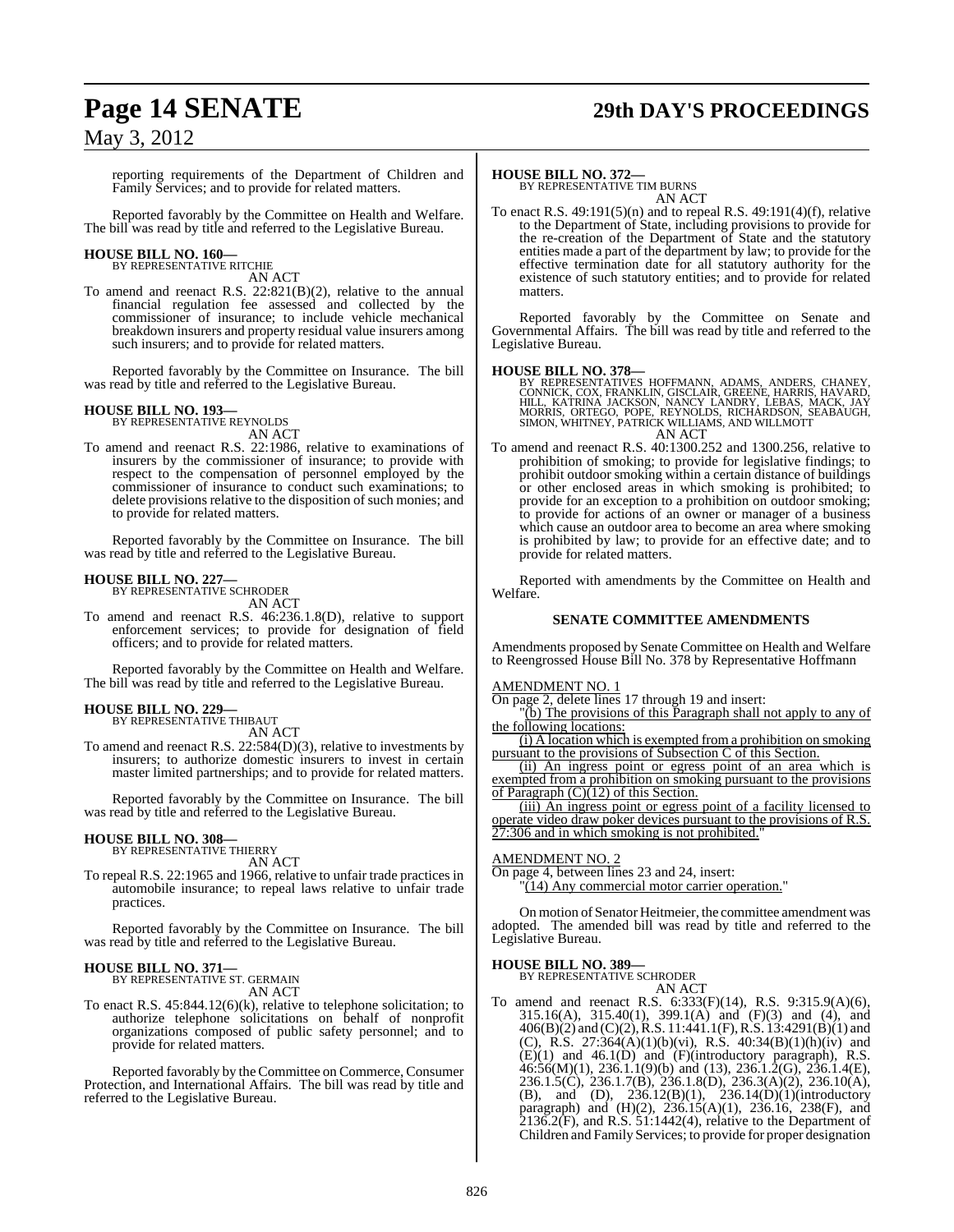of certain sections and divisions of the department; to make technical changes; and to provide for related matters.

Reported with amendments by the Committee on Health and Welfare.

#### **SENATE COMMITTEE AMENDMENTS**

Amendments proposed by Senate Committee on Health and Welfare to Engrossed House Bill No. 389 by Representative Schroder

#### AMENDMENT NO. 1

On page 1, line 6, after "236.1.4(E)" and before the comma "," insert "and (F)"

#### AMENDMENT NO. 2

On page 2, line 18, after "uninsured" and before "medical expenses" insert "ordinary"

#### AMENDMENT NO. 3

On page 8, at the end of line 28, after "236.1.4(E)" and before the comma "," insert "and (F)"

#### AMENDMENT NO. 4

On page 10, line 22, delete "Subsection" and insert "Subpart"

#### AMENDMENT NO. 5

On page 10, between lines 24 and 25, insert the following:

"F. If any state employee or any person working under a contract with the state knowingly, or by reason of negligence, discloses data match information of an individual in violation of any provision of this Subparagraph Subpart, such individual may bring a civil action for damages against such person in any district court of this state."

On motion of Senator Heitmeier, the committee amendment was adopted. The amended bill was read by title and referred to the Legislative Bureau.

# **HOUSE BILL NO. 481—** BY REPRESENTATIVE PATRICK WILLIAMS

AN ACT

To amend and reenact R.S.  $46:236.15(D)(1)(a)$ , relative to the Department of Children and Family Services' limited administrative authority for certain paternity and child support actions; to clarify state law regarding unemployment insurance collections with respect to child support overpayments to comply with federal law; and to provide for related matters.

Reported favorably by the Committee on Health and Welfare. The bill was read by title and referred to the Legislative Bureau.

### **HOUSE BILL NO. 513—** BY REPRESENTATIVE GREENE

AN ACT

To amend and reenact R.S. 22:1574(A)(3), (B), (C), and (D)(1) and to enact R.S. 22:1574(A)(4), relative to the Bail Bond Apprentice Program; to provide for registration of Bail Bond Apprentice Program participants; to provide for recordkeeping relative to program participants; and to provide for related matters.

Reported favorably by the Committee on Insurance. The bill was read by title and referred to the Legislative Bureau.

### **HOUSE BILL NO. 564—** BY REPRESENTATIVE JOHNSON

AN ACT

To enact R.S. 22:1188.1, relative to long-term care insurance; to provide for prompt payment of long-termcare insurance claims; to provide for definitions; to provide for applicability; to provide with respect to violations; and to provide for related matters.

Reported favorably by the Committee on Insurance. The bill was read by title and referred to the Legislative Bureau.

#### **HOUSE BILL NO. 591—**

BY REPRESENTATIVE SIMON AN ACT

To amend and reenact R.S. 36:259(T), 802(introductory paragraph), and  $901(A)$ , R.S.  $46:2633(D)$  and  $(E)$ ,  $2634(B)(2)$ ,  $(3)$ ,  $(13)$ ,  $(D)$ , and  $(H)$ , and  $2635(A)$ ,  $(B)$ , and  $(C)$  and to enact R.S. 46:2633(F), relative to administration of the Traumatic Head and Spinal Cord Injury Trust Fund; to provide for certain duties of the Department of Health and Hospitals, office of aging and adult services relative to the Traumatic Head and Spinal Cord Injury Trust Fund; to provide for composition and certain duties of the Traumatic Head and Spinal Cord Injury Trust Fund Advisory Board; to provide for the advisory capacity of the Traumatic Head and Spinal Cord Injury Trust Fund Advisory Board within the Department of Health and Hospitals; and to provide for related matters.

Reported favorably by the Committee on Health and Welfare. The bill was read by title and referred to the Legislative Bureau.

# **HOUSE BILL NO. 595—** BY REPRESENTATIVE CROMER

AN ACT

To amend and reenact R.S. 22:23(D)(3)(b), 242(10), 653(A)(introductory paragraph), 851(A), 912(C), (D), and (E), 931(A)(10)(a), 1821(A), (C), (D)(1), (2)(e) and (g)(i)(aa), and (3)(c)(introductory paragraph) and (i), (d)(introductory paragraph) and  $(i)$  through  $(iv)$ , and  $(e)$ , and  $(F)(1)$ ,  $1825(B)$ (introductory paragraph) and  $(C)$ (introductory paragraph) and (4),  $1859(F)$ ,  $1875$ ,  $1879(A)$ ,  $(B)(1)$ (introductory paragraph), and (C), 1880(B)(1)(introductory paragraph), (C)(introductory paragraph), and (D)(introductory paragraph),  $1892(B)(1)$ , (C)(1), and (D)(2), 1901(4), 1902(A)(2) and (9), 1903(C)(2)(introductory paragraph), 1904, 1905(C)(introductory paragraph) and (1), 1907, 1909(B) and (C), 1921(B) and (C),  $1923(1)(a)$ (introductory paragraph) and (g),  $1926(A)$ ,  $1927(B)$ , 1928(B), 1941, 1942, 1944, 1945, 1946, 1962(C) and (F), 1964(1)(g),  $(7)(a)$ , (b), and (h), (9), (10)(c), (11), (13),  $(15)(c)(i)$ ,  $(iii)$ , and  $(vii)$ ,  $(19)(b)(i)$ (introductory paragraph) and (c)(i), (20), (24), and (25), 1967, 1968, 1971(C), 1973(B)(introductory paragraph), 1981(A)(2) and (3) and (C)(introductory paragraph), 1983(D) through (H) and (I)(1) and (2), 1984(A) and (G), 1988, 1989, 1992, 1994(A), 2001, 2002(2) and (4), 2003(1)(e) and (f), 2005, 2006, 2008(A), 2009(E)(2) and (4), 2010(D), 2012(A)(introductory paragraph) and (3) and (B), 2013(B), 2018(A) and (B), 2019, 2020(C), 2021(A), 2023(C)(2), 2025(4), 2026, 2027(B), 2028(B), (C), and (D)(6), 2029, 2032, 2033(B), 2034(G) and (H), 2035(A) and (D), 2036(C), 2038(3), 2044, 2055(6)(a)(ii), (7)(introductory paragraph) and (a), (9)(a)(introductory paragraph) and (i) and (b),  $(12)$ , and  $(15)$ ,  $2056(C)(2)(f)$ ,  $2058(A)(1)(a)(i)$  and (ii), (b)(i) and (ii), and  $(3)(a)(iv)$ ,  $2059(A)(1)$ ,  $(C)(6)$ , and  $(D)$ , 2060(A)(1), 2061.1(A), 2062(A)(2)(a)(introductory paragraph) and (i) and (ii),  $(5)(a)$ , and  $(6)$ ,  $2083(A)(2)(\text{introducing}$ paragraph) and (a) and (C)(introductory paragraph) and (1),  $208\tilde{4}(6)$ ,  $2085(C)(1)$  and  $(3)(g)$ ,  $2086(B)$  and  $(\tilde{D})$ ,  $2087(A)(2)$ , (B)(1)(introductory paragraph) and (a) and (2)(introductory paragraph), (C)(2), (D)(introductory paragraph) and (3) and  $(4)(a)$ ,  $(E)$ ,  $(I)(introducing)$  paragraph),  $(J)$ , and  $(M)(3)$ ,  $2088(D)$ ,  $2089(A)(2)$  and  $(C)(8)$ ,  $2091(A)(2)$  and  $(E)(1)$ , 2092(D), 2093(E)(1), 2098(B) and (C)(introductory paragraph), 2112, 2113, 2114, 2118, 2119, 2132(C) and (D), 2133(2),  $2135(A), 2147(A)(2), 2161(A)$ (introductory paragraph) and (6)  $2171(A)$ , (B), (C)(7), (13), and (21), (E)(6) and (14), (F)(5) and (12), and (G)(5), (11), and (12), 2181(B), 2191(A)(introductory paragraph) and (1), 2205, 2206, 2208, 2221(introductory paragraph), 2222(D)(introductory paragraph), 2223(F), 2243(2), 2244(A)(2), 2261(B), 2291, 2292(introductory paragraph),  $2293(D)(2)(a)$  and (f) and (3),  $2294(A)(5)$ ,  $2296(B)(1)$ , 2297(D)(8), 2302(E), 2307(G), 2308, 2313, 2314(F), 2315(A), 2316, 2326(A), 2363(B), 2364(A) and (F), and 2369(E)(1) and to repeal R.S. 22:1824(C), 2028(D)(3), 2161(A)(7), (12), (34), and  $(37)$ ,  $2171(C)(20)$ ,  $(E)(17)$ , and  $(G)(13)$ , and  $2303(D)(1)$ , all relative to technical recodification of certain provisions of the Louisiana Insurance Code, including correction of citations,

# **29th DAY'S PROCEEDINGS Page 15 SENATE** May 3, 2012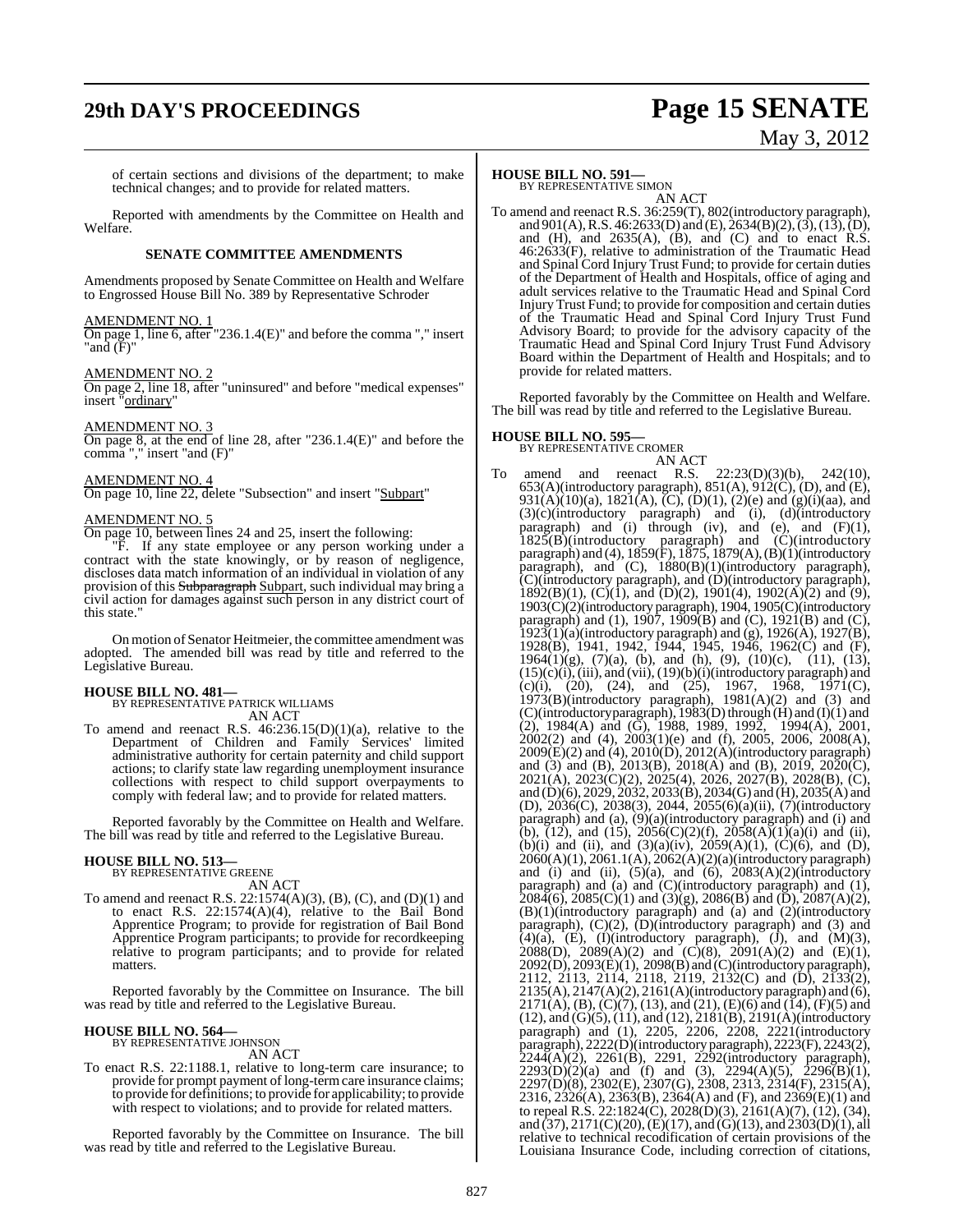## **Page 16 SENATE 29th DAY'S PROCEEDINGS**

### May 3, 2012

updates of terms and language, reorganization of provisions, elimination of obsolete or ineffective provisions, and harmonizing of inconsistent provisions; and to provide for related matters.

Reported with amendments by the Committee on Insurance.

#### **SENATE COMMITTEE AMENDMENTS**

Amendments proposed by Senate Committee on Insurance to Reengrossed House Bill No. 595 by Representative Cromer

#### AMENDMENT NO. 1

On page 1, line 3, between "931(A)(10)(a)," and "1821(A)," insert  $"1203(D),"$ 

#### AMENDMENT NO. 2

On page 2, line 26, between "931(A)(10)(a)," and "1821(A)," insert "1203(D),"

#### AMENDMENT NO. 3

On page 6, between lines 23 and 24, insert the following: "§1203. Creation of the plan

\* \* \* D. There shall be no liability on the part of and no cause of

action of any nature shall arise or exist against the plan, its agents or employees, its board of directors, or the commissioner or his representatives for any action taken by them in the performance of their powers and duties under this Subpart **J of Part III of this Chapter.** \* \* \*"

On motion of Senator Morrish, the committee amendment was adopted. The amended bill was read by title and referred to the

### **HOUSE BILL NO. 596—**

Legislative Bureau.

BY REPRESENTATIVE ST. GERMAIN AND SENATOR WARD AN ACT

To amend and reenact R.S. 9:4784(D) and to enact Part XVII of Chapter 1 of Title 9 of the Louisiana Revised Statutes of 1950, to be comprised of R.S. 9:4791 through 4798, relative to towed and stored vessels; to provide for sales of certain boats; to provide for definitions; to provide for a privilege on towed and stored vessels; to provide for notice and advertisement; to provide for the disposition of proceeds; to provide for the authority to promulgate rules and regulations; and to provide for related matters.

Reported favorably by the Committee on Commerce, Consumer Protection, and International Affairs. The bill was read by title and referred to the Legislative Bureau.

#### **HOUSE BILL NO. 624—**

BY REPRESENTATIVE CHANEY AN ACT

To enact R.S. 22:821(B)(34) and Part XI of Chapter 5 of Title 22 of the Louisiana Revised Statutes of 1950, to be comprised of R.S. 22:1807.1, 1807.2, and 1807.3, relative to appraisers; to require registration of certain appraisers with the Department of Insurance; to grant regulatory authority to the commissioner; to provide for a registration for certain appraisal registrations; and to provide for related matters.

Reported favorably by the Committee on Insurance. The bill was read by title and referred to the Legislative Bureau.

### **HOUSE BILL NO. 640—** BY REPRESENTATIVE GIROD JACKSON

AN ACT

To enact R.S. 49:191(6) and to repeal R.S. 49:191(4)(c), relative to the Department of Culture, Recreation and Tourism, including provisions to provide for the re-creation of the Department of Culture, Recreation and Tourism and the statutory entities made a part of the department by law; to provide for the effective

termination date for all statutory authority for the existence of such statutory entities; and to provide for related matters.

Reported favorably by the Committee on Senate and Governmental Affairs. The bill was read by title and referred to the Legislative Bureau.

### **HOUSE BILL NO. 660—** BY REPRESENTATIVE STUART BISHOP

AN ACT

To enact Subpart C of Part VIII of Chapter 1 of Title 51 of the Louisiana Revised Statutes of 1950, to be comprised of R.S. 51:391, relative to solicitations; to prohibit solicitations with misleading governmental appearances; to provide for a disclaimer; to provide for a civil penalty; to provide for a remedy; and to provide for related matters.

Reported with amendments by the Committee on Commerce, Consumer Protection, and International Affairs.

#### **SENATE COMMITTEE AMENDMENTS**

Amendments proposed by Senate Committee on Commerce, Consumer Protection and International Affairs to Reengrossed House Bill No. 660 by Representative Stuart Bishop

#### AMENDMENT NO. 1

On page 2, delete lines 4 and 5, and insert:

"B. In addition to the provisions of Subsection A of this Section, each solicitation shall bear on its face, at the beginning, in conspicuous and legible type"

On motion of Senator Martiny, the committee amendment was adopted. The amended bill was read by title and referred to the Legislative Bureau.

**HOUSE BILL NO. 746—** BY REPRESENTATIVE CHANEY

AN ACT

To enact R.S. 49:170.17, relative to state symbols; to provide for the official state boat; and to provide for related matters.

Reported favorably by the Committee on Senate and Governmental Affairs. The bill was read by title and referred to the Legislative Bureau.

### **HOUSE BILL NO. 804—** BY REPRESENTATIVE JAMES

AN ACT To amend and reenact R.S. 32:781(5), (12), and (13)(a), 788(B), 793(A)(introductory paragraph), (2), and (5) and to enact R.S.  $32:792(B)(16)$  and 795, relative to used motor vehicles; to provide for definitions; to provide relative to civil penalties; to provide for definitions in rent with option-to-purchase program; to provide relative to deposits and down payments; and to provide for related matters.

Reported favorably by the Committee on Commerce, Consumer Protection, and International Affairs. The bill was read by title and referred to the Legislative Bureau.

### **HOUSE BILL NO. 852—** BY REPRESENTATIVE TIM BURNS

AN ACT

To amend and reenact R.S. 18:25(B), 104(A)(3), 109, 152(C)(2)(a), 154(C), 177(A), 402(F)(2), and (G), 427(B), 431(A)(1)(a) and  $(3)(a)$  and  $(B)(3)$ ,  $435(A)(1)$ ,  $465(E)(1)(a)$ ,  $532.1(F)$ ,  $562(A)(2)$ , 591, 602(A), (B), (C), (D), (E)(1)(a), (2)(a), and (4), and (F), 604(B)(1) and (2)(a), 1284(F), 1299.1, 1300.13, 1302(2),  $1307(B)(2)$  and  $(H)$ ,  $1308(A)(1)$  and  $(2)(d)$ , (e), (f), and (g), 1308.1(A), 1309(D)(1) and (E)(4), 1309.1, 1313(F)(9) and (10) and (I)(2)(a),  $1314(B)(1)$ , (C)(1)(b) and (3), and (D)(2), 1352, 1402(C), 1405(B), 1406(B), 1415(B), (C), (D), (E), and (F), 1431, 1432(A), 1433(A) and (B), and 1941(A) and (B), to enact R.S. 18:1307(B)(1)(d) and (I), 1308(A)(2)(h), (i), and (j),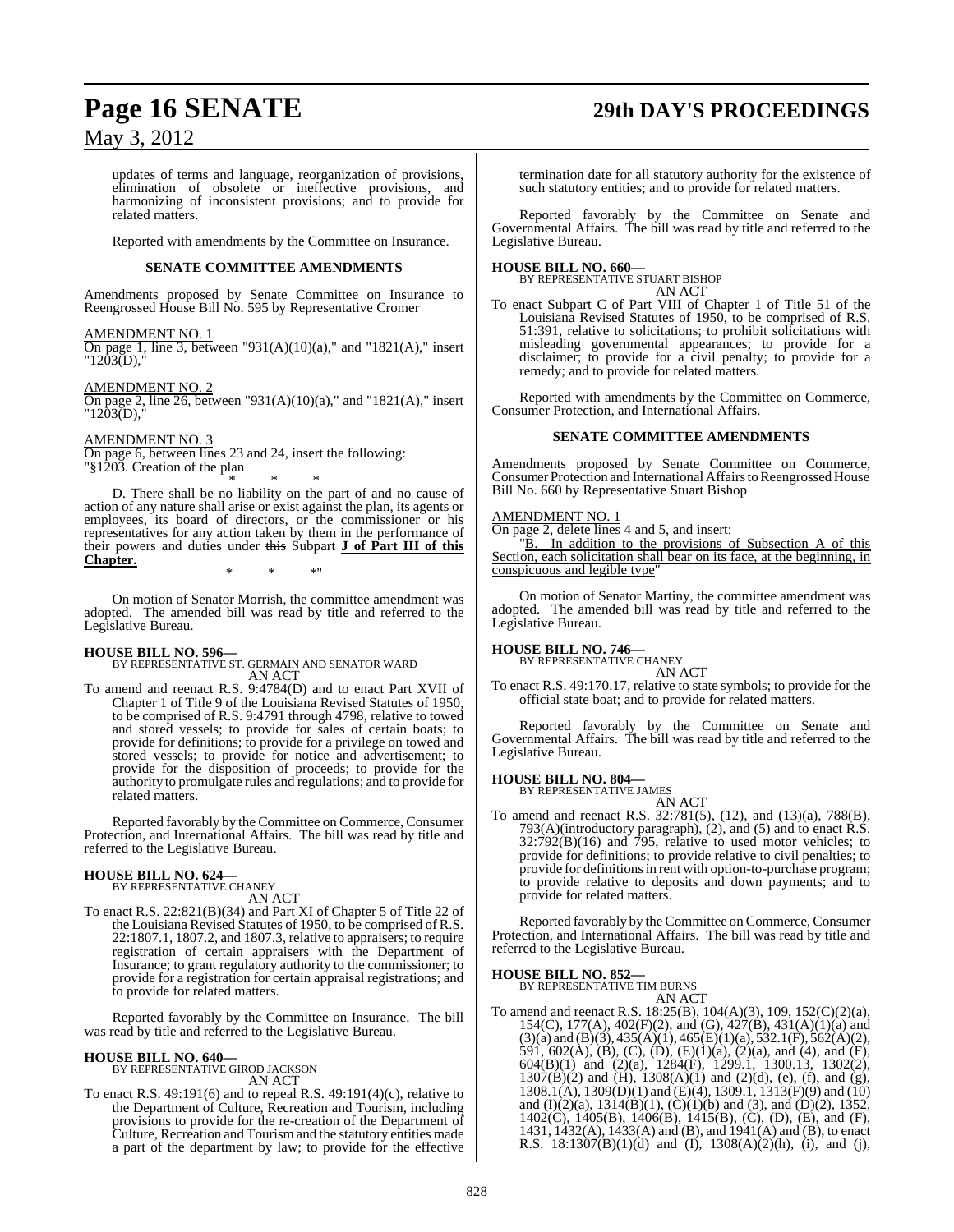#### 1309(E)(5), 1313(F)(11), 1401(F), 1404(E), 1405(H), and 1415(G), and to repeal R.S. 18:1317, relative to the Louisiana Election Code; to revise the system of laws comprising the Louisiana Election Code; to provide relative to the authority and duties of the State Board of Election Supervisors and the secretary of state; to provide relative to voter registration; to provide relative to application for voter registration; to provide relative to notice of registration and change in registration; to provide relative to precinct registers used by the registrar of voters; to provide relative to disclosure of voter information; to provide relative to reinstatement of voter registration after suspension; to provide for election dates; to provide relative to watchers; to provide relative to courses of instruction for commissioners; to provide relative to qualifying for an election; to provide relative to nominating petitions; to provide relative to changing of precinct boundaries by parish governing authorities; to provide relative to procedures for voting during early voting and on election day; to provide relative to identification of voters; to provide for the time limits for making appointments to fill vacancies in certain offices; to provide for the time limits for issuing proclamations for special elections to fill vacancies in certain offices; to provide relative to the requirements for special elections for certain offices; to provide relative to propositions submitted to voters at certain elections; to provide relative to recall elections; to provide relative to applying to vote absentee by mail; to provide relative to procedures and requirements for voting absentee by mail; to provide relative to the transmission of absentee by mail materials; to provide relative to absentee by mail ballots; to provide relative to the counting and tabulation and recounting of absentee by mail and early voting ballots; to provide relative to the preparation of voting machines; to provide relative to absentee by mail and early voting commissioners; to provide for the use of paper ballots; to provide relative to submission of certain changes in voting practice and procedure by political subdivisions; to provide for effectiveness; and to provide for related matters.

Reported favorably by the Committee on Senate and Governmental Affairs. The bill was read by title and referred to the Legislative Bureau.

# **HOUSE BILL NO. 894—** BY REPRESENTATIVE TIM BURNS

AN ACT

To amend and reenact R.S. 18:402(B)(2), (E)(1)(introductory paragraph) and (b) and (2)(b), and  $(F)(2)$ , 1272(A),  $1285(B)(1)(a)$ , and  $1300(C)(1)$ , relative to elections; to provide for election dates; to provide for certain deadlines relative to special elections and bond, tax, and other elections at which a proposition or question is to be submitted to the voters; to provide for effectiveness; and to provide for related matters.

Reported favorably by the Committee on Senate and Governmental Affairs. The bill was read by title and referred to the Legislative Bureau.

#### **HOUSE BILL NO. 917—**

### BY REPRESENTATIVES BROSSETT, BARROW, WESLEY BISHOP, COX,<br>HAZEL, KATRINA JACKSON, JAMES, JEFFERSON, MONTOUCET,<br>NORTON, ORTEGO, RICHARD, SMITH, AND ST. GERMAIN AN ACT

To amend and reenact R.S. 18:1308(B), relative to absentee voting by mail; to provide relative to procedures for voting absentee by mail; to provide relative to the means by which absentee voting materials may be returned to the registrar; to require certification under certain circumstances; to provide for limitations; to provide for definitions; to provide for effectiveness; and to provide for related matters.

Reported favorably by the Committee on Senate and Governmental Affairs. The bill was read by title and referred to the Legislative Bureau.

# **29th DAY'S PROCEEDINGS Page 17 SENATE** May 3, 2012

### **HOUSE BILL NO. 923—**

BY REPRESENTATIVE PONTI AN ACT

To amend and reenact R.S. 37:3552, 3553, 3554(A), (B), (D), (E), and (F), 3555, 3556, 3557, 3558(A), (B), and (D), 3559, 3561, 3563, 3564, 3565, and 3566(B) and (C) and to repeal R.S. 37:3560, relative to massage therapy; to provide for definitions; to provide for applicability of the Louisiana Massage Therapists and Massage Establishment Act; to provide for exemptions; to provide for the Louisiana Board of Massage Therapy; to provide for membership of the board; to provide for the powers and duties of the board; to require licensure for persons performing massage therapy; to provide for licensure for massage establishments; to establish licensure requirements; to provide for an examination; to provide for licensing regulations; to provide for the expiration and renewal of licenses; to provide for inactive status; to provide for disciplinary actions; to regulate advertising as a massage therapist or a massage establishment; to provide for penalties; to provide for injunctions; and to provide for related matters.

Reported with amendments by the Committee on Commerce, Consumer Protection, and International Affairs.

#### **SENATE COMMITTEE AMENDMENTS**

Amendments proposed by Senate Committee on Commerce, Consumer Protection and International Affairs to Reengrossed House Bill No. 923 by Representative Ponti

#### AMENDMENT NO. 1

On page 1, line 13, after "injunctions;" insert "to provide an effective date;"

#### AMENDMENT NO. 2

On page 18, after line 3, insert the following:

"Section 3. This Act shall become effective on January 1, 2013, except for the provisions of R.S. 37:3556(A)(1)(b), which shall become effective on August 1, 2012."

On motion of Senator Martiny, the committee amendment was adopted. The amended bill was read by title and referred to the Legislative Bureau.

#### **HOUSE BILL NO. 1148—**

BY REPRESENTATIVE ARMES

AN ACT To amend and reenact R.S. 37:3272(A)(18)(introductory paragraph) and 3298(B) and to repeal R.S. 37:3298(D), relative to the Private Security Regulatory and Licensing Law; to provide for definitions; to provide for exceptions; to repeal certain exception; and to provide for related matters.

Reported with amendments by the Committee on Commerce, Consumer Protection, and International Affairs.

#### **SENATE COMMITTEE AMENDMENTS**

Amendments proposed by Senate Committee on Commerce, Consumer Protection and International Affairs to Engrossed House Bill No. 1148 by Representative Armes

#### AMENDMENT NO. 1

On page 1, line 21, before "the" insert "a licensed contract security company or"

#### AMENDMENT NO. 2

On page 2, line 2, after "such" insert "licensed contract security company or"

On motion of Senator Martiny, the committee amendment was adopted. The amended bill was read by title and referred to the Legislative Bureau.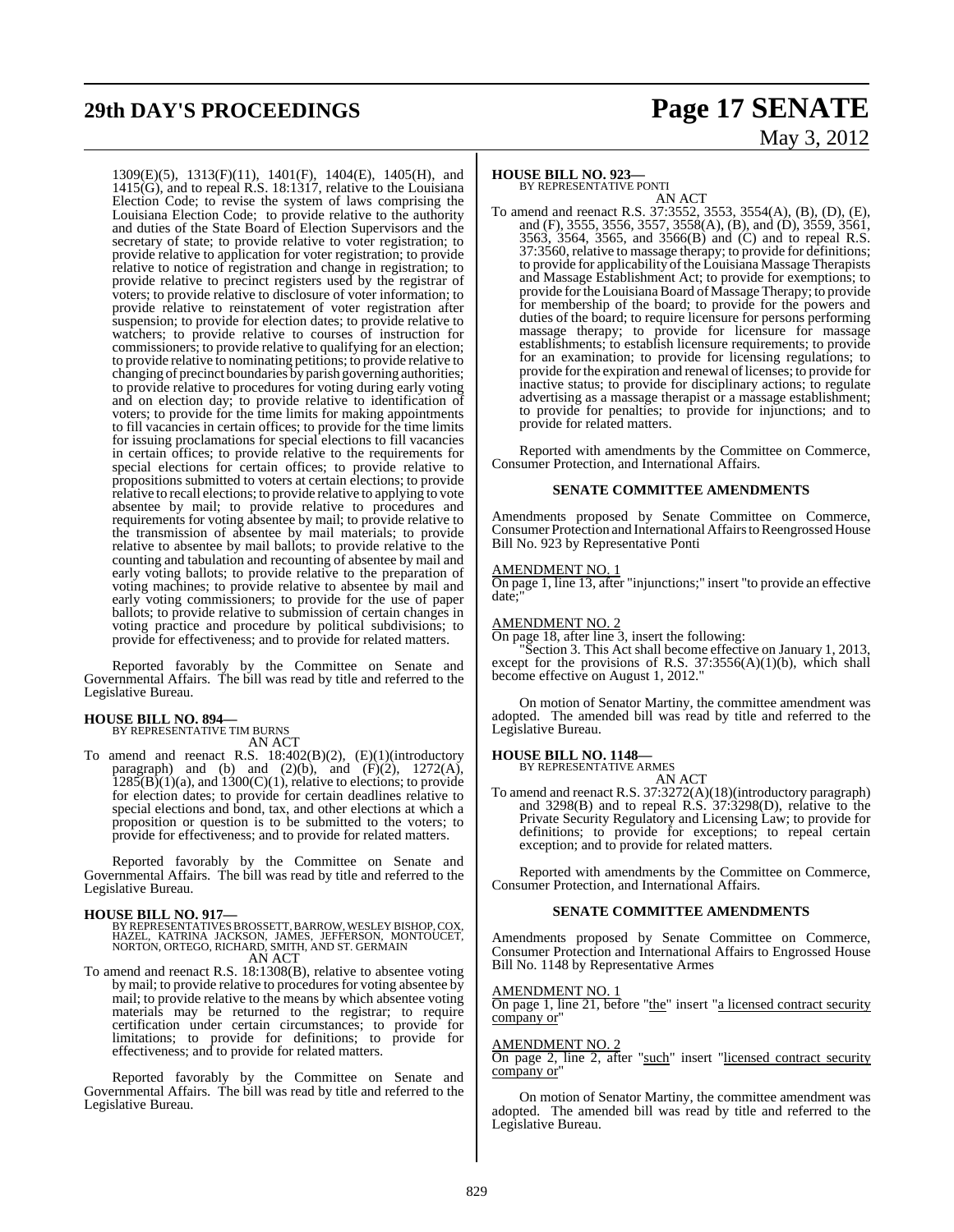## **Page 18 SENATE 29th DAY'S PROCEEDINGS**

May 3, 2012

#### **HOUSE BILL NO. 1187— (Substitute for HouseBill No. 751 by Representative Richardson)** BY REPRESENTATIVE RICHARDSON

AN ACT

To amend and reenact R.S. 37:1861(B)(2) and (5), 1862(A), 1864.1(A), 1864.2(C), and 1864.3, to enact R.S. 37:1861(B)(6), and to repealR.S. 37:1862(B), 1864(A)(1)(d), 1864.1(C)(2), and 1867(B), relative to used or secondhand property; to prohibit cash payment for the purchase of copper; to establish a maximum cash payment for metals other than copper; to require an occupational license to act as a secondhand dealer; to require photographic records of certain goods upon request of law enforcement; to exempt the purchase of educational course materials; to repeal the exemption for tires and rims; to repeal the requirement that secondhand dealers record the license plate of a seller; and to provide for related matters.

Reported with amendments by the Committee on Commerce, Consumer Protection, and International Affairs.

#### **SENATE COMMITTEE AMENDMENTS**

Amendments proposed by Senate Committee on Commerce, Consumer Protection and International Affairs to Engrossed House Bill No. 1187 by Representative Richardson

AMENDMENT NO. 1

On page 1, line 17, change "R.S. 37:1864.3 and 1869.1," to "R.S. 37:1864.3 and 1869.1, R.S. 37:1869.1,"

#### AMENDMENT NO. 2

On page 4, delete lines 20 and 21 and insert:

 $\overline{C}(1)$  No secondhand dealer shall allow a seller to engage in multiple transactions within a twenty-four hour period totaling more than three hundred dollars for the purpose of circumventing this Section.

On motion of Senator Martiny, the committee amendment was adopted. The amended bill was read by title and referred to the Legislative Bureau.

### **HOUSE BILL NO. 1191— (Substitute for House Bill No. 970 by Representative Thibaut)**<br>BY REPRESENTATIVE THIBAUT

AN ACT

To enact Subpart G-1 of Part III of Chapter 2 of Title 22 of the Louisiana Revised Statutes of 1950, to be comprised of R.S. 22:691.1 through 691.27 and to repeal Subpart  $\dot{G}$  of Part III of Chapter 2 of Title 22 of the Louisiana Revised Statutes of 1950, comprised of R.S. 22:691 through 694, relative to insurance holding company systems; to provide for definitions; to provide relative to subsidiaries of insurers; to provide relative to acquisitions of domestic insurers; to provide relative to filing requirements for persons offering to acquire domestic insurers; to provide relative to public hearings in relation to denied acquisition attempts; to provide for penalties for violations of holding company laws; and to provide for related matters.

Reported with amendments by the Committee on Insurance.

#### **SENATE COMMITTEE AMENDMENTS**

Amendments proposed by Senate Committee on Insurance to Reengrossed House Bill No. 1191 by Representative Thibaut

#### AMENDMENT NO. 1

On page 22, line 18, delete "is responsible for and"

#### AMENDMENT NO. 2

On page 24, at the end of line 27, insert: "The provisions of this Section shall become effective for the 2014 calendar year report filing cycle."

On motion of Senator Morrish, the committee amendment was adopted. The amended bill was read by title and referred to the Legislative Bureau.

#### **Reconsideration**

The vote by which Senate Bill No. 217 failed to pass on Wednesday, May 2, 2012, was reconsidered.

### **SENATE BILL NO. 217—** BY SENATOR CROWE

AN ACT

To amend and reenact R.S. 38:2315 and to enact R.S. 38:2183 and R.S. 39:1553.1, relative to equal employment in certain public contracts; to prohibit employment discrimination on the basis of race, religion, national ancestry, age, sex or disability; to provide for the inclusion of certain language in public contacts; to prohibit certain designations not provided for in law; to provide exceptions; and to provide for related matters.

On motion of Senator Crowe, the bill was read by title and returned to the Calendar, subject to call.

#### **Senate Concurrent Resolutions on Second Reading Reported by Committees**

## **SENATE CONCURRENT RESOLUTION NO. 72—** BY SENATOR ERDEY

A CONCURRENT RESOLUTION

To establish an advisory group within the Department of Veterans Affairs to study, evaluate, and make recommendations on the proper utilization of the former Greenwell Springs Mental Health Hospital facility.

Reported with amendments by the Committee on Health and Welfare.

#### **SENATE COMMITTEE AMENDMENTS**

Amendments proposed by Senate Committee on Health and Welfare to Original Senate Concurrent Resolution No. 72 by Senator Erdey

#### AMENDMENT NO. 1

On page 2, between lines 8 and 9 insert the following:

"(10) The chairman of the Capital Area Human Services District, or his designee."

#### AMENDMENT NO. 2

On page 3, line 1 after "East Baton Rouge," delete "and"

#### AMENDMENT NO. 3

On page 3, line 2, after "College" and before the period "." insert ", and the office of the chairman of the Capital Area Human Services District"

Onmotion of Senator Heitmeier, the committee amendment was adopted.

The resolution was read by title. Senator Erdey moved to adopt the amended Senate Concurrent Resolution.

### **ROLL CALL**

The roll was called with the following result: YEAS

Kostelka<br>LaFleur

| Mr. President |  |
|---------------|--|
| Adley         |  |
| Amedee        |  |
| Broome        |  |
| Brown         |  |
| Buffington    |  |
| $r$ laitor    |  |

Heitmeier Perry<br>Johns Peters Peterson<br>Riser LaFleur Smith, G.<br>Long Smith, J. Smith, J. Martiny Tarver<br>Mills Thomp Thompson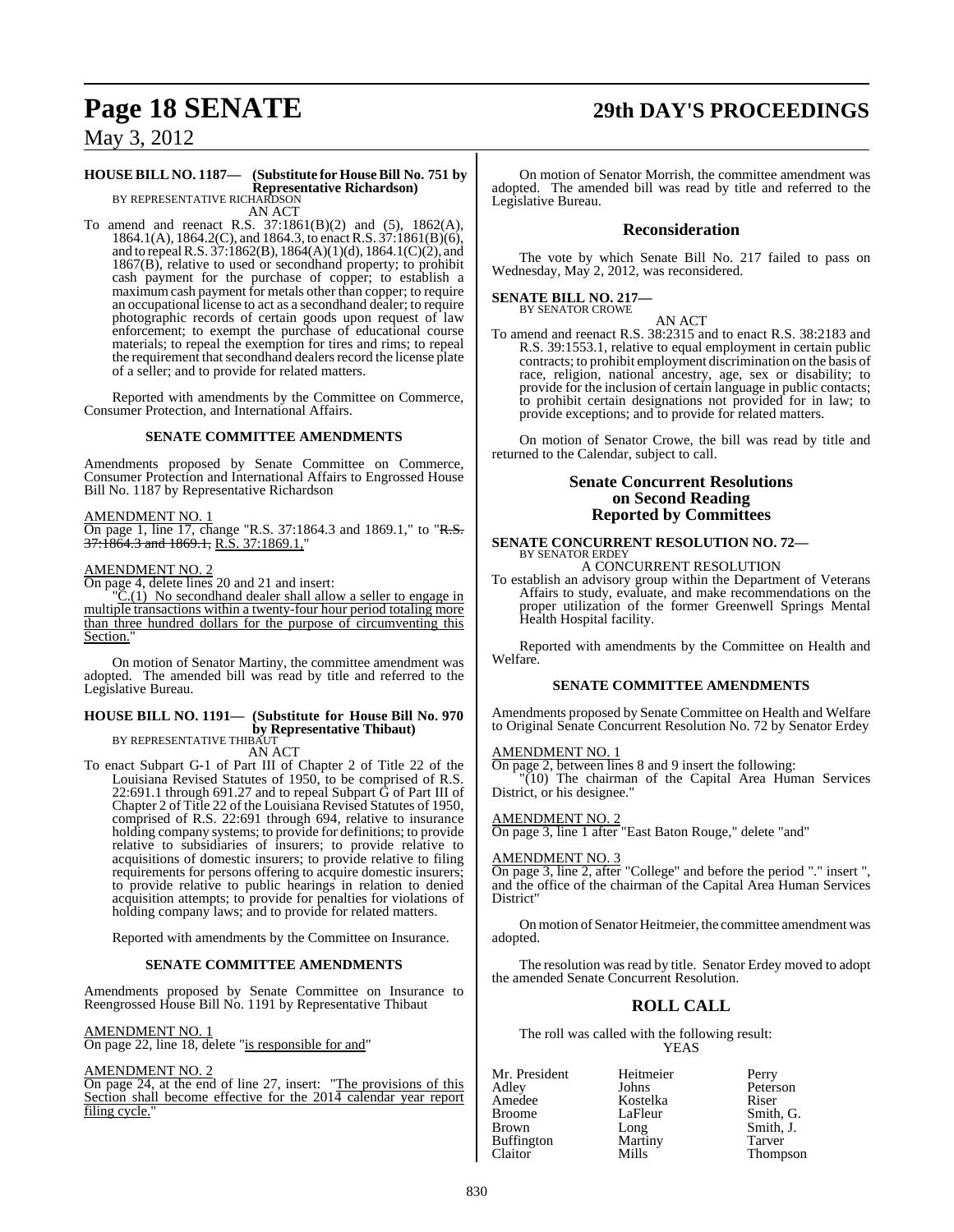# **29th DAY'S PROCEEDINGS Page 19 SENATE**

| Crowe<br>Dorsey-Colomb<br>Erdey<br>Gallot<br><b>Total - 32</b> | Morrish<br>Murray<br><b>Nevers</b><br>Peacock<br><b>NAYS</b> | Walsworth<br>Ward<br>White |
|----------------------------------------------------------------|--------------------------------------------------------------|----------------------------|
| Total - 0                                                      | <b>ABSENT</b>                                                |                            |
| Allain<br>Appel<br>Chabert                                     | Cortez<br>Donahue<br>Guillory                                | Morrell                    |

Total - 7

The Chair declared the Senate had adopted the amended Senate Concurrent Resolution and ordered it engrossed and sent to the House.

#### **Bagneris Rule**

Senator Kostelka moved to suspend the rules to temporarily pass over controversial Senate Bills on Third Reading and Final Passage with the intention of taking them up later, in their regular order.

Without objection, so ordered.

#### **Senate Bills and Joint Resolutions on Third Reading and Final Passage**

### **SENATE BILL NO. 133—** BY SENATOR KOSTELKA

AN ACT

To amend and reenact R.S. 13:587.2(A) and 587.4(A), relative to courts and judicial procedure; to provide relative to district courts; to provide relative to designation by judges of speciality divisions or sections; to provide certain procedures, terms and conditions; to provide relative to the Fourth Judicial District Court; and to provide for related matters.

#### **Floor Amendments**

Senator Martiny sent up floor amendments.

#### **SENATE FLOOR AMENDMENTS**

Amendments proposed by Senator Martiny on behalf of the Legislative Bureau to Engrossed Senate Bill No. 133 by Senator Kostelka

#### AMENDMENT NO. 1

On page 1, line 4, following "judges of" and before "divisions" change "speciality" to "specialized"

On motion of Senator Martiny, the amendments were adopted.

The bill was read by title. Senator Kostelka moved the final passage of the amended bill.

### **ROLL CALL**

The roll was called with the following result: YEAS

| Mr. President     | Johns         | Peterson  |
|-------------------|---------------|-----------|
| Amedee            | Kostelka      | Riser     |
| <b>Broome</b>     | LaFleur       | Smith, G. |
| <b>Brown</b>      | Long          | Smith, J. |
| <b>Buffington</b> | Martiny       | Tarver    |
| Claitor           | Mills         | Thompson  |
| Crowe             | Morrish       | Walsworth |
| Dorsey-Colomb     | Murray        | Ward      |
| Erdey             | <b>Nevers</b> | White     |

# May 3, 2012

| Gallot<br>Heitmeier<br>Total - 31     | Peacock<br>Perry<br><b>NAYS</b> |                     |
|---------------------------------------|---------------------------------|---------------------|
| Total - 0                             | <b>ABSENT</b>                   |                     |
| Adley<br>Allain<br>Appel<br>Total - 8 | Chabert<br>Cortez<br>Donahue    | Guillory<br>Morrell |

The Chair declared the amended bill was passed, ordered reengrossed and sent to the House. Senator Kostelka moved to reconsider the vote by which the bill was passed and laid the motion on the table.

#### **SENATE BILL NO. 337—** BY SENATOR AMEDEE

A JOINT RESOLUTION

Proposing to amend Article VII, Section  $21(K)(1)$  of the Constitution of Louisiana, relative to ad valorem property tax exemptions of certain property owned by certain disabled veterans and their spouses; to provide for eligibility for claiming the exemption; to provide for an effective date; and to specify an election for submission of the proposition to electors and provide a ballot proposition.

#### **Floor Amendments**

Senator Martiny sent up floor amendments.

#### **SENATE FLOOR AMENDMENTS**

Amendments proposed by Senator Martiny on behalf of the Legislative Bureau to Engrossed Senate Bill No. 337 by Senator Amedee

#### AMENDMENT NO. 1

On page 2, line 3, following "exemption" and before "is" change "which" to "that"

#### AMENDMENT NO. 2

On page 2, line 27, following "property" and before "is" change 'which" to "that"

On motion of Senator Martiny, the amendments were adopted.

The bill was read by title. Senator Amedee moved the final passage of the amended bill.

### **ROLL CALL**

The roll was called with the following result:

Peacock<br>Perry

#### YEAS

Mr. President Johns Peterson<br>Adley Kostelka Riser Adley Kostelka<br>Amedee LaFleur Broome Long Smith, J.<br>Brown Martiny Tarver Buffington Mills<br>Claitor Morrish Dorsey-Colomb Murray Ward<br>Erdey Nevers White Erdey Nevers<br>Gallot Peacoc Heitmeier Total - 31

Smith, G. Martiny Tarver<br>
Mills Thompson Morrish Walsworth<br>
Murray Ward

**NAYS** 

Total - 0

831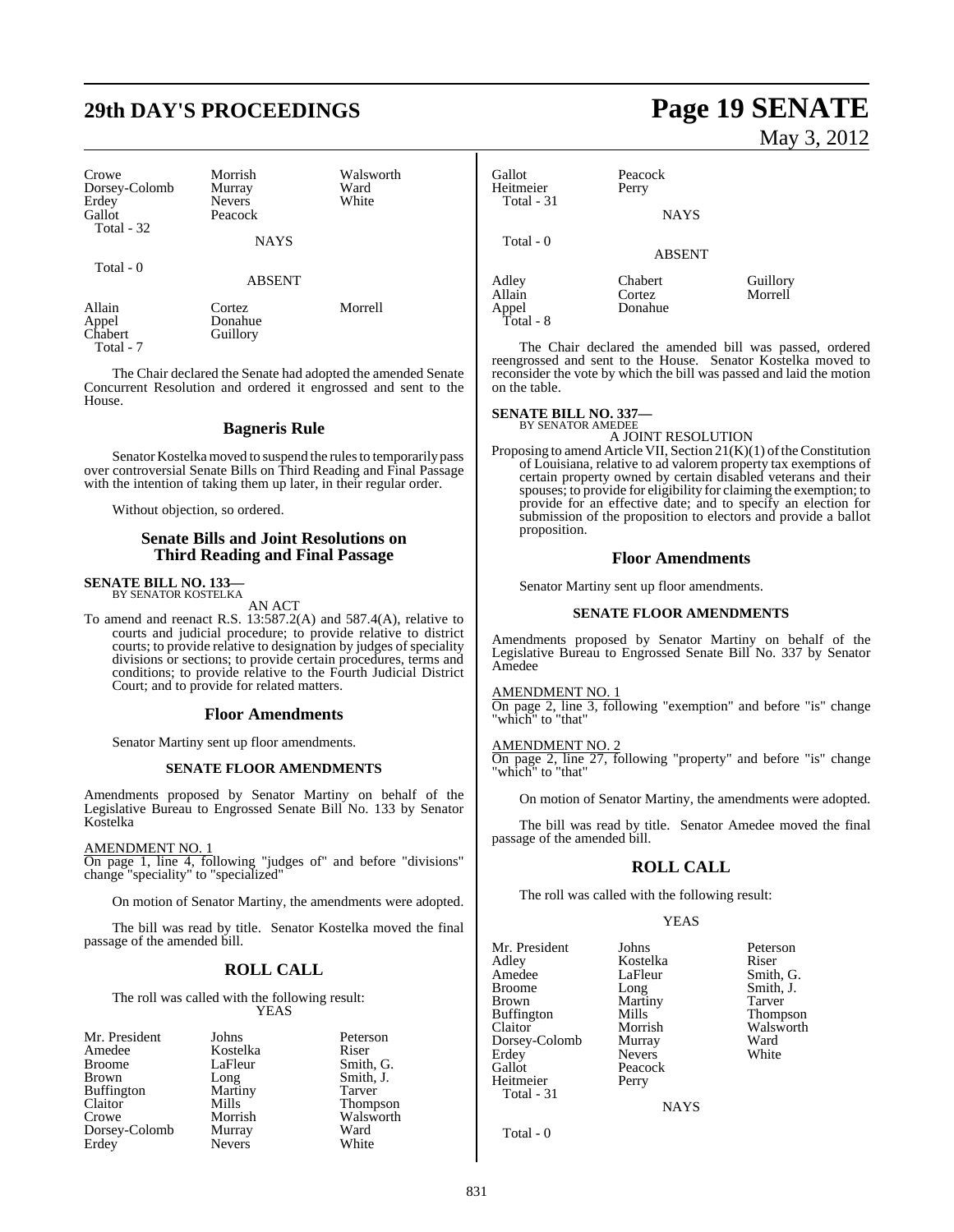#### ABSENT

Allain Cortez Guillory<br>Appel Crowe Morrell Chabert Total - 8

Crowe Morrell<br>Donahue Morrell

The Chair declared the amended bill was passed, ordered reengrossed and sent to the House. Senator Amedee moved to reconsider the vote by which the bill was passed and laid the motion on the table.

#### **SENATE BILL NO. 397—** BY SENATOR GALLOT

AN ACT

To amend and reenact R.S. 47:1991(A), relative to ad valorem property tax assessments; to provide relative to the cancellation of certain assessments; and to provide for related matters.

The bill was read by title. Senator Gallot moved the final passage of the bill.

### **ROLL CALL**

The roll was called with the following result:

#### YEAS

| Mr. President<br>Amedee<br><b>Broome</b><br>Brown<br>Buffington<br>Dorsey-Colomb<br>Erdey<br>Gallot | Kostelka<br>LaFleur<br>Long<br>Martiny<br>Mills<br>Morrish<br>Murray<br><b>Nevers</b> | Peterson<br>Riser<br>Smith, G.<br>Smith, J.<br>Tarver<br>Thompson<br>Walsworth<br>Ward |
|-----------------------------------------------------------------------------------------------------|---------------------------------------------------------------------------------------|----------------------------------------------------------------------------------------|
| Heitmeier<br>Johns<br>Total - 29                                                                    | Peacock<br>Perry                                                                      | White                                                                                  |
|                                                                                                     | NAYS                                                                                  |                                                                                        |
| Total - 0                                                                                           | ABSENT                                                                                |                                                                                        |
| Adley<br>Allain<br>Appel<br>Chabert<br>Total - 10                                                   | Claitor<br>Cortez<br>Crowe<br>Donahue                                                 | Guillory<br>Morrell                                                                    |

The Chair declared the bill was passed and ordered it sent to the House. Senator Gallot moved to reconsider the vote by which the bill was passed and laid the motion on the table.

**SENATE BILL NO. 475—** BY SENATOR DORSEY-COLOMB AND REPRESENTATIVE BARROW AN ACT

To enact R.S. 39:469, relative to the rebate of sales and use tax of the state and its political subdivisions; to provide for performance based tax rebates for musical or other entertainment events held in public facilities under certain conditions; to provide for the qualifications ofthe rebate; to provide for definitions; to provide for an effective date; and to provide for related matters.

#### **Floor Amendments**

Senator Martiny sent up floor amendments.

#### **SENATE FLOOR AMENDMENTS**

Amendments proposed by Senator Martiny on behalf of the Legislative Bureau to Engrossed Senate Bill No. 475 by Senator Dorsey-Colomb

# **Page 20 SENATE 29th DAY'S PROCEEDINGS**

#### AMENDMENT NO. 1

On page 1, line 14, following "**commissions**" and before "**is**" change "**which**" to "**that**"

AMENDMENT NO. 2

On page 1, line 15, following "**and**" and before "**has**" change "**which**" to "**that**"

AMENDMENT NO. 3

On page 2, line 1, following "**facility**" and before "**has**" change "**which**" to "**that**"

AMENDMENT NO. 4

On page 2, line 6, following "**located**" and before "**is**" change "**which**" to "**that**"

### AMENDMENT NO. 5

On page 2, line 16, following "**parking**" and before "**is**" change "**, which**" to "**that**"

AMENDMENT NO. 6 On page 2, line 19, following "**state**" and before "**or**" delete "**,**"

On motion of Senator Martiny, the amendments were adopted.

The bill was read by title. Senator Dorsey-Colomb moved the final passage of the amended bill.

### **ROLL CALL**

The roll was called with the following result:

YEAS

Mr. President Johns Riser<br>Amedee Kostelka Smith G Amedee Kostelka<br>Broome LaFleur Brown Long Tarver Buffington Marti<br>Claitor Mills Claitor Mills Walsworth<br>
Dorsey-Colomb Morrish Ward Dorsey-Colomb Morrish Ward Erdey Murray<br>Gallot Nevers Heitmeier Total - 28

Appel Chabert Total - 10

Nevers<br>Peterson

LaFleur Smith, J.<br>
Long Tarver

NAYS

Peacock Total - 1

| 1 Utal - 1      | <b>ABSENT</b>   |         |
|-----------------|-----------------|---------|
| Adley<br>Allain | Cortez<br>Crowe | Morrell |
|                 |                 | Perry   |
| Appel           | Donahue         |         |
| Chabert         | Guillory        |         |

The Chair declared the amended bill was passed, ordered reengrossed and sent to the House. Senator Dorsey-Colomb moved to reconsider the vote by which the bill was passed and laid the motion on the table.

#### **SENATE BILL NO. 519—** BY SENATOR MARTINY

AN ACT

To amend and reenact Children's Code Articles 407(A) and 412(A) and (H)(1), relative to juvenile proceedings; to provide relative to the confidentiality of delinquency hearings and the records thereof; and to provide for related matters.

#### **Floor Amendments**

Senator Martiny proposed the following amendments.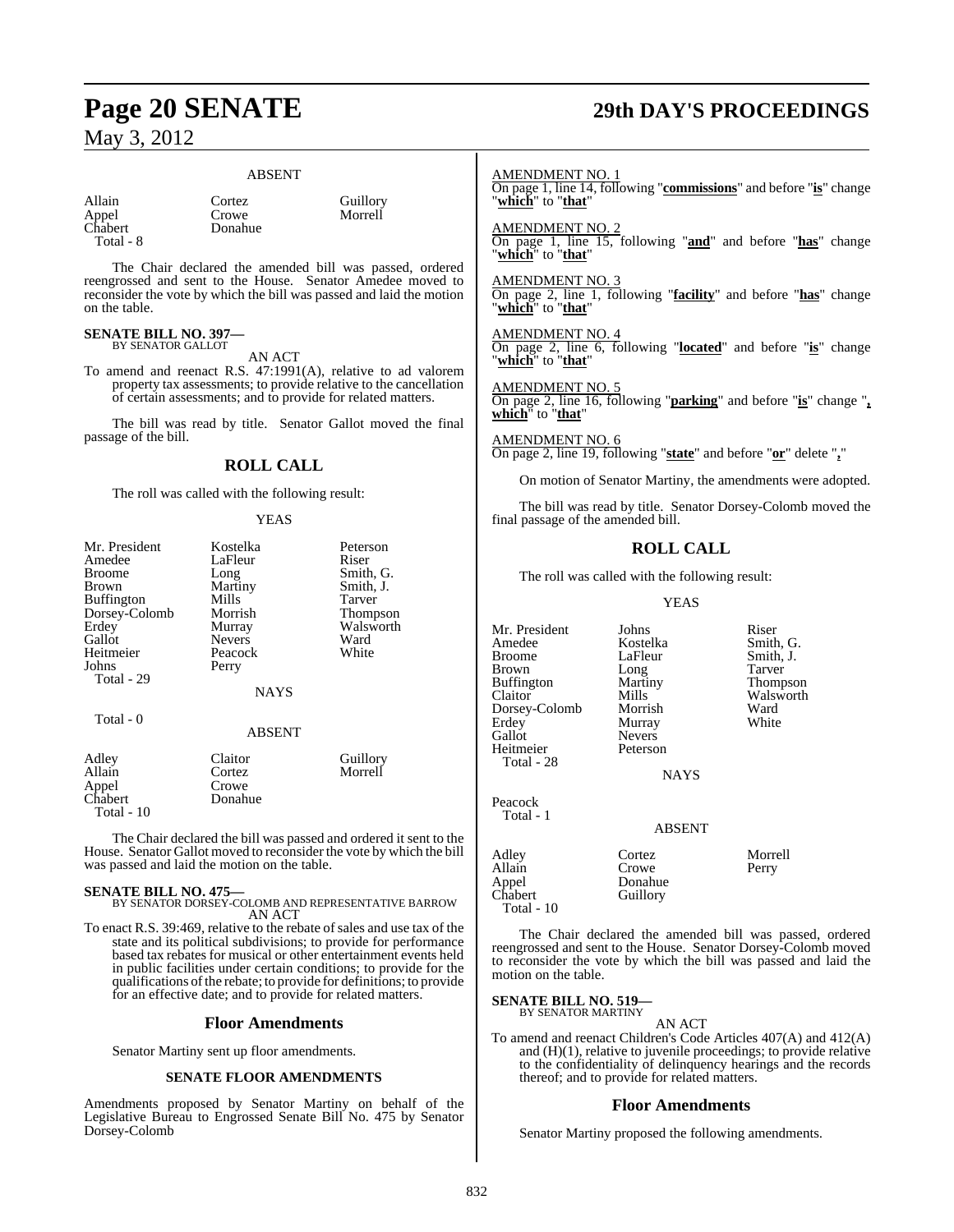# **29th DAY'S PROCEEDINGS Page 21 SENATE**

# May 3, 2012

#### **SENATE FLOOR AMENDMENTS**

Amendments proposed by Senator Martiny to Engrossed Senate Bill No. 519 by Senator Martiny

#### AMENDMENT NO. 1

On page 1, line 2, after "Code" delete the remainder of the line and insert "Article 412(H)(1), relative to"

#### AMENDMENT NO. 2

On page 1, line 6, after "Code" delete the remainder of the line and insert "Article 412(H)(1) is hereby"

#### AMENDMENT NO. 3

On page 1, delete lines 8 through 17 and on page 2, delete lines 1 through 3 and insert the following:<br>"Art. 412. Confidentiality of

Confidentiality of records; disclosure exceptions; sanctions'

On motion of Senator Martiny, the amendments were adopted.

The bill was read by title. Senator Martiny moved the final passage of the amended bill.

#### **ROLL CALL**

The roll was called with the following result:

#### YEAS

| Mr. President     | Heitmeier                  | Peacock              |
|-------------------|----------------------------|----------------------|
| Amedee            | Johns                      | Peterson             |
| <b>Broome</b>     | Kostelka                   | Riser                |
| <b>Brown</b>      | LaFleur                    | Smith, G.            |
| <b>Buffington</b> |                            | Smith, J.            |
|                   | Long                       |                      |
| Claitor           | Martiny                    | Tarver               |
| Crowe             | Mills                      | <b>Thompson</b>      |
| Dorsey-Colomb     | Morrish                    | Walsworth            |
| Erdey             | Murray                     | Ward                 |
| Gallot            | <b>Nevers</b>              | White                |
| Total - 30        |                            |                      |
|                   | <b>NAYS</b>                |                      |
| Total - 0         |                            |                      |
|                   | <b>ABSENT</b>              |                      |
| Adley             | Chabert                    | Guillory             |
| $\Delta$ llain    | $C_{\alpha*+\alpha\sigma}$ | $M_{\alpha}$ and $I$ |

| Adley     | Chabert | Guillory |
|-----------|---------|----------|
| Allain    | Cortez  | Morrell  |
| Appel     | Donahue | Perry    |
| Total - 9 |         |          |

The Chair declared the amended bill was passed, ordered reengrossed and sent to the House. Senator Martiny moved to reconsider the vote by which the bill was passed and laid the motion on the table.

### **SENATE BILL NO. 574—** BY SENATOR GALLOT

AN ACT

To amend and reenact R.S. 47:2161 and to enact R.S. 47:2164, relative to ad valorem taxes; to require the payment of ad valorem taxes during the redemptive period after a tax sale; to provide for the liability for the payment of such taxes; and to provide for related matters.

#### **Floor Amendments**

Senator Gallot proposed the following amendments.

#### **SENATE FLOOR AMENDMENTS**

Amendments proposed by Senator Gallot to Engrossed Senate Bill No. 574 by Senator Gallot

#### AMENDMENT NO. 1

On page 1, delete lines 11 through 17 and on page 2, delete lines 1 and 2 and insert:

"A. From the date of filing a tax sale certificate selling tax sale title to a tax sale purchaser, all taxes on the property shall, after that date, be assessed to and paid by the tax sale purchaser until the property, or any part, is redeemed. If redeemed, the person redeeming shall pay all statutory impositions assessed upon the property subsequent to the tax sale. The failure to assess the property in the name of the tax sale purchaser shall not affect the validity of the tax sale."

On motion of Senator Gallot, the amendments were adopted.

The bill was read by title. Senator Gallot moved the final passage of the amended bill .

### **ROLL CALL**

The roll was called with the following result:

#### YEAS

| Mr. President<br>Broome<br>Brown<br>Buffington<br>Claitor<br>Dorsey-Colomb<br>Erdey<br>Gallot<br>Heitmeier<br>Total - 26 | Johns<br>Kostelka<br>LaFleur<br>Long<br>Martiny<br>Mills<br>Morrish<br>Murray<br><b>Nevers</b><br><b>NAYS</b> | Peterson<br>Smith, G.<br>Smith, J.<br>Tarver<br>Thompson<br>Walsworth<br>Ward<br>White |
|--------------------------------------------------------------------------------------------------------------------------|---------------------------------------------------------------------------------------------------------------|----------------------------------------------------------------------------------------|
| Amedee<br>Total - 3                                                                                                      | Peacock<br><b>ABSENT</b>                                                                                      | Riser                                                                                  |
| Adley<br>Allain<br>Appel<br>Chabert<br>Total - 10                                                                        | Cortez<br>Crowe<br>Donahue<br>Guillory                                                                        | Morrell<br>Perry                                                                       |

The Chair declared the amended bill was passed, ordered reengrossed and sent to the House. Senator Gallot moved to reconsider the vote by which the bill was passed and laid the motion on the table.

#### **SENATE BILL NO. 596—** BY SENATOR KOSTELKA

AN ACT

To enact Code of Evidence Article 519, relative to testimonial privileges for judges in civil and criminal cases; to prohibit the issuance of a subpoena requiring a judge to testify in a civil, criminal, or juvenile proceeding without a hearing to determine privilege; to provide for specific requirements regarding the information being sought through the judge's testimony; to provide for a waiver for failure of a judge to timely object to a subpoena; to extend privilege to any judge or commissioner provided for in the constitution of Louisiana; and to provide for related matters.

The bill was read by title. Senator Kostelka moved the final passage of the bill.

### **ROLL CALL**

The roll was called with the following result: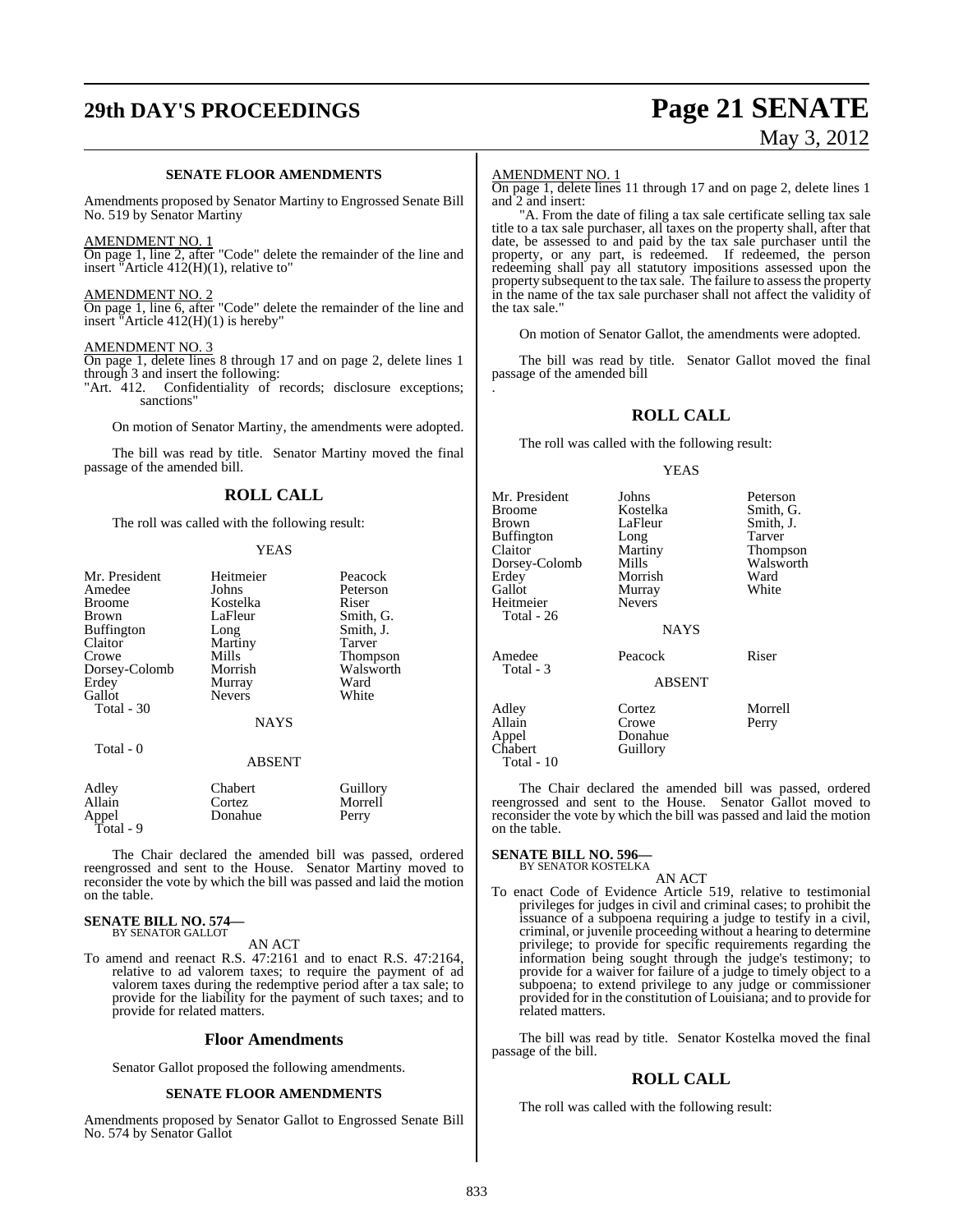#### YEAS

| Mr. President<br>Amedee<br><b>Broome</b><br><b>Brown</b><br><b>Buffington</b><br>Claitor<br>Crowe<br>Dorsey-Colomb<br>Erdey<br>Gallot<br>Total $-30$<br>Total - 0 | Heitmeier<br>Johns<br>Kostelka<br>Long<br>Martiny<br>Mills<br>Morrish<br>Murray<br><b>Nevers</b><br>Peacock<br><b>NAYS</b><br><b>ABSENT</b> | Perry<br>Peterson<br>Riser<br>Smith, G.<br>Smith, J.<br>Tarver<br><b>Thompson</b><br>Walsworth<br>Ward<br>White |
|-------------------------------------------------------------------------------------------------------------------------------------------------------------------|---------------------------------------------------------------------------------------------------------------------------------------------|-----------------------------------------------------------------------------------------------------------------|
| Adley                                                                                                                                                             | Chabert                                                                                                                                     | Guillory                                                                                                        |
| Allain                                                                                                                                                            | Cortez                                                                                                                                      | LaFleur                                                                                                         |

Appel Donahue Morrell Total - 9

The Chair declared the bill was passed and ordered it sent to the House. Senator Kostelka moved to reconsider the vote by which the bill was passed and laid the motion on the table.

#### **SENATE BILL NO. 605—** BY SENATOR GALLOT

AN ACT

To amend and reenactR.S. 47:2121(B), 2126, 2153(A),(B)(1)(a) and (C), 2154, and 2286, and to repeal R.S. 47:2122(10), 2124(A), 2156, 2287(A), 2289(B), and 2290(B), relative to ad valorem tax; to provide with respect to property subject to tax sale; to provide relative to information included on tax rolls; to provide for tax sale procedures and notifications; to provide for the assessment of property sold at a tax sale; to repeal the right to a redemption nullity for a tax debtor; and to provide for related matters.

### **Floor Amendments**

Senator Martiny sent up floor amendments.

#### **SENATE FLOOR AMENDMENTS**

Amendments proposed by Senator Martiny on behalf of the Legislative Bureau to Engrossed Senate Bill No. 605 by Senator Gallot

AMENDMENT NO. 1 On page 4, line 24, following "**sale**" and before "**the**" insert "**,**"

AMENDMENT NO. 2 On page 4, line 35, change "**[city]**" to "**[City]**"

AMENDMENT NO. 3 On page 5, line 13, following "**property**" and before "**or**" insert "**,**"

AMENDMENT NO. 4

On page 8, line 17, following "**of**" and before "**actual**" delete "**providing**"

AMENDMENT NO. 5 On page 8, line 18, following "**or**" and before "**a**" change "**alternatively demonstrating**" to "**the demonstration of**"

AMENDMENT NO. 6

On page 8, line 20, following "**ascertainable**" and before "**or**" delete "**,**"

AMENDMENT NO. 7 On page 9, line 4, following "**sales**" and before "**with**" insert "**,**"

# **Page 22 SENATE 29th DAY'S PROCEEDINGS**

#### AMENDMENT NO. 8

On page 9, line 6, following "**process**" and before "**is**" change "**which**" to "**that**"

AMENDMENT NO. 9

On page 9, line 14, following "nullity" delete ","

On motion of Senator Martiny, the amendments were adopted.

#### **Floor Amendments**

Senator Gallot proposed the following amendments.

#### **SENATE FLOOR AMENDMENTS**

Amendments proposed by Senator Gallot to Engrossed Senate Bill No. 605 by Senator Gallot

#### AMENDMENT NO. 1

On page 2, line 9, after "property" insert the following: ", or if there has been a tax sale to a party other than a political subdivision, the tax sale purchaser and the other owners, to the extent their interest were not sold at tax sale"

On motion of Senator Gallot, the amendments were adopted.

The bill was read by title. Senator Gallot moved the final passage of the amended bill.

### **ROLL CALL**

The roll was called with the following result:

YEAS

| Mr. President<br>Amedee<br><b>Brown</b><br><b>Buffington</b><br>Claitor<br>Dorsey-Colomb<br>Erdey<br>Gallot<br>Guillory<br>Total - $25$ | Heitmeier<br>Johns<br>Kostelka<br>LaFleur<br>Long<br>Martiny<br>Mills<br>Morrish<br>Murray<br><b>NAYS</b> | <b>Nevers</b><br>Perry<br>Smith, G.<br>Smith, J.<br>Tarver<br><b>Thompson</b><br>Ward |
|-----------------------------------------------------------------------------------------------------------------------------------------|-----------------------------------------------------------------------------------------------------------|---------------------------------------------------------------------------------------|
| Peacock<br>Total - 3                                                                                                                    | Riser<br>ABSENT                                                                                           | Walsworth                                                                             |
| Adley<br>Allain<br>Appel<br><b>Broome</b><br>Total - 11                                                                                 | Chabert<br>Cortez<br>Crowe<br>Donahue                                                                     | Morrell<br>Peterson<br>White                                                          |

The Chair declared the amended bill was passed, ordered reengrossed and sent to the House. Senator Gallot moved to reconsider the vote by which the bill was passed and laid the motion on the table.

### **SENATE BILL NO. 649—** BY SENATOR GARY SMITH

AN ACT

To enact Code of Criminal Procedure Article 334.4, relative to bail; to provide for the use of global positioning system monitoring of persons charged with certain offenses; to provide for definitions; and to provide for related matters.

The bill was read by title. Senator Gary Smith moved the final passage of the bill.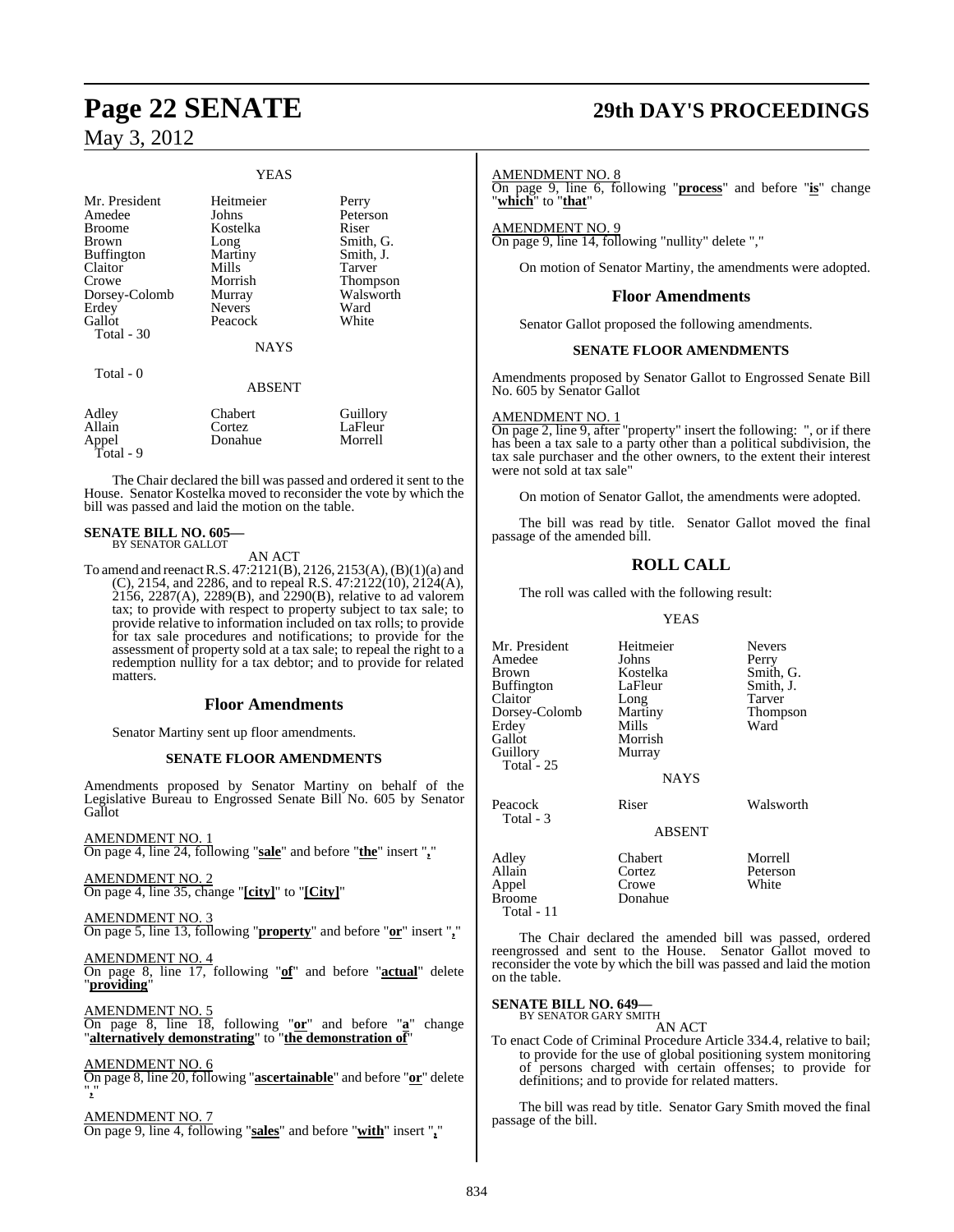## **29th DAY'S PROCEEDINGS Page 23 SENATE**

### **ROLL CALL**

The roll was called with the following result:

#### YEAS

| Mr. President<br>Amedee<br>Broome<br>Brown<br>Buffington<br>Claitor<br>Crowe<br>Donahue<br>Dorsey-Colomb<br>Erdey<br>Gallot<br>Total - 32 | Guillory<br>Heitmeier<br>Johns<br>Kostelka<br>LaFleur<br>Long<br>Martiny<br>Mills<br>Morrish<br>Murray<br><b>Nevers</b><br><b>NAYS</b> | Peacock<br>Perry<br>Peterson<br>Riser<br>Smith, G.<br>Smith, J.<br>Tarver<br>Thompson<br>Walsworth<br>Ward |
|-------------------------------------------------------------------------------------------------------------------------------------------|----------------------------------------------------------------------------------------------------------------------------------------|------------------------------------------------------------------------------------------------------------|
| Total - 0                                                                                                                                 | <b>ABSENT</b>                                                                                                                          |                                                                                                            |
| Adley<br>Allain<br>Appel                                                                                                                  | Chabert<br>Cortez<br>Morrell                                                                                                           | White                                                                                                      |

The Chair declared the bill was passed and ordered it sent to the House. Senator Gary Smith moved to reconsider the vote by which the bill was passed and laid the motion on the table.

#### **SENATE BILL NO. 653—** BY SENATOR MILLS

Total - 7

AN ACT

To amend and reenact R.S. 47:338.1(D), relative to sales tax of political subdivisions; to provide for the use of the tax proceeds of a sales tax district in the municipality of Breaux Bridge; and to provide for related matters.

#### **Floor Amendments**

Senator Martiny sent up floor amendments.

#### **SENATE FLOOR AMENDMENTS**

Amendments proposed by Senator Martiny on behalf of the Legislative Bureau to Engrossed Senate Bill No. 653 by Senator Mills

AMENDMENT NO. 1

On page 2, line 26, following "**Infrastructure**" and before "**which**" insert "**,**"

AMENDMENT NO. 2

On page 3, line 3, following "**municipality has**" insert "**held**"

On motion of Senator Martiny, the amendments were adopted.

The bill was read by title. Senator Mills moved the final passage of the amended bill.

### **ROLL CALL**

The roll was called with the following result:

#### YEAS

| Mr. President     | Guillory  | Perry     |
|-------------------|-----------|-----------|
| Amedee            | Heitmeier | Peterson  |
| <b>Broome</b>     | Johns     | Riser     |
| <b>Brown</b>      | Kostelka  | Smith, G. |
| <b>Buffington</b> | Long      | Smith, J. |
| Claitor           | Martiny   | Tarver    |

# May 3, 2012

| Crowe<br>Donahue<br>Dorsey-Colomb<br>Erdev<br>Gallot<br>Total - 31 | Mills<br>Morrish<br>Murray<br><b>Nevers</b><br>Peacock<br><b>NAYS</b> | <b>Thompson</b><br>Walsworth<br>Ward |
|--------------------------------------------------------------------|-----------------------------------------------------------------------|--------------------------------------|
| Total - 0                                                          | <b>ABSENT</b>                                                         |                                      |
| Adley<br>Allain<br>Appel<br>Total - 8                              | Chabert<br>Cortez<br>LaFleur                                          | Morrell<br>White                     |

The Chair declared the amended bill was passed, ordered reengrossed and sent to the House. Senator Mills moved to reconsider the vote by which the bill was passed and laid the motion on the table.

#### **SENATE BILL NO. 680—** BY SENATOR ERDEY

AN ACT

To amend and reenact R.S. 47:1835(A), relative to the tax commission; to provide with respect to the employment of a secretary; and to provide for related matters.

The bill was read by title. Senator Erdey moved the final passage of the bill.

#### **ROLL CALL**

The roll was called with the following result:

#### YEAS

| Mr. President<br>Amedee<br>Broome<br>Brown<br>Buffington<br>Claitor<br>Crowe<br>Donahue<br>Dorsey-Colomb<br>Erdev<br>Gallot<br>Total - 32<br>Total - 0 | Guillory<br>Heitmeier<br>Johns<br>Kostelka<br>LaFleur<br>Long<br>Martiny<br>Mills<br>Morrish<br>Murray<br><b>Nevers</b><br><b>NAYS</b> | Peacock<br>Perry<br>Peterson<br>Riser<br>Smith, G.<br>Smith, J.<br>Tarver<br>Thompson<br>Walsworth<br>Ward |
|--------------------------------------------------------------------------------------------------------------------------------------------------------|----------------------------------------------------------------------------------------------------------------------------------------|------------------------------------------------------------------------------------------------------------|
|                                                                                                                                                        | <b>ABSENT</b>                                                                                                                          |                                                                                                            |
| Adlev<br>Allain<br>Appel                                                                                                                               | Chabert<br>Cortez<br>Morrell                                                                                                           | White                                                                                                      |

Total - 7

The Chair declared the bill was passed and ordered it sent to the House. Senator Erdey moved to reconsider the vote by which the bill was passed and laid the motion on the table.

# **SENATE BILL NO. 759— (Substitute of Senate Bill No. 692 by Senator Nevers)**<br>BY SENATORS NEVERS AND THOMPSON<br>AN ACT

To enact R.S. 17:436.3, relative to the care of students with diabetes; to provide for development of diabetes management and treatment plans; to provide relative to the provision of care by certain school personnel; to provide for the duties and responsibilities of the school principal and other school personnel; to provide for unlicensed diabetes care assistants, their duties and functions, and their training; to provide for student self-monitoring and treatment; to provide for immunity;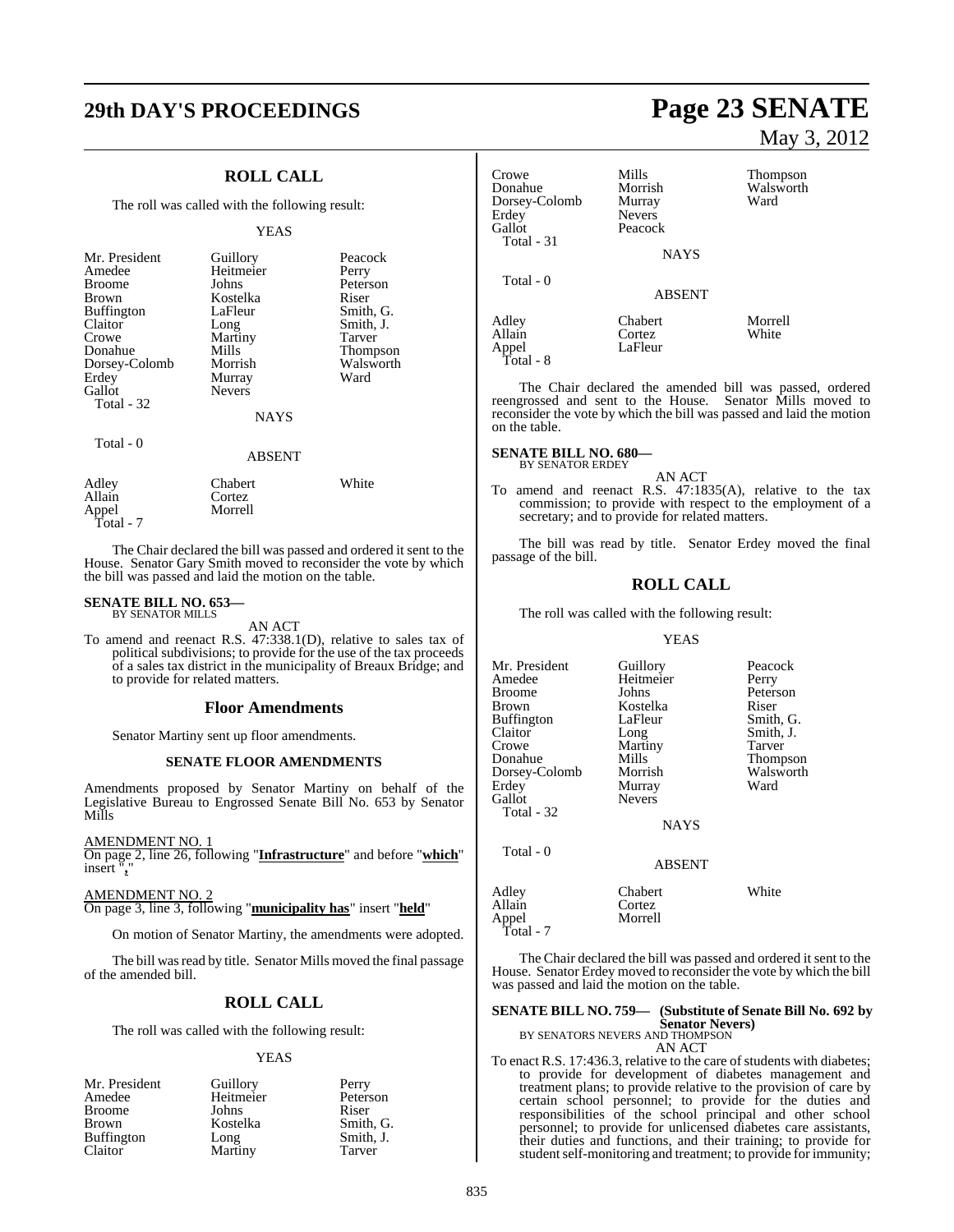to provide forrules and regulations; to provide for effectiveness; and to provide for related matters.

#### **Floor Amendments**

Senator Martiny sent up floor amendments.

#### **SENATE FLOOR AMENDMENTS**

Amendments proposed by Senator Martiny on behalf of the Legislative Bureau to Engrossed Senate Bill No. 759 by Senator Nevers

#### AMENDMENT NO. 1

On page 4, line 15, following "**may**" and before "**provide**" delete "**only**"

AMENDMENT NO. 2

On page 4, line 16, following "**student**" and before "**in**" insert "**only**"

On motion of Senator Martiny, the amendments were adopted.

The bill was read by title. Senator Nevers moved the final passage of the amended bill.

### **ROLL CALL**

The roll was called with the following result:

#### YEAS

|           | Neve             |
|-----------|------------------|
| Heitmeier | Peaco            |
| Johns     | Perry            |
| Kostelka  | Peter            |
| LaFleur   | Riser            |
|           | Smith            |
| Martiny   | Tarve            |
| Mills     | Thon             |
| Morrish   | Wals             |
| Murray    | Ward             |
|           |                  |
|           | Guillory<br>Long |

Guillory Nevers<br>
Heitmeier Peacock Heitmeier Peaco<br>
Johns Perry Kostelka Peterson<br>LaFleur Riser LaFleur<br>Long Martiny<br>Mills Mills Thompson<br>
Morrish Walsworth Murray

Smith, J.<br>Tarver

Walsworth<br>Ward

#### NAYS

Smith, G. Total - 1

#### ABSENT

| Adley<br>Allain | Chabert<br>Claitor | Morrell<br>White |
|-----------------|--------------------|------------------|
| Appel           | Cortez             |                  |
| Total - 8       |                    |                  |

The Chair declared the amended bill was passed, ordered reengrossed and sent to the House. Senator Nevers moved to reconsider the vote by which the bill was passed and laid the motion on the table.

### **SENATE BILL NO. 351—**

BY SENATOR MURRAY AN ACT

- 
- To enact R.S. 47:551.1, relative to local taxes; to authorize the parishes of Jefferson and Orleans to establish an automobile rental tax district which shall be authorized to levy a local tax on the gross proceeds derived from the lease or rental of an automobile pursuant to an automobile rental contract; to require approval of the electorate of the district; to provide for the boundaries, governance, and powers of such districts; to provide for the use of the avails of the tax; and to provide for related matters.

### **Floor Amendments**

Senator Murray proposed the following amendments.

# **Page 24 SENATE 29th DAY'S PROCEEDINGS**

#### **SENATE FLOOR AMENDMENTS**

Amendments proposed by Senator Murray to Engrossed Senate Bill No. 351 by Senator Murray

AMENDMENT NO. 1 On page 2, line 5, change "**two and one-half**" to "**three**"

On motion of Senator Murray, the amendments were adopted.

#### **Floor Amendments**

Senator Heitmeier proposed the following amendments.

#### **SENATE FLOOR AMENDMENTS**

Amendments proposed by Senators Heitmeier and Alario to Engrossed Senate Bill No. 351 by Senator Murray

AMENDMENT NO. 1 On page 3, line 6, after "**west bank**" change "**and**" to "**, provided that**"

AMENDMENT NO. 2

On page 3, line 7, after "**Center**" insert: "**and one sixth of that amountshall be distributed to the Gretna Cultural Center for the Arts**"

On motion ofSenator Heitmeier, the amendments were adopted.

The bill was read by title. Senator Murray moved the final passage of the amended bill.

### **ROLL CALL**

The roll was called with the following result:

Morrish<br>Murray

#### YEAS

Mr. President Heitmeier Nevers<br>Amedee Kostelka Riser Amedee Kostelka<br>Broome LaFleur Broome LaFleur Smith, G.<br>Brown Long Smith, J. Buffington Martiny Tarver Dorsey-Colomb Mills Walsworth<br>Erdey Morrish Ward Guillory Total - 23

Long Smith, J.<br>Martiny Tarver

NAYS

### ABSENT

Adley Cortez Morrell<br>
Allain Crowe Peacock Appel Donahue<br>Chabert Gallot Claitor Total - 15

Perry Total - 1

Peacock<br>Peterson Chabert Gallot Thompson

The Chair declared the amended bill was passed, ordered reengrossed and sent to the House. Senator Murray moved to reconsider the vote by which the bill was passed and laid the motion on the table.

#### **Rules Suspended**

Senator Kostelka asked for and obtained a suspension of the rules to revert to the Morning Hour.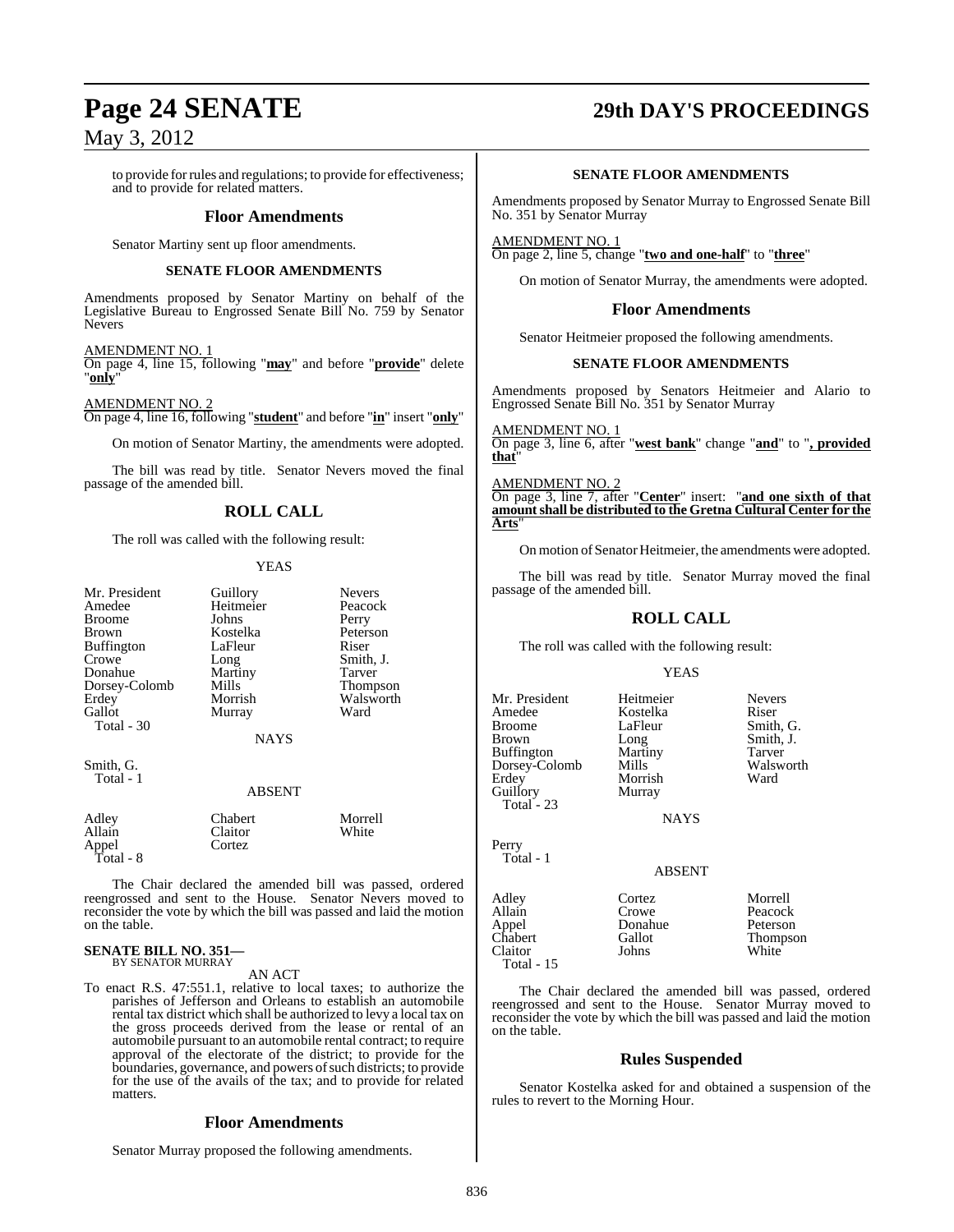### **29th DAY'S PROCEEDINGS Page 25 SENATE**

#### **Message from the House**

#### **CONCURRING IN SENATE CONCURRENT RESOLUTIONS**

#### May 3, 2012

To the Honorable President and Members of the Senate:

I am directed to inform your honorable body that the House of Representatives has finally concurred in the following Senate Concurrent Resolutions:

SENATE CONCURRENT RESOLUTION NO. 81—BY SENATORS PETERSON, BROOME, BUFFINGTON AND DORSEY-COLOMB AND REPRESENTATIVES BARROW, CHAMPAGNE, HILL, HODGES, KATRINA JACKSON, NANCY LANDRY, MORENO, NORTON, SMITH, ST. GERMAIN, THIERRY A CONCURRENT RESOLUTION

To commend Jennifer Young Tu of New Orleans on being selected as a recipient of a 2012 Women of Excellence Award from the Louisiana Legislative Women's Caucus Foundation.

Reported without amendments.

SENATE CONCURRENT RESOLUTION NO. 82—BY SENATORS PETERSON, BROOME, BUFFINGTON AND DORSEY-COLOMB AND REPRESENTATIVES BARROW, CHAMPAGNE, HILL, HODGES, KATRINA JACKSON, NANCY LANDRY, MORENO, NORTON, SMITH, ST. GERMAIN, THIERRY A CONCURRENT RESOLUTION

To commend Dr. Annette Oertling of New Orleans upon her receipt of a 2012 Women of Excellence Award from the Louisiana Legislative Women's Caucus Foundation.

Reported without amendments.

SENATE CONCURRENT RESOLUTION NO. 83—BY SENATORS PETERSON, BROOME, BUFFINGTON AND DORSEY-COLOMB AND HOREST HULL, HOOGES, KATRINA JACKSON, NANCY LANDRY, MORENO, NORTON, SMITH, ST. GERMAIN, THIERRY AND WHITNEY A CONCURRENT RESOLUTION

To commend Dr. Alma Thornton of Baton Rouge upon her receipt of a 2012 Women of Excellence Award from the Louisiana Legislative Women's Caucus Foundation.

Reported without amendments.

# SENATE CONCURRENT RESOLUTION NO. 84<br>BY SENATORS PETERSON, BROOME, BUFFINGTON AND DORSEY-COLOMB AND REPRESENTATIVES BARROW, CHAMPAGNE, HILL,<br>HODGES, KATRINA JACKSON, NANCY LANDRY, MORENO, NORTON,<br>SMITH, ST. GERMAIN, THIERRY A CONCURRENT RESOLUTION

To commend Dawn Sharpe-Brackett of Slidell upon her receipt of a 2012 Women of Excellence Award from the Louisiana Legislative Women's Caucus Foundation.

Reported without amendments.

#### **SENATE CONCURRENT RESOLUTION NO. 85—**

BY SENATORS PETERSON, BROOME, BUFFINGTON AND DORSEY-COLOMB AND REPRESENTATIVES BARROW, CHAMPAGNE, HILL,<br>HODGES, KATRINA JACKSON, NANCY LANDRY, MORENO, NORTON,<br>HODGES, KATRINA JACKSON, NANCY LANDRY, MORENO, NORTON,<br>SMITH, S

To commend Madison Julia Matherne of New Orleans on being selected as a recipient of a 2012 Women of Excellence Award from the Louisiana Legislative Women's Caucus Foundation.

Reported without amendments.

#### **SENATE CONCURRENT RESOLUTION NO. 86—**

BY SENATORS PETERSON, BROOME, BUFFINGTON AND DORSEY-<br>COLOMB AND REPRESENTATIVES BARROW, CHAMPAGNE, HILL,<br>HODGES, KATRINA JACKSON, NANCY LANDRY, MORENO, NORTON,<br>SMITH, ST. GERMAIN, THIERRY AND WHITNEY

May 3, 2012

#### A CONCURRENT RESOLUTION

To commend Danielle Lauren Borel of Baton Rouge on being selected as a recipient of a 2012 Women of Excellence Award from the Louisiana Legislative Women's Caucus Foundation.

Reported without amendments.

SENATE CONCURRENT RESOLUTION NO. 87—BY SENATORS PETERSON, BROOME, BUFFINGTON AND DORSEY-COLOMB AND REPRESENTATIVES BARROW, CHAMPAGNE, HILL, HOOGES, KATRINA JACKSON, NANCY LANDRY, MORENO, NORTON, SMITH, ST. GERMAIN, THIERRY A CONCURRENT RESOLUTION

To commend Shelly Deckert Dick of Baton Rouge on being selected as a recipient of a 2012 Women of Excellence Award from the Louisiana Legislative Women's Caucus Foundation.

Reported without amendments.

# **SENATE CONCURRENT RESOLUTION NO. 88—** BY SENATOR GARY SMITH

#### A CONCURRENT RESOLUTION

To commend Lily Acosta Galland, Norco Communications and Social Performance Manager, upon the occasion of her retirement after thirty-three years of service.

Reported without amendments.

#### **SENATE CONCURRENT RESOLUTION NO. 90—** BY SENATOR BROOME

#### A CONCURRENT RESOLUTION

To commend and congratulate Senator Karen Carter Peterson on being elected as the chair of the Louisiana Democratic Party, the first female to hold the post.

Reported without amendments.

# **SENATE CONCURRENT RESOLUTION NO. 91—**<br>BY SENATOR GARY SMITH A CONCURRENT RESOLUTION

To commend and congratulate the St. Charles Catholic High School Football Team upon its nonpareil excellence during the 2011 football season that culminated in winning the 2011 Louisiana High School Athletic Association Class 3A State Championship.

Reported without amendments.

Respectfully submitted, ALFRED W. SPEER Clerk of the House of Representatives

### **Introduction of Senate Concurrent Resolutions**

### **SENATE CONCURRENT RESOLUTION NO. 94—**<br>BY SENATOR HEITMEIER AND REPRESENTATIVE SIMON

A CONCURRENT RESOLUTION

To commend Don Gregory on thirty-six years of outstanding service and dedication to the citizens of the state of Louisiana and to congratulate him on the occasion of his retirement from the Louisiana Department of Health and Hospitals (DHH).

The resolution was read by title and placed on the Calendar for a second reading.

#### **Message from the House**

#### **ASKING CONCURRENCE IN HOUSE BILLS AND JOINT RESOLUTIONS**

#### May 3, 2012

To the Honorable President and Members of the Senate: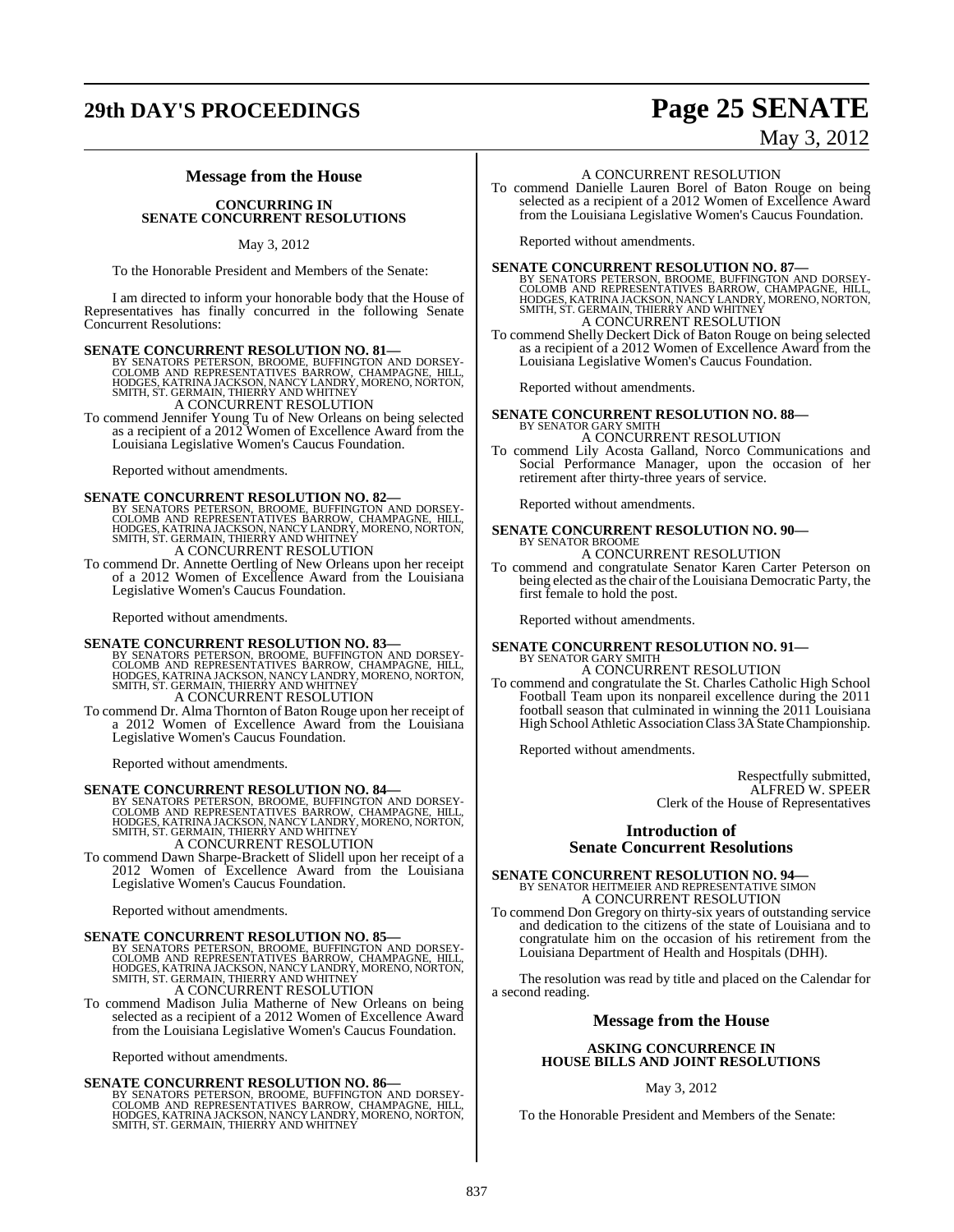## **Page 26 SENATE 29th DAY'S PROCEEDINGS**

### May 3, 2012

I am directed to inform your honorable body that the House of Representatives has finally passed and asks your concurrence in the following House Bills and Joint Resolutions:

| <b>HB NO. 788</b>  | <b>HB NO. 905</b>  | <b>HB NO. 924</b> |
|--------------------|--------------------|-------------------|
| <b>HB NO. 1051</b> | <b>HB NO. 1105</b> | <b>HB NO.1117</b> |
| HB NO. 526         | <b>HB NO. 1061</b> | HB NO. 1091       |
| <b>HB</b> NO. 1106 | HB NO. 4           | <b>HB NO. 220</b> |

Respectfully submitted, ALFRED W. SPEER Clerk of the House of Representatives

#### **House Bills and Joint Resolutions on First Reading**

**HOUSE BILL NO. 4—** BY REPRESENTATIVE LOPINTO AN ACT

To amend and reenact R.S. 14:95.7(C), relative to the crime of possession or dealing in firearms with obliterated identification marks or serial numbers; to provide for increased penalties; and to provide for related matters.

The bill was read by title and placed on the Calendar for a second reading.

**HOUSE BILL NO. 220—** BY REPRESENTATIVESWESLEY BISHOP,BADON, BROWN, BURRELL, GUILLORY, HODGES, MORENO, AND NORTON AN ACT

To amend and reenact R.S. 14:95.2.2(D), relative to reckless discharge of a firearm at a parade; to increase penalties; and to provide for related matters.

The bill was read by title and placed on the Calendar for a second reading.

**HOUSE BILL NO. 526—** BY REPRESENTATIVES MONTOUCET, BERTHELOT, HENRY BURNS, BURRELL, CHANEY, CONNICK, HARRISON, JAMES, MORENO, POPE, AND SCHRODER AN ACT

To amend and reenact R.S. 33:2002(A)(1) and to enact R.S. 33:2002(A)(5), relative to eligibility for state supplemental pay for firefighters; to provide for eligibility for certain firefighters who are ordered to active military duty; to waive certain requirements as to length of employment; and to provide for related matters.

The bill was read by title and placed on the Calendar for a second reading.

#### **HOUSE BILL NO. 788—**

BY REPRESENTATIVE ST. GERMAIN

AN ACT

To amend and reenact R.S. 33:180(B), relative to annexation; to provide for exclusion of certain areas for annexation; and to provide for related matters.

The bill was read by title and placed on the Calendar for a second reading.

#### **HOUSE BILL NO. 905—** BY REPRESENTATIVE EDWARDS

AN ACT

To enact R.S. 33:2740.20, relative to St. Helena Parish; to create the St. Helena Parish Elderly Services District; to provide for the governance, boundaries, and powers and duties of the district; to authorize the district to levy ad valorem and sales taxes, subject to voter approval; and to provide for related matters.

The bill was read by title and placed on the Calendar for a second reading.

### **HOUSE BILL NO. 924—** BY REPRESENTATIVE WESLEY BISHOP

AN ACT

To enact R.S. 33:2740.70.1, relative to Orleans Parish; to create the Downman Road Economic Development District within the parish; to provide relative to the boundaries, purpose, and powers and duties of the district; to provide relative to district funding, including the authority to levy taxes; and to provide for related matters.

The bill was read by title and placed on the Calendar for a second reading.

**HOUSE BILL NO. 1051—** BY REPRESENTATIVE SMITH

AN ACT To amend and reenact R.S.  $33:2740.8(A)(1)$  and  $(D)(1)(d)$ , relative to downtown development districts; to provide relative to the Downtown Development District of the city of Baton Rouge; to provide relative to the boundaries and the governing board of the district; and to provide for related matters.

The bill was read by title and placed on the Calendar for a second reading.

#### **HOUSE BILL NO. 1061—**

BY REPRESENTATIVE ORTEGO AN ACT

To enact R.S. 40:1853.1 and to repeal R.S. 40:1853, relative to dispensing of fuels; to authorize the public use of automatic liquefied petroleum gas dispensing devices; to provide for rules and regulations; and to provide for related matters.

The bill was read by title and placed on the Calendar for a second reading.

### **HOUSE BILL NO. 1091—** BY REPRESENTATIVE FANNIN

AN ACT

To provide with respect to the Revenue Sharing Fund and the allocation and distribution thereof for Fiscal Year 2012-2013; and to provide for related matters.

The bill was read by title and placed on the Calendar for a second reading.

#### **HOUSE BILL NO. 1105—**

BY REPRESENTATIVE KATRINA JACKSON AN ACT

To enact R.S. 46:1053(FF), relative to hospital service districts; to authorize the governing authority of certain parishes to pay a commissioner's fee to each member of the board of commissioners of any hospital service district located within the boundaries of the parish; to provide relative to the purpose and amount of the fee; and to provide for related matters.

The bill was read by title and placed on the Calendar for a second reading.

**HOUSE BILL NO. 1106—**

BY REPRESENTATIVES KATRINA JACKSON AND PATRICK WILLIAMS AN ACT

To enact Chapter 3 of Subtitle VII of Title 47 of the Louisiana Revised Statutes of 1950, to be comprised of R.S. 47:6301, relative to rebates; to authorize a rebate for donations to certain public schools; to provide for the amount and issuance of the rebate; to provide for certain requirements and limitations; to provide for an effective date; and to provide for related matters.

The bill was read by title and placed on the Calendar for a second reading.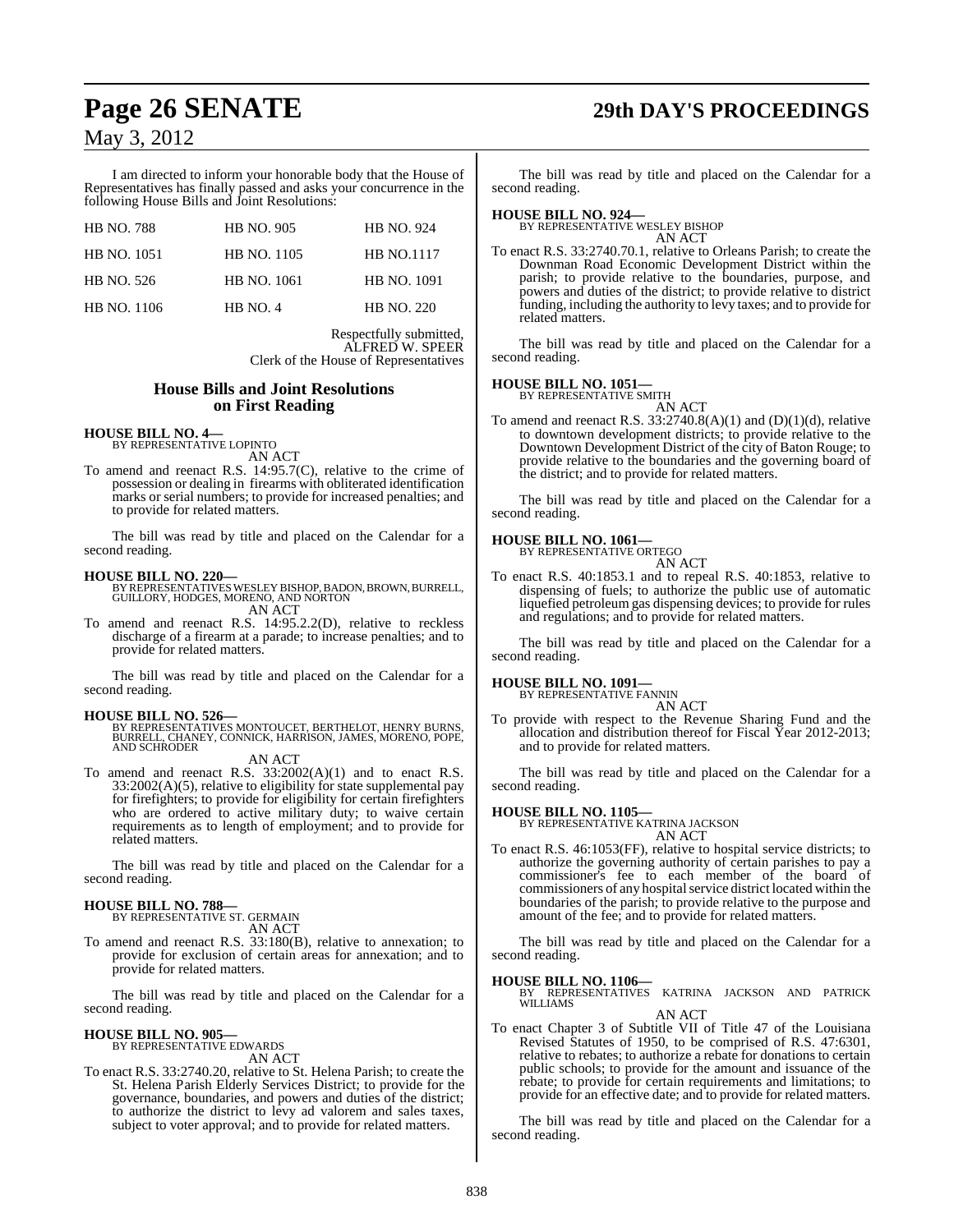# **29th DAY'S PROCEEDINGS Page 27 SENATE**

# May 3, 2012

### **HOUSE BILL NO. 1117—**

BY REPRESENTATIVE BILLIOT AN ACT

To amend and reenact R.S. 33:1236(21)(a)(i), relative to liens; to provide relative to the recordation and enforcement of certain liens; to provide for an award of attorney fees and court costs in certain circumstances; and to provide for related matters.

The bill was read by title and placed on the Calendar for a second reading.

#### **Message from the House**

#### **SIGNED HOUSE CONCURRENT RESOLUTIONS**

#### May 2, 2012

To the Honorable President and Members of the Senate:

I am directed to inform your honorable body that the Speaker of the House of Representatives has signed the following House Concurrent Resolutions:

#### **HOUSE CONCURRENT RESOLUTION NO. 6—** BY REPRESENTATIVE STUART BISHOP

A CONCURRENT RESOLUTION

To amend the Department of Wildlife and Fisheries rule (LAC  $76:V.115(E)(1)$ , which provides exemptions from the department's rules governing private possession of potentially dangerous quadrupeds, exotic cats, and nonhuman primates, to include in those exemptions the Zoo of Acadiana so long as it meets the American Zoo and Aquarium Association standards for enclosures and to direct the office of the state register to print the amendments in the Louisiana Administrative Code.

# **HOUSE CONCURRENT RESOLUTION NO. 46—** BY REPRESENTATIVE ORTEGO

A CONCURRENT RESOLUTION

To urge and request state agencies, when translating information from the English language to the French language, to make every effort to make such translations using Louisiana French by utilizing dictionaries and other resources dedicated to the preservation and celebration of this unique language.

and asked that the President of the Senate affix his signature to the same.

> Respectfully submitted, ALFRED W. SPEER Clerk of the House of Representatives

The House Concurrent Resolutions contained herein were signed by the President of the Senate.

### **Privilege Report of the Committee on Senate and Governmental Affairs**

### **ENROLLMENTS**

Senator Amedee, Chairman on behalf of the Committee on Senate and Governmental Affairs, submitted the following report:

May 3, 2012

To the President and Members of the Senate:

I am directed by your Committee on Senate and Governmental Affairs to submit the following report:

The following Senate Concurrent Resolutions have been properly enrolled:

#### **SENATE CONCURRENT RESOLUTION NO. 40—** BY SENATOR PERRY

A CONCURRENT RESOLUTION

To urge and request the Coastal Protection and Restoration Authority, in conjunction with appropriate member agencies, to jointly study the freshwater needs of the Mermentau Basin and the feasibility of diverting Atchafalaya River water into the Mermentau Basin.

#### **SENATE CONCURRENT RESOLUTION NO. 80—** BY SENATOR WHITE A CONCURRENT RESOLUTION

To commemorate the two hundred twenty-fifth anniversary of the signing of the Constitution of the United States of America and to recognize the contributions of the National Society, Sons of the American Revolution and the Daughters of the American Revolution National Society.

> Respectfully submitted, "JODY" AMEDEE Chairman

The foregoing Senate Concurrent Resolutions were signed by the President of the Senate.

#### **Petitions, Memorials and Communications**

The following petitions, memorials and communications were received and read:

#### **SENATE STATE OF LOUISIANA**

April 24, 2012

The Honorable John A. Alario President, Louisiana State Senate P.O. Box 94183 Baton Rouge, LA 70804

Dear President Alario:

Due to personal obligations, I will be unable to be in Baton Rouge on Thursday, May 3, 2012.

I respectfully request to be granted an excused absence for that legislative day.

> Very truly yours, CONRAD H. APPEL Senate District 9

### **ATTENDANCE ROLL CALL**

### **ROLL CALL**

The roll was called with the following result:

Peacock

#### PRESENT

Mr. President Guillory Perry<br>Adley Heitmeier Peterson Amedee Johns<br>Broome Kostelka Broome Kostelka Smith, G. Buffington Long Tarver<br>Claitor Martiny Thomp Claitor Martiny Thompson<br>Crowe Mills Walsworth Donahue Morrish Ward<br>Dorsey-Colomb Murray White Dorsey-Colomb<br>Erdey Erdey Nevers<br>Gallot Peacoc Total - 34

Heitmeier Peters<br>
Johns Riser Smith, J. Mills Walsworth<br>
Morrish Ward